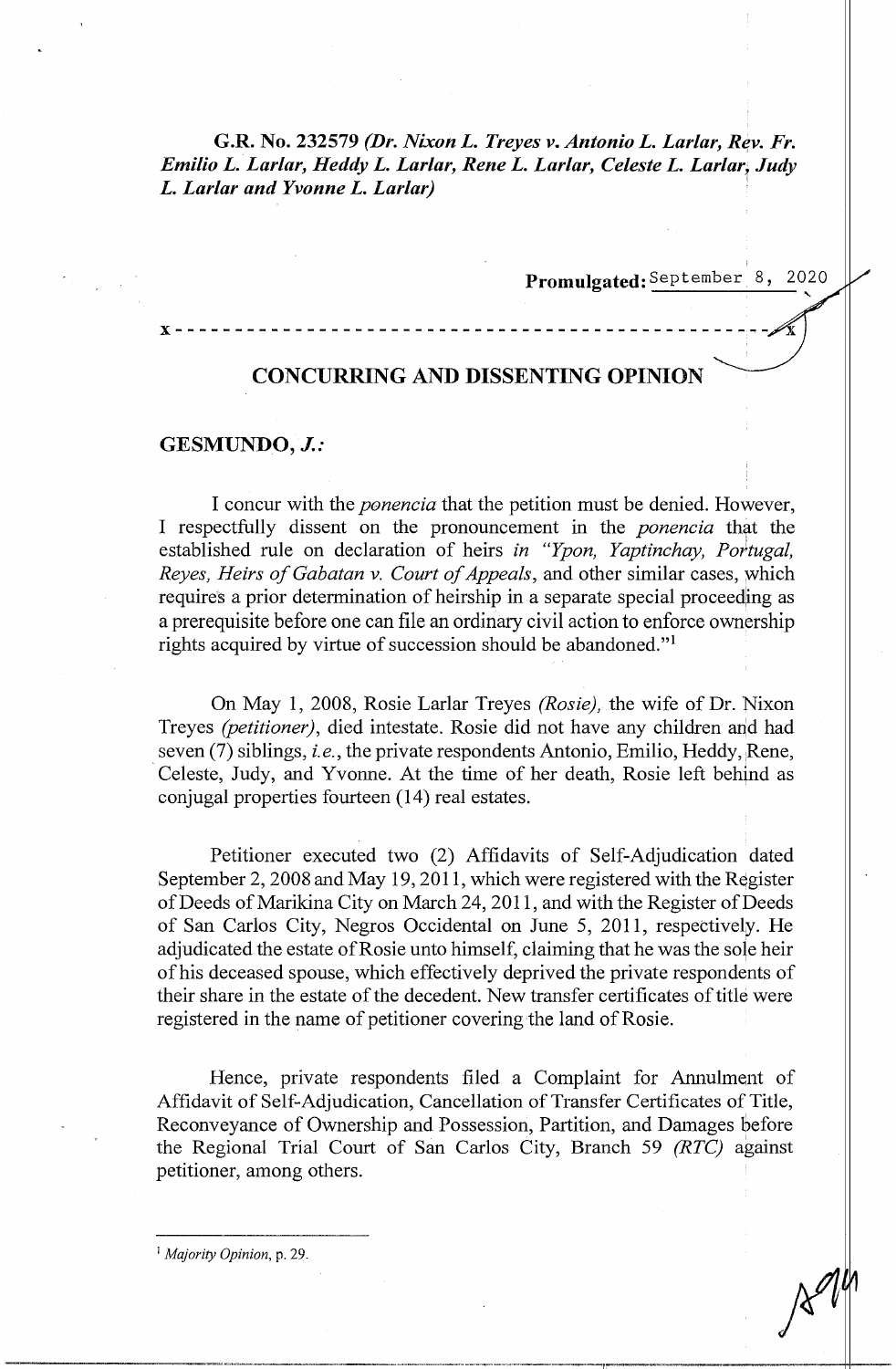In said complaint, private respondents alleged that they are all brothers and sisters while petitioner is their brother-in-law. The copies of the birth certificates of private respondents and Rosie were attached as Annexes "A to H" of their complaint to prove the said assertion.<sup>2</sup> They alleged that petitioner, in gross bad faith and with malicious intent, falsely and fraudulently caused, the properties of Rosie to be transferred to his own name to the exclusion of private respondents by the execution of those two (2) Affidavits of Self-Adjudication.<sup>3</sup>

Private respondents assert that it is an irrefutable fact that they are coheirs with petitioner and are collectively entitled to a share consisting of onehalf (1/2) of the estate. Thus, the Affidavits of Self-Adjudication of petitioner must be annulled and declared to be of no legal effect.<sup>4</sup> Private respondents also claimed that they are indubitably co-owners of the properties of Rosie by virtue of being co-heirs. Accordingly, there is a need to delineate the specific shares of each of the co-owners of the properties of Rosie's estate to avoid further conflict as to the use and disposition of the same and the specific shares of the co-heirs must be determined and partitioned.<sup>5</sup>

Private respondents prayed for the following reliefs:

WHEREFORE, premises considered, it is most respectfully prayed of this Honorable Court that, after due notice and hearing, judgment be rendered as follows:

- a.) Declaring the Affidavit of Self-Adjudication dated September. 2, 2008 *(Annex "X")* and May 19, 2011 *(Annex "Y")* as null and void and illegal and ordering the cancellation of all Transfer Certificates of Titles issued pursuant thereto;
- b.) Ordering the defendant to reconvey the plaintiffs' successional, share in the estate of the late ROSIE LARLAR TREYES;
- **c.) Ordering the partition of the estate of ROSIE LARLAR, TREYES among the parties hereto who are also the heirs: of the latter;**
- d.) Ordering the defendant to pay plaintiffs moral damages of not less than PS00,000.00 and exemplary damages of not less than PS00,000.00.

<sup>2</sup>*Rollo,* pp. 89-90.

<sup>5</sup> Id. at 97.

<sup>&</sup>lt;sup>3</sup> Id. at 94.

<sup>4</sup> Id. at 96.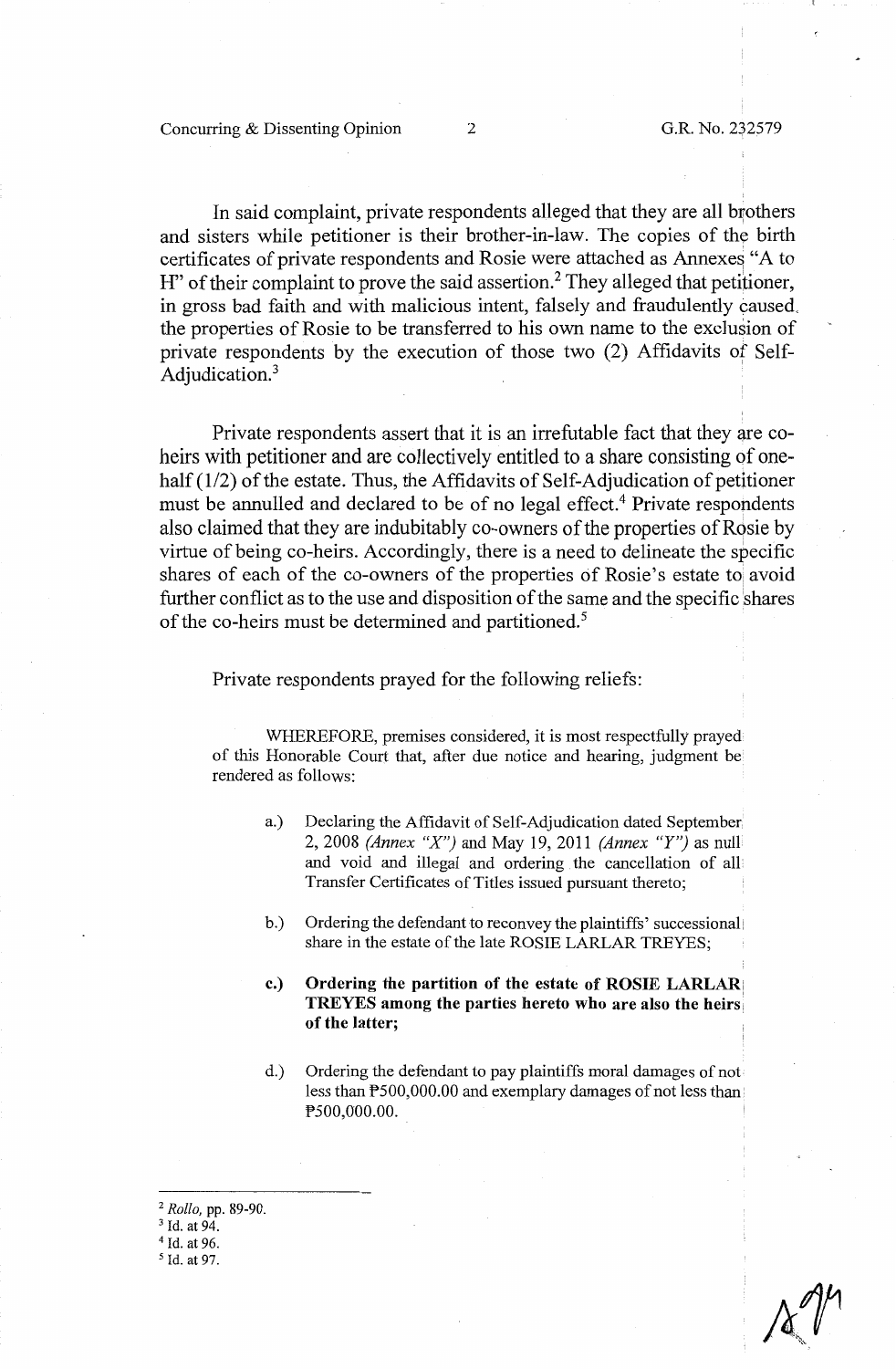#### Concurring & Dissenting Opinion 3 G.R. No. 232579

e.) Ordering the defendant to pay plaintiffs attorney's fees of  $P200,000.00$  and litigation expenses of not less than PIS0,000.00.

Other reliefs as may be just and equitable under the premises are also prayed for. $6$  (emphasis supplied)

Initially, petitioner filed a first Motion to Dismiss dated October 25, 2013, asking for the dismissal of the complaint due to lack of jurisdiction over his person. However, the proper re-service of summons was effected, thus, the first Motion to Dismiss was rendered moot.

Petitioner then filed a second Motion to Dismiss raising the follpwing grounds: ( 1) improper venue; (2) prescription; and (3) lack of jurisdiction over the subject matter. The said motion was denied by the RTC.

Aggrieved, petitioner filed a Petition for *Certiorari* before the Court of Appeals *(CA)* arguing that the RTC committed grave abuse of discretion in denying his second Motion to Dismiss.

In its August 18, 2016 Decision, the CA dismissed the petition. It held that since the complaint primarily seeks to annul petitioner's Affidavits of Self-Adjudication, which partakes the nature of an ordinary civil action, the RTC had jurisdiction to hear and decide the private respondents' Complaint.

Petitioner filed a Motion for Reconsideration but it was denied by the CA in its June 1, 2017 Resolution. Hence, this petition.

Petitioner argues, among others, that the RTC did not have jurisdiction over the complaint because there is yet to be determination in a special proceeding that private respondents are legal heirs of the decedent, hence, they are not real parties in interest. He cited the cases of *Heirs of Magdaleno Ypon v. Ricaforte (Ypon),*<sup>7</sup>*Reyes v. Enriquez (Reyes),* <sup>8</sup>*Heirs of Guido and Isabel Yaptinchay v. Del Rosario (Yaptinchay),* <sup>9</sup>and *Portugal v. Portugal-Beltran (Portugal),* 10 which held that the issue on the lack of a previous determination of heirship in a special proceeding was characterized as a failure to state a cause of action when a case is instituted by parties who are not real parties in interest. Since private respondents have yet to establish in a special

- 6 Id. at 98-99.
- 7 713 Phil. 570 (2013).
- <sup>8</sup>574 Phil. 245 (2008).
- 
- $9$  363 Phil. 393 (1999).<br><sup>10</sup> 504 Phil. 456 (2005).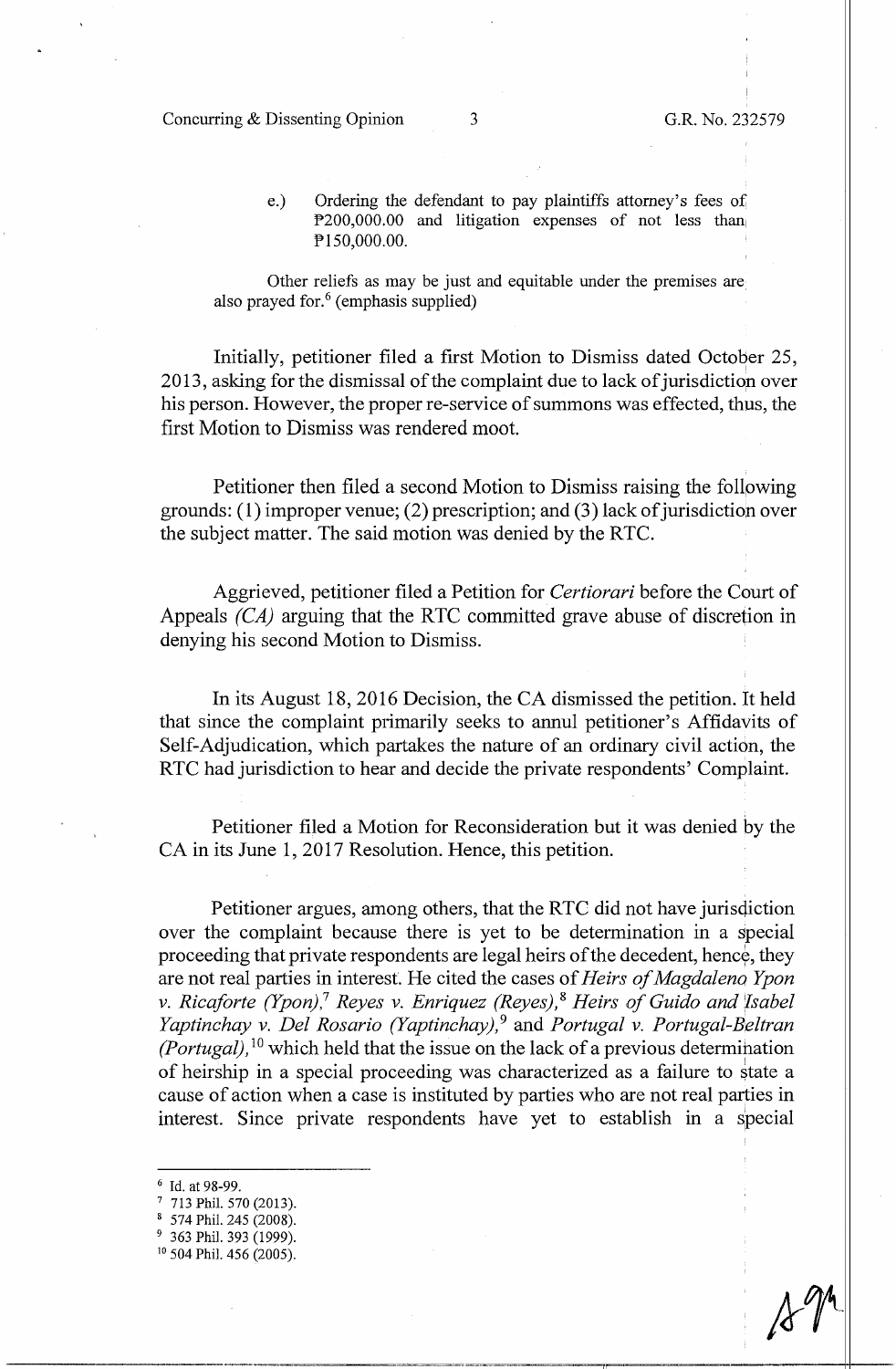**Concurring & Dissenting Opinion** 4 **G.R. No. 232579** 

proceeding their status as legal heirs of Rosie, then the ordinary civil action they instituted must be dismissed.

The *ponencia* held that the argument lacks merit. It held that the rule laid down in *Ypon, Yaptinchay, Portugal, Reyes,* and other similar cases, which requires a prior determination of heirship in a separate special proceeding before one can invoke his or her status as a legal heir for the purpose of enforcing or protecting a right in an ordinary civil action, must be abandoned. Instead, the *ponencia* proposes a new rule: unless there is a pending special proceeding for the settlement of the decedent's estate or for the determination of heirship, the compulsory or intestate heirs may commence an ordinary civil action to declare the nullity of a deed, instrument, or conveyance of property, or any other action in the enforcement of their successional rights, without the necessity of a prior and separate judicial declaration of their status as such.

With respect to such view, I disagree. The Court should not abandon, the existing doctrines with respect to declaration of heirs.

*Succession as mode of acquiring ownership; Art. 777 obviates a vacuum in ownership but does not do away the declaration of heirship* 

The *ponencia* would like to set aside the established rules on the declaration ofheirship based on Article 777 of the Civil Code that the property of the decedent transfers from the moment of death; hence, a declaration of heirship is not indispensable. However, it is my humble view that the established rules on the declaration of heirship under the Rules of Court must be maintained because there should be a separate proceeding to appropriately determine who the heirs of the decedent are.

The Civil Code provides:

Art. 777. The rights to the succession are transmitted from the moment of the death of the decedent.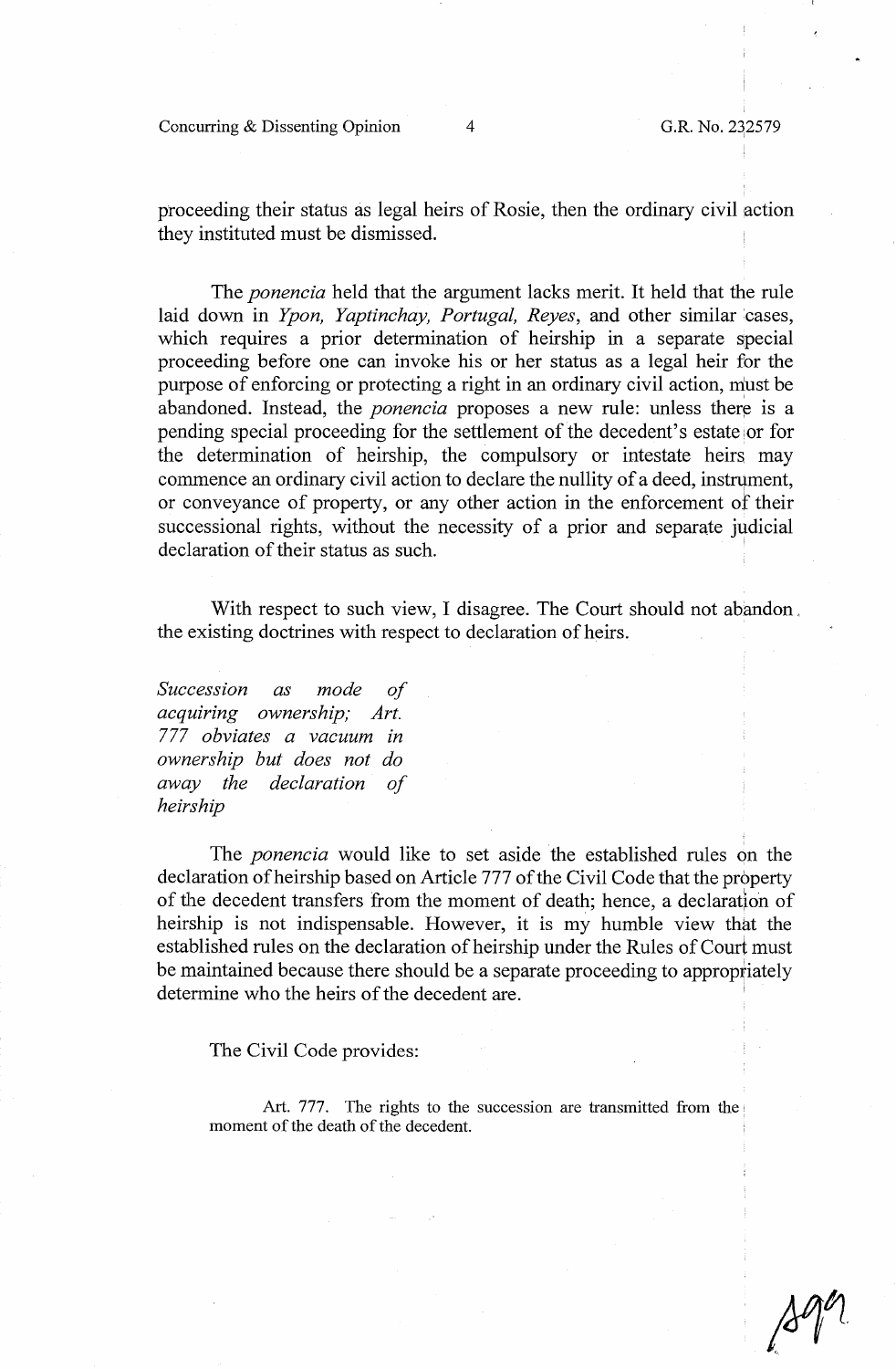Concurring & Dissenting Opinion 5 G.R. No. 232579

Succession as mode of acquiring ownership<sup>11</sup> does not start and end at the moment of the death of the decedent owning properties.

"What happens is that the death of a person consolidates and renders immutable, in a certain sense, rights which up to that moment were nothing but mere expectancy. These rights arise from the express will of the testator or from the provisions of the law, but they do not acquire any solidity and effectiveness except from the moment of death. Before this event, the law may change, the will of the testator may vary, and even circumstances may be modified to such an extent that he who have expected to receive property may be deprived of it; but once death supervenes, the will of the testator becomes immutable, the law as to the succession can no longer be changed, disinheritance cannot be effected, and the rights to the succession acquire a character of marked permanence. In other words, what the article really means is that the succession is opened by the death of the person from whom the inheritance comes." $^{12}$ 

"This view maintains that there are two (2) things to consider, each being useless without the other. One is the origin of the existence of the right, which may be the will of the testator or the provisions of the law; and the other is what makes the right effective, which is the death of the person whose succession is in question. The provision should therefore be understood as meaning that 'the rights to the succession of a person are transmitted from the moment of his death, and by virtue of prior manifestations of his will or of causes predetermined by law."<sup>13</sup>

"Whatever terminology is used by the law, however, it is clear that the moment of death is the determining point when the heirs acquire a definite right to the inheritance, whether such right be pure or conditional. The right of the heirs to the property of the deceased vests in them even before judicial declaration of their being heirs in the testate or intestate proceedings. It is immaterial whether a short or long period of time elapses between the death of the predecessor and the entry in the possession of the properties of the inheritance, because the right is always deemed to retroact to the moment of death. Thus, the right of the State to collect the inheritance tax accrues ' at the moment of death, notwithstanding the postponement of the actual possession and enjoyment of the estate by the heir, and the tax is based on the value of

<sup>11</sup> Article 712. Ownership is acquired by occupation and by intellectual creation.

Ownership and other real rights over property are acquired and transmitted by law, by donation, by testate and intestate succession, and in consequence of certain contracts, by tradition.

They may also be acquired by means of prescription.

<sup>12</sup> Tolentino, Civil Code of the Philippines, Volume III, p. 15.

<sup>&</sup>lt;sup>13</sup> Tolentino, Civil Code of the Philippines, Volume III, pp. 15-16.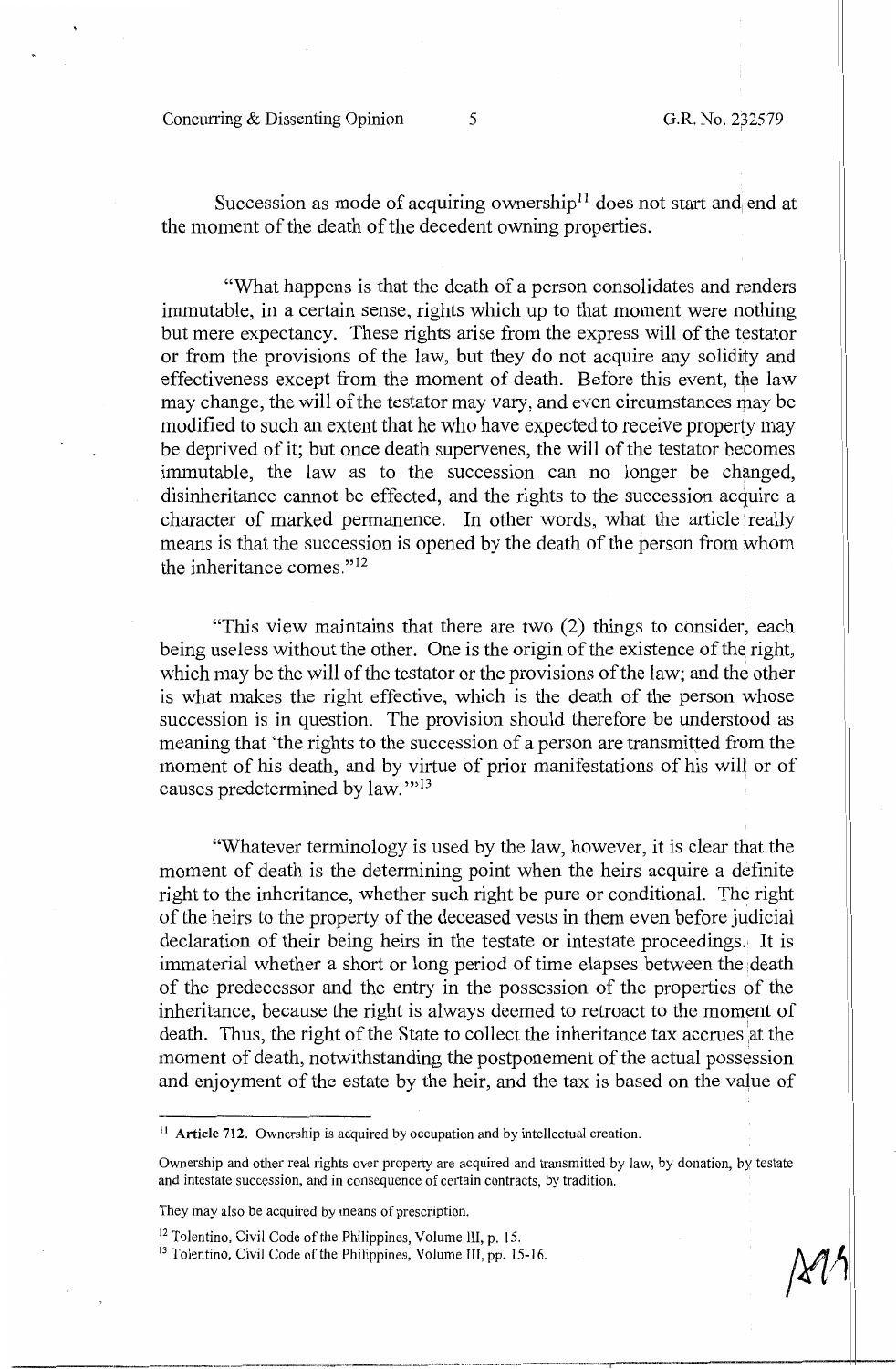Concurring & Dissenting Opinion 6 G.R. No. 232579

 $\mathbf{L}_{-}$ 

the property at that time, regardless of any subsequent appreciation or depreciation."<sup>14</sup>

Although death marks the precise moment when the transmission of successional rights takes place, it is not the only factor for effective transmission of the decedent's property to the successors. In order for there to be effective transmission, the following are the requisites: (1) death of decedent which produces the opening of succession;  $(2)$  the express will of the testator calling certain persons to succeed him or in default thereof, the provision of law prescribing the successor; (3) **existence and capacity of the successor;** and (4) acceptance of the inheritance by the successor.<sup>15</sup>

**Death opens the door for succession. But settlement proceedings, which entail the determination of the heirs entitled to the transfer of**  properties from the decedent, the determination of respective shares by way of partition or by way of testamentary disposition and ultimately the **distribution of their respective shares in the decedent's property, closes the door of succession so to speak.** Evidently, there is a need for declaration ofheirship be it either judicial or extra judicial, as the case maybe, to determine the existence and capacity of the successor.

Art. 777 is intended to provide the reckoning point when succession takes place to obviate a vacuum in the ownership but it is not intended to do away with judicial or extrajudicial proceedings for declaration of heirship. To adopt as a general rule that declaration of heirship may be dispensed with relying on the provision of Art. 777 would be to disregard the existing substantive law and procedural rules on settlement of estate of a decedent fraught with unintended consequences.

Art. 777 provides that the reckoning timeline as to effectivity of the rights of heirs to the property of the decedent is consistent with the doctrine that "law like nature abhors vacuum"<sup>16</sup> in ownership. That the right of the heirs to the property vest in the heirs prior to declaration of heirship, intends <sup>i</sup> to preclude a controversy on what the reckoning date is when the heirs, ultimately receiving the property from the decedent, should enjoy the attributes of ownership.

<sup>&</sup>lt;sup>14</sup> Tolentino, Civil Code of the Philippines, Volume III, pp. 16.

<sup>&</sup>lt;sup>15</sup> Caguioa, Comments and Cases on Civil Law, 1970 Third Edition, Volume III, pp. 21-22.

<sup>16</sup>*Rivera v. Court of Appeals,* 257 Phil. 174, 180 (1989).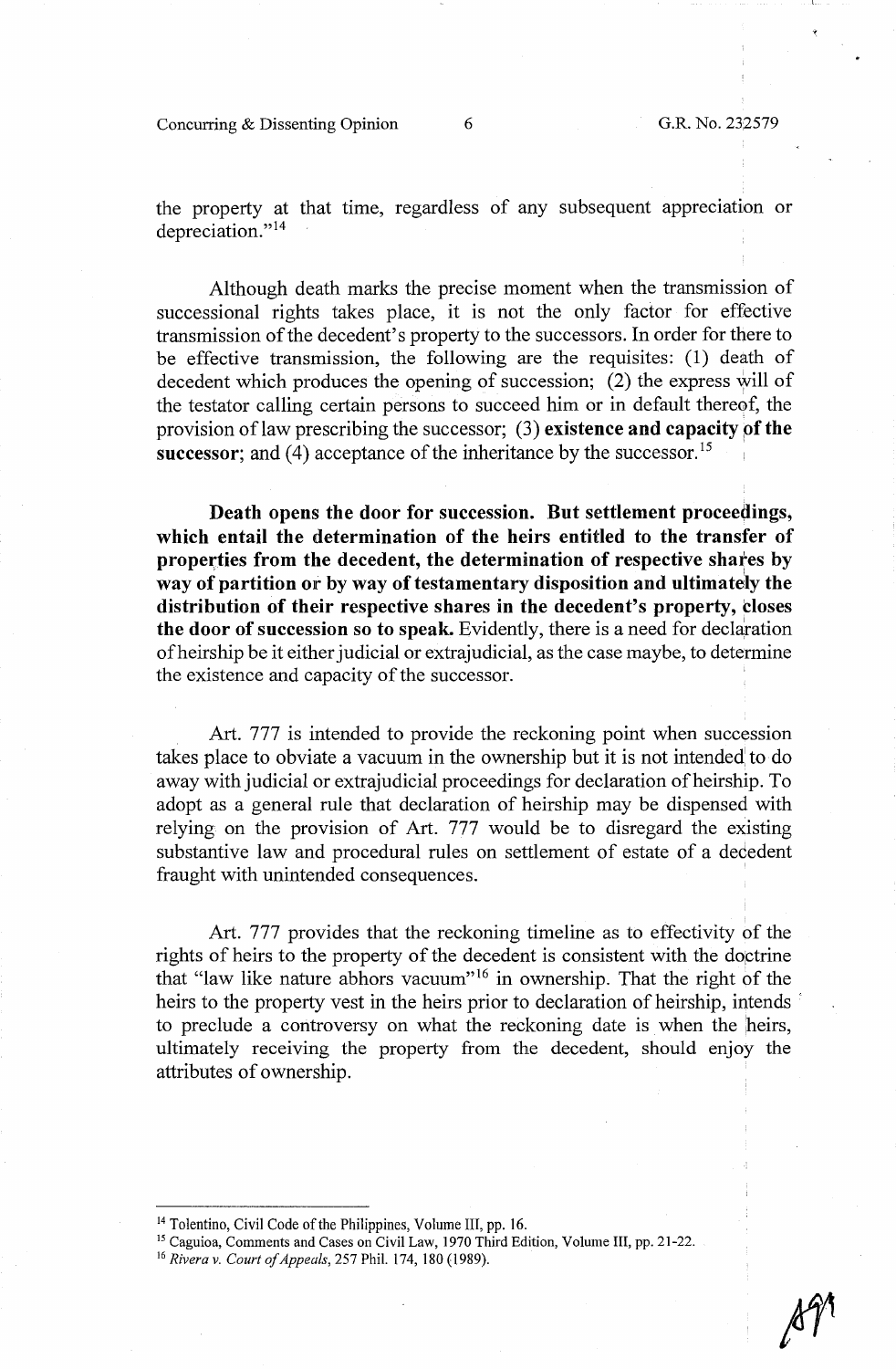The relationship between Art. 777 and Article 42817 of the Civil Code shows why ownership of property acquired through succession is made to take effect at the moment of death of the decedent. The economic life of organized society would be impaired, public peace and order would be disturbed, and chaos would prevail if ownership of property could not be transmitted upon the death of the owner; the property would become *res nullius,* and serious conflicts and public disturbances would arise in the course of efforts of others to acquire such property by occupation. <sup>18</sup>

"Is death the cause of succession? According to some authors the wording of the law is erroneous since death does not transmit but merely opens succession. Manresa, however, believes that since succession is one of the modes of acquiring ownership and through it there is transfer to the heirs of all the rights of the deceased by virtue of his death, there exists, therefore, a true transmission from one person to another. It is believed, however, that the cause of succession will depend on whether it is testate or intestate succession. In case of testate succession, the cause is the law in the case of legitimes and the will of the deceased in the case of the free portion. In intestate succession the cause is the law. **Death under this view merely furnishes the condition or the moment when the cause will operate or become effective.**"<sup>19</sup>

The Civil Code also provides:

Art. 774. Succession is a mode of acquisition by virtue of which the property, rights and obligations to the extent of the value of the inheritance, of a person are transmitted through his death to another or others either by his will or by operation of law.

The word "succession" may be understood in either of two (2) concepts. In one sense, it means the *transmission of the property, rights and obligations of a person;* and in another sense, it means the *universality or entirety* pf the property, rights and obligations transmitted by any of the forms of succession admitted in law.<sup>20</sup> Article 712 of the Civil Code states:

Art. 712. Ownership is acquired by occupation and by intellectual creation.

<sup>&</sup>lt;sup>17</sup> Art. 428. The owner has the right to enjoy and dispose of a thing, without other limitations than those established by law.

The owner has also a right of action against the holder and possessor of the thing in order to recover it.

<sup>&</sup>lt;sup>18</sup> Tolentino, Civil Code of the Philippines, Succession, Vol. III, p. 2.

<sup>&</sup>lt;sup>19</sup> Caguioa, Comment and Cases on Civil Law 1970 Third Edition, Sec. 17, p. 2. <sup>20</sup> Tolentino, Civil Code of the Philippines, Succession, Vol. III, p. 9.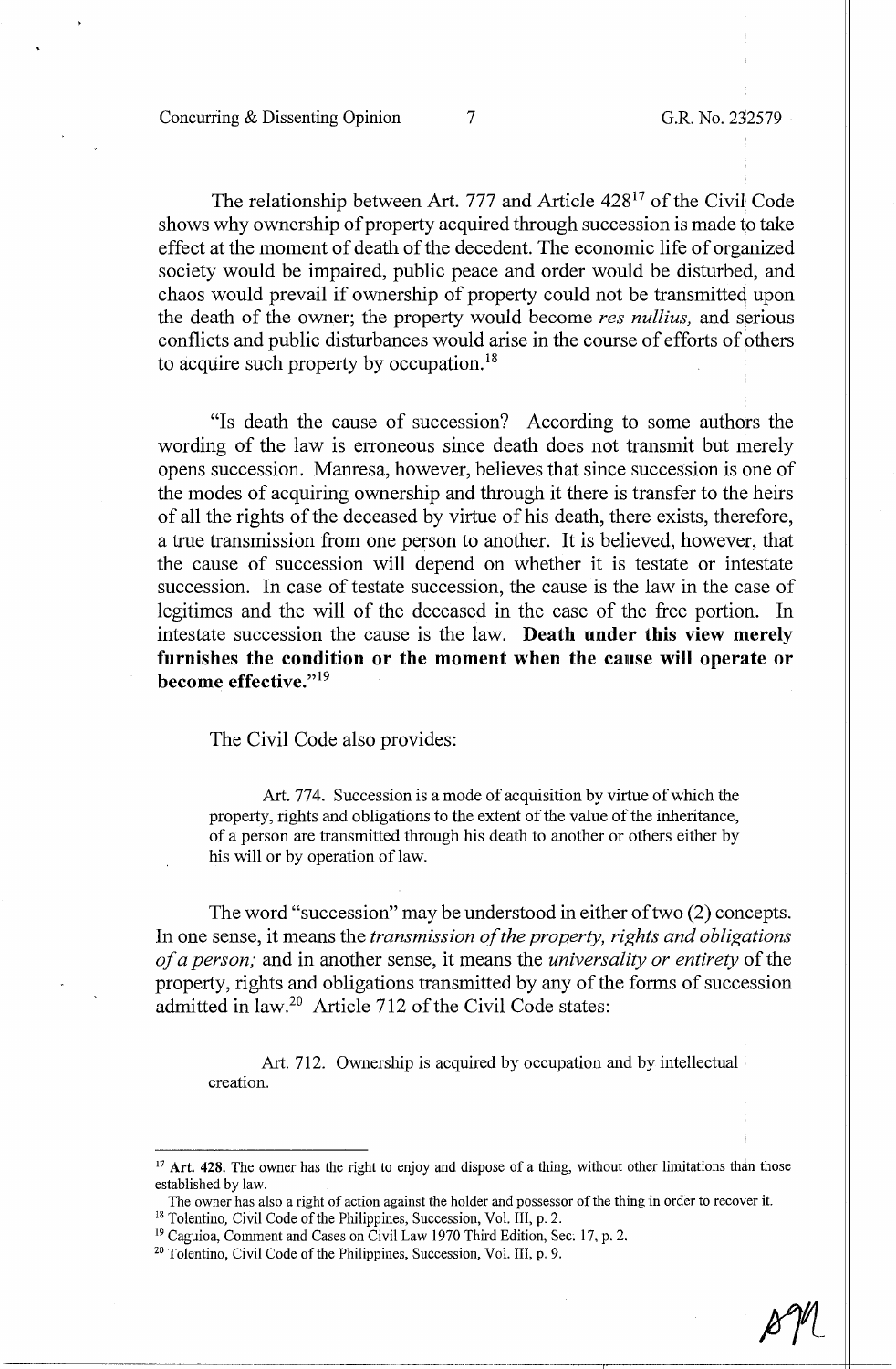Concurring & Dissenting Opinion 8 G.R. No. 232579

Ownership and other real rights over property are acquired and transmitted by law, by donation, by testate and intestate succession, and in consequence of certain contracts by tradition.

They may also be acquired by means of prescription."

Succession is a derivative mode of acquiring ownership. "Derivative modes are those based on a right previously held by another person, and therefore subject to the same characteristics as when held by the preceding owner.21 In succession, there was an original owner of property but the same is transferred to those entitled to receive it by testate or intestate. But the actual transfers of property might not be immediate. After the decedent dies, during the hiatus between the time of the death of the decedent and the time when the residual property of the estate is distributed to those who are entitled to receive it, there is no gap in the ownership of the property. It prevents the property from being *res nullus* from the moment of death of the decedent to the time that title is vested in the heirs of the decedent.

Indeed, death of the decedent is not the sole determining factor affecting the transmission of properties, rights, and obligation to the heirs; rather, the prior manifestations of the will, in case of testate succession, and the causes pre-determined by law, in case of intestate succession, should be considered. **Again, the death of the decedent under Art.** 777 **of the Civil Code does not provide an unbridled license to do away with the declaration of heirship under the Rules of Court. Rather, the death of the decedent is a derivate mode of acquiring title to obviate a vacuum in the ownership and to prevent the said properties from becoming** *res nullus.*  Nevertheless, to enforce the manner or mode by which the properties of the decedent are transferred, there must still be a declaration of heirship **to determine the existence and capacity of the successors, who are lawfully entitled to the decedent's property.** 

Substantive law is that part of the law which creates, defines and regulates rights, or which regulates the rights and duties which give rise to a cause of action; that part of the law which courts are established to administer; as opposed to adjective or remedial law, which prescribes the methbd of enforcing rights or obtains redress for their invasion.<sup>22</sup>

Verily, the Civil Code recognizes that the manner and method of the transfer of the rights, properties, and obligations of the decedent from the moment of death to the heirs shall be subject to the provisions of the Rules of

<sup>&</sup>lt;sup>21</sup> Tolentino, Civil Code of the Philippines, Property, Vol. II, p. 452.<br><sup>22</sup> *Bustos v. Lucero*, 81 Phil. 640, 650 (1948).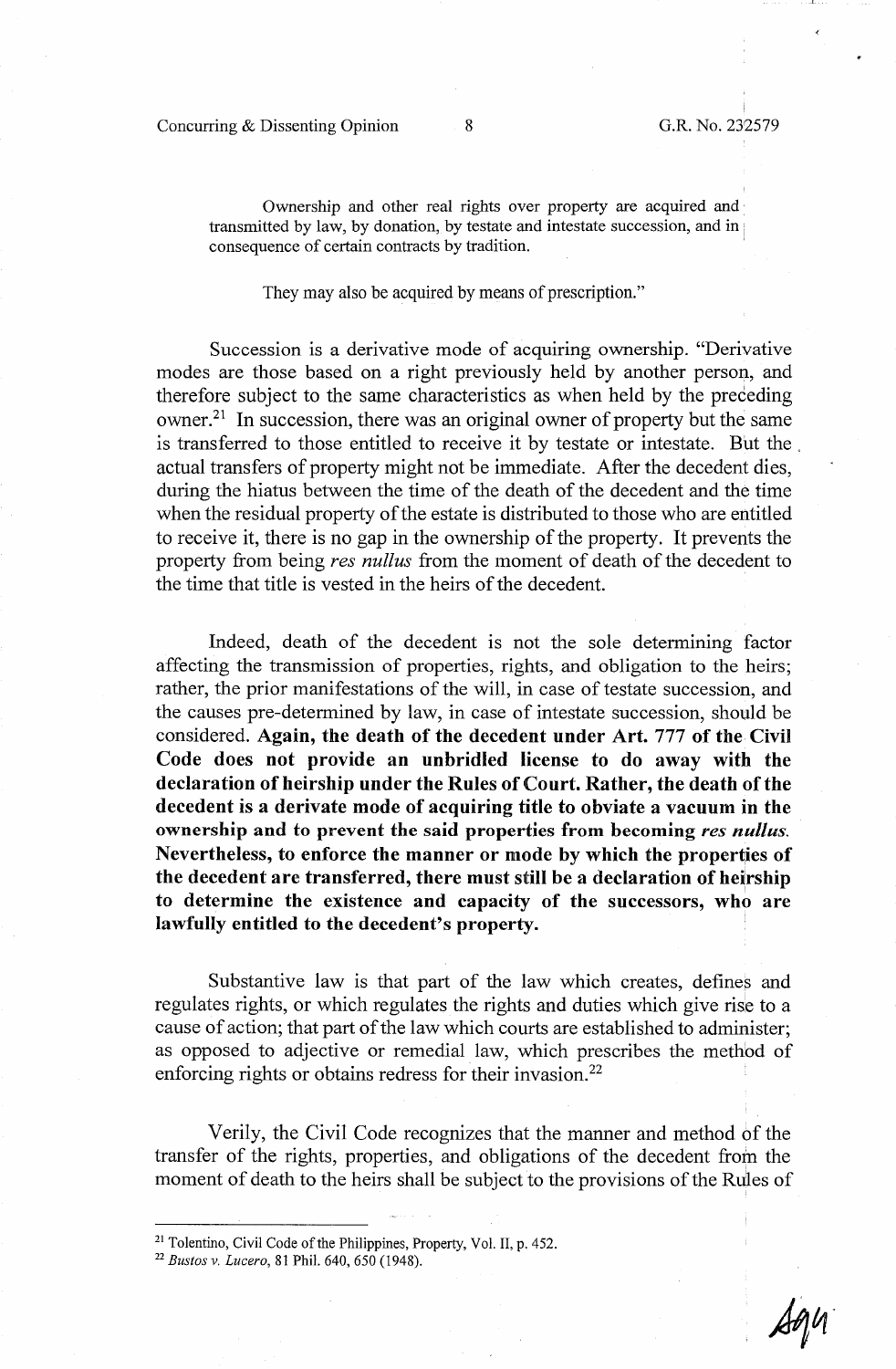Court.23 To reiterate, death under Art. 777 of the Civil Code cannot by itself be the sole basis for the recognition of the rights of succession because the law itself recognizes the applicability of the Rules of Court, with respect to the enforcement of such rights. '

An asserted right or claim to ownership or a real right over a thing arising from a juridical act, however justified, is not *per se* sufficient to give rise to ownership over a *res.* That right or title must be completed by fulfilling certain conditions imposed by law. Hence, ownership and real rights are acquired only pursuant to a legal mode or process. While title is the juridical justification, mode is the actual process of acquisition transfer of ownership over a thing in question.<sup>24</sup> In *Acap v. CA*,<sup>25</sup> the Court held that any juridical act, such as a declaration of heirs, must be in accordance with the mode of transmission, *i.e.* succession upon the death of the decedent, and the fulfillment of the conditions imposed by law.

- **Art. 830.** No will shall be revoked except in the following cases:
- (1) By implication oflaw; or

Art. 838. No will shall pass either real or personal property unless it is proved and allowed in accordance with the Rules of Court.

The testator himself may, during his lifetime, petition the court having jurisdiction for the allowance of his will. In such case, the pertinent provisions of the Rules of Court for the allowance of wills after the testator's a death shall govern.

The Supreme Court shall formulate such additional Rules of Court as may be necessary for the allowance of wills on petition of the testator.

Subject to the right of appeal, the allowance of the will, either during the lifetime of the testator or after his death, shall be conclusive as to its due execution;

Art. 881. The appointment of the administrator of the estate mentioned in the preceding article, as well as the manner of the administration and the rights and obligations of the administrator shall be governed by the Rules of Court;

Art. 1057. Within thirty days after the court has issued an order for the distribution of the estate in accordance with the Rules of Court, the heirs, devisees and legatees shall signify to the court having jurisdiction whether they accept or repudiate the inheritance.

If they do not do so within that time, they are deemed to have accepted the inheritance; '

I

<sup>&</sup>lt;sup>23</sup> Art. 496. Partition may be made by agreement between the parties or by judicial proceedings. Partition shall be governed by the Rules of Court insofar as they are consistent with this Code.

<sup>(2)</sup> By some will, codicil, or other writing executed as provided in case of wills; or

<sup>(3)</sup> By burning, tearing, cancelling, or obliterating the will with the intention of revoking it, by the testator himself, or by some other person in his presence, and by his express direction. If burned, torn, cancelled, or obliterated by some other person, without the express direction of the testator, the will may still be established, and the estate distributed in accordance therewith, if its contents, and due execution, and the fact of its unauthorized destruction, cancellation, or obliteration are established according to the Rules of Court.; I

Art. 1058. All matters relating to the appointment, powers and duties of executors and administrators and concerning the administration of estates of deceased persons shall be governed by the Rules of Court. 24 *Acap v. Court of Appeals,* 321 Phil. 381,390 (1995). 2s Id.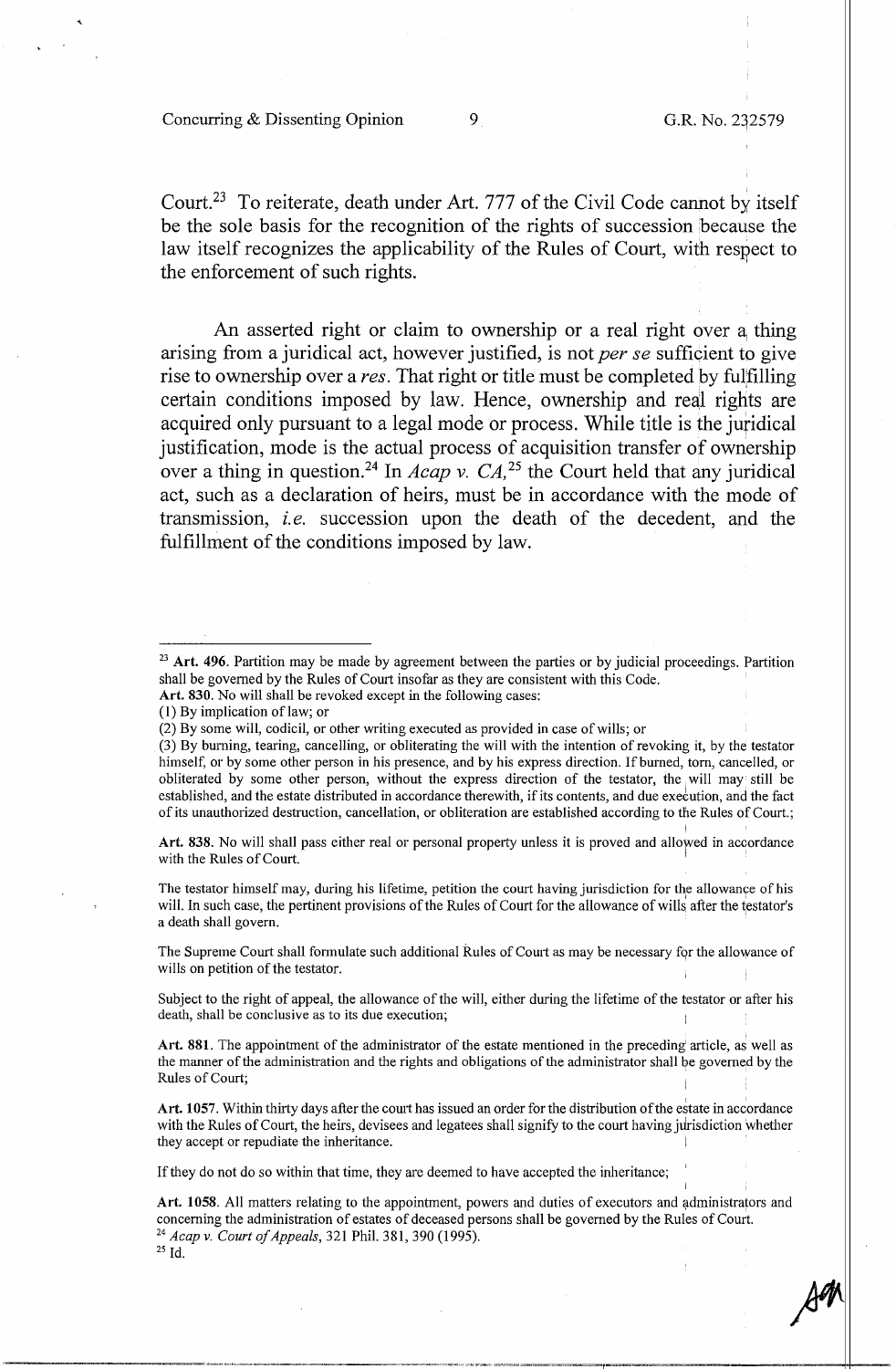Concurring & Dissenting Opinion 10

For instance, when a decedent dies intestate, the heir cannot simply proceed to the Register of Deeds and present his or her birth certificate and the decedent's death certificate to prove the rights as an heir and to haye the properties of the decedent registered under his or her name. Rather, the heir must comply with the manner or method provided under the Rules of Court for the enforcement of his or her successional rights.

# *Declaration of heirship; General rule*

The Rules of Court provide for several methods for the enforcement of successional rights: testate, intestate or a mixture of testate and intestate succession. In testate succession, the Civil Code requires that the will first be proved and allowed in accordance with the Rules of Court before it passes either real or personal property.<sup>26</sup> Thus, when there is testate succession, a special proceeding under Rule  $76<sup>27</sup>$  of the Rules of Court must be instituted for the allowance or disallowance of a will. After the allowance of the will by the probate court, there will be a settlement proceeding to determine the claims against the estate and, eventually, order the distribution of the estate to the heirs, devisees, and legatees. Nevertheless, even in testate succession, a summary settlement of estate of a small value is recognized. Under Section 2, Rule  $74^{28}$  of the Rules of Court, whenever the gross value of the estate of a deceased person, whether he died testate or intestate, does not exceed Pl0,000.00, a petition for summary settlement of the estate maybe availed of.

In intestate succession, the general rule is that when a person dies leaving property, the same should be judicially administered and the competent court should appoint a qualified administrator, in the order

<sup>26</sup> Rules of Court, Art. 838.

<sup>&</sup>lt;sup>27</sup> Rule 76. Allowance or Disallowance of Will.<br><sup>28</sup> Rule 74. Summary Settlement of Estate.

Section 2. *Summary settlement of estate of small value.* — Whenever the gross value of the estate of a deceased person, whether he died testate or intestate, does not exceed ten thousand pesos, and that fact is made to appear to the Court of First Instance having jurisdiction of the estate by the petition of an interested person and upon hearing, which shall be held not less than one (1) month nor more than three  $(3)$ <sup>1</sup>months from the date of the last publication of a notice which shall be published once a week for three (3) consecutive weeks in a newspaper of general circulation in the province, and after such other notice to interest persons as the court may direct, the court may proceed summarily, without the appointment of an exequtor or administrator, and without delay, to grant, if proper, allowance of the will, if any there be, to determine who are the persons legally entitled to participate in the estate, and to apportion and divide it among them after the payment of such debts of the estate as the court shall then find to be due; and such persons, in their own right, if they are of lawful age and legal capacity, or by their guardians or trustees legally appointed and qualified, if otherwise, shall thereupon be entitled to receive and enter into the possession of the portions of the estate so awarded to them respectively. The court shall make such order as may be just respecting the costs of the proceedings, and all orders and judgments made or rendered in the course thereof shall be recorded in the office of the clerk, and the order of partition or award, if it involves real estate, shall be recorded in the proper register's office.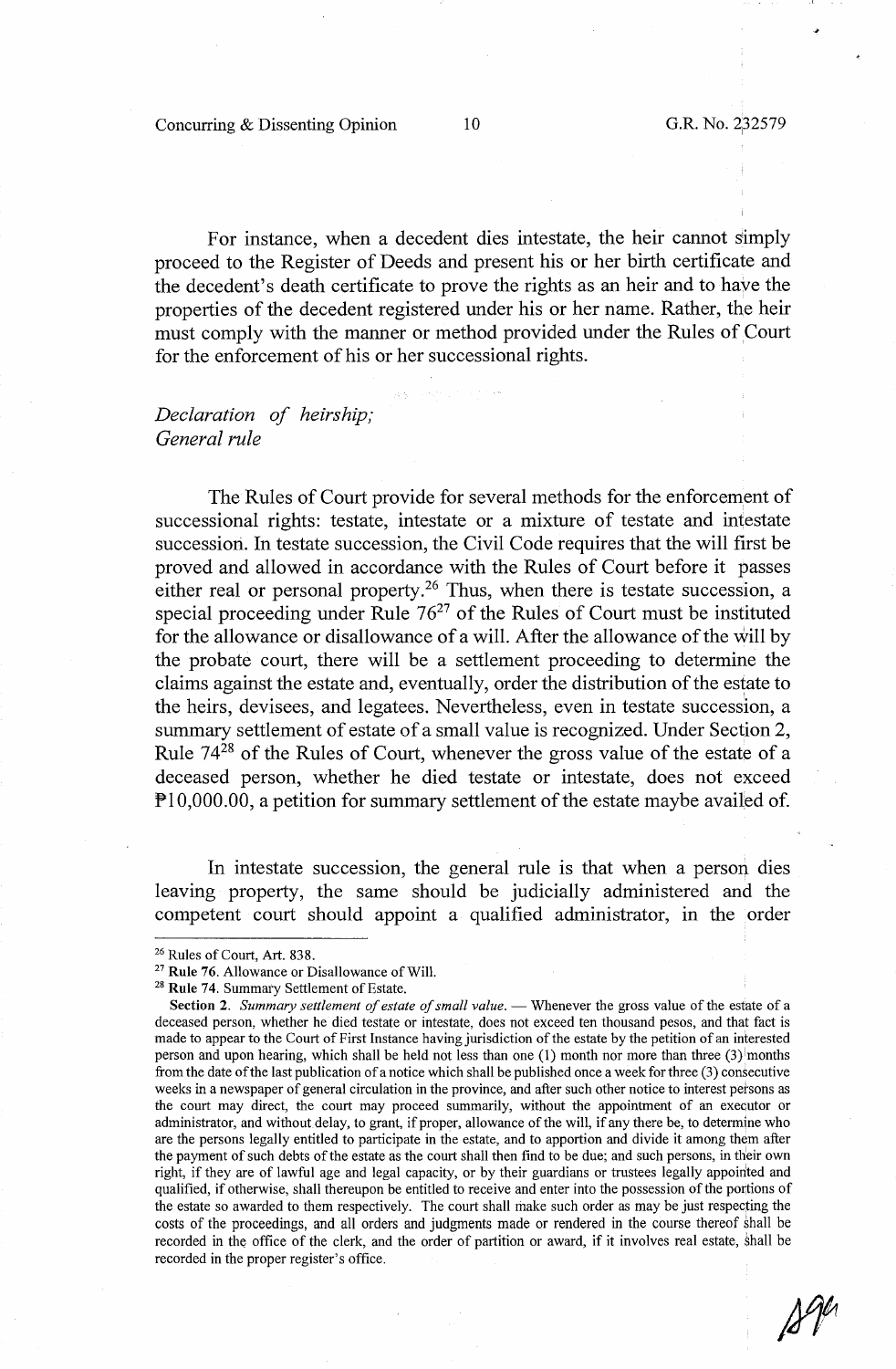#### Concurring & Dissenting Opinion 11 G.R. No. 232579

established in Section 6, Rule 78,<sup>29</sup> whether the deceased left a will or not, should he fail to name an executor therein. An exception to this rule is established by Section 1, Rule 74 when there can be an extrajudicial settlement of estate. Under this exception, when all the heirs are of lawful age and there are no debts due from the estate, they may agree in writing to partition the property without instituting the judicial administration or applying for the appointment of an administrator.

Declaration of heirship is a process in a testate or intestate succession by which the heirs of the decedent are legally acknowledged. It is an indispensable process because it determines who the rightful heirs are to whom the properties, rights or obligations of the decedent are transferred to from the moment of death.

The procedure for the declaration of heirship dates back to the Spanish procedural laws. Spanish procedural law provided an action for the declaration of heirship *(declaracion de herederos)* whereby one claiming the status of heir could have his right thereto judicially declared, and this judicial declaration of heirship unless and until set aside or modified in a proper judicial proceeding, was evidence of the fact of heirship which the officials charged with the keeping of the public records, including the land registry, were bound to accept as a sufficient basis for the formal entry, in the name of the heir, of ownership of the property of the deceased.<sup>30</sup> Thus, in the old procedural laws, only a judicial declaration of heirship was allowed. If the declaration of heirship does not undergo the judicial process, then the public offices shall not recognize such.

As decades passed, the procedural laws were amended, jurisprudence developed, and the process of the declaration of heirs significantly changed. Under the present Rules of Court, a declaration of heirs is allowed

<sup>29</sup>**Rule** 78. Letters Testamentary and of Administration, When and to Whom Issued.

Section 6. When and to whom letters of administration granted. - If no executor is named in the will, or the executor or executors are incompetent, refuse the trust, or fail to give bond, or a person dies intestate, administration shall be granted:

<sup>(</sup>a) To the surviving husband or wife, as the case may be, or next of kin, or both, in the discretion of the court, or to such person as such surviving husband or wife, or next of kin, requests to have appointed, if competent and willing to serve;

<sup>(</sup>b) If such surviving husband or wife, as the case may be, or next of kin, or the person selected by them, be incompetent or unwilling, or if the husband or widow, or next of kin, neglects for thirty (30) days after the death of the person to apply for administration or to request that administration be granted to some other person, it may be granted to one or more of the principal creditors, if may be granted to one or more of the principal creditors, if competent and willing to serve;

<sup>(</sup> c) If there is no such creditor competent and willing to serve, it may be granted to such other person as the court may select. 30 *Suiliong & Co. v. Chio-Taysan,* 12 Phil. 13, 19-20 (1908).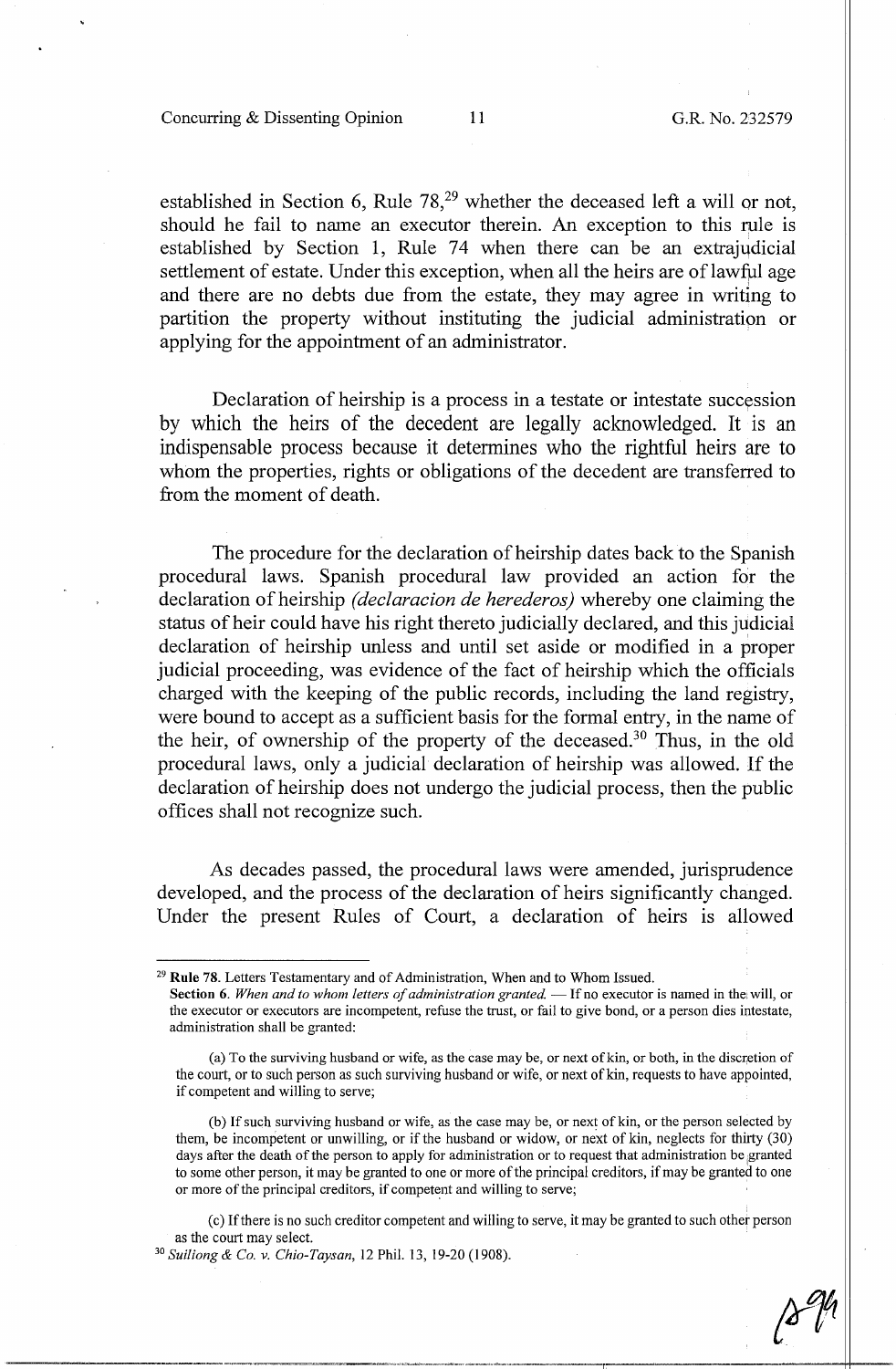Concurring & Dissenting Opinion 12 G.R. No. 232579

,-

extrajudicially in certain instances. When the heirs agree among themselves that they are all recognized heirs of the decedent who died intestate, and the estate of decedent complies with the requisites under Section 1, Rule  $74^{31}$ , the heirs may simply execute an Extrajudicial Settlement of Estate wherein they will declare that they are the rightful heirs of the decedent. Similarly, under the Civil Code, the recognized heirs may also voluntarily execute an Extrajudicial Partition Agreement where they will partition the co-owned property of the decedent among themselves.<sup>32</sup> These extrajudicial processes are effective when the heirs uniformly agree among themselves on the said declaration of heirs and their respective shares.

The problem arises when there is no agreement among themselves as to who the rightful heirs are and the respective shares they should receive, or when some of the heirs are left out of the Extrajudicial Settlement of Estate or Extrajudicial Partition Agreement. In that situation, they must resort to a judicial declaration of heirs before the court to resolve the conflict and once and for all determine who the rightful heirs are.

The Rules of Court and jurisprudence have provided a clear set of rules on how to undertake the judicial declaration of heirs. As a general rule, a judicial declaration of heirship can only be made in a special proceeding; it cannot be undertaken in an ordinary civil action. The rationale for this rule can be explained by the very definition of a special proceeding and an ordinary

shall be governed by the Rules of Court insofar as they are consistent with this Code.

 $2^r$ 

<sup>31</sup>**Rule 74.** Summary of Settlement of Estate

Section 1. *Extrajudicial settlement by agreement between heirs*. - If the decedent left no will and no debts and the heirs are all of age, or the minors are represented by their judicial or legal representatives duly authorized for the purpose, the parties may without securing letters of administration, divide the estate among themselves as they see fit by means of a public instrument filed in the office of the register of deeds, and should they disagree, they may do so in an ordinary action of partition. If there is only one heir, he may adjudicate to himself the entire estate by means of an affidavit filed in the office of the register of deeds. The parties to an extrajudicial settlement, whether by public instrument or by stipulation in a pending action for partition, or the sole heir who adjudicates the entire estate to himself by means of an affidavit shall file, simultaneously with and as a condition precedent to the filing of the public instrument, or stipulation in the action for partition, or of the affidavit in the office of the register of deeds, a bond with the said register of deeds, in an amount equivalent to the value of the personal property involved as certified to under path by the parties concerned and conditioned upon the payment of any just claim that may be filed under section 4 of this rule. It shall be presumed that the decedent left no debts if no creditor files a petition for letters of administration within two (2) years after the death of the decedent.

The fact of the extrajudicial settlement or administration shall be published in a newspaper of general circulation in the manner provided in the next succeeding section; but no extrajudicial settlement shall be binding upon any person who has not participated therein or had no notice thereof.<br><sup>32</sup> Art. 496. Partition may be made by agreement between the parties or by judicial proceedings. Partition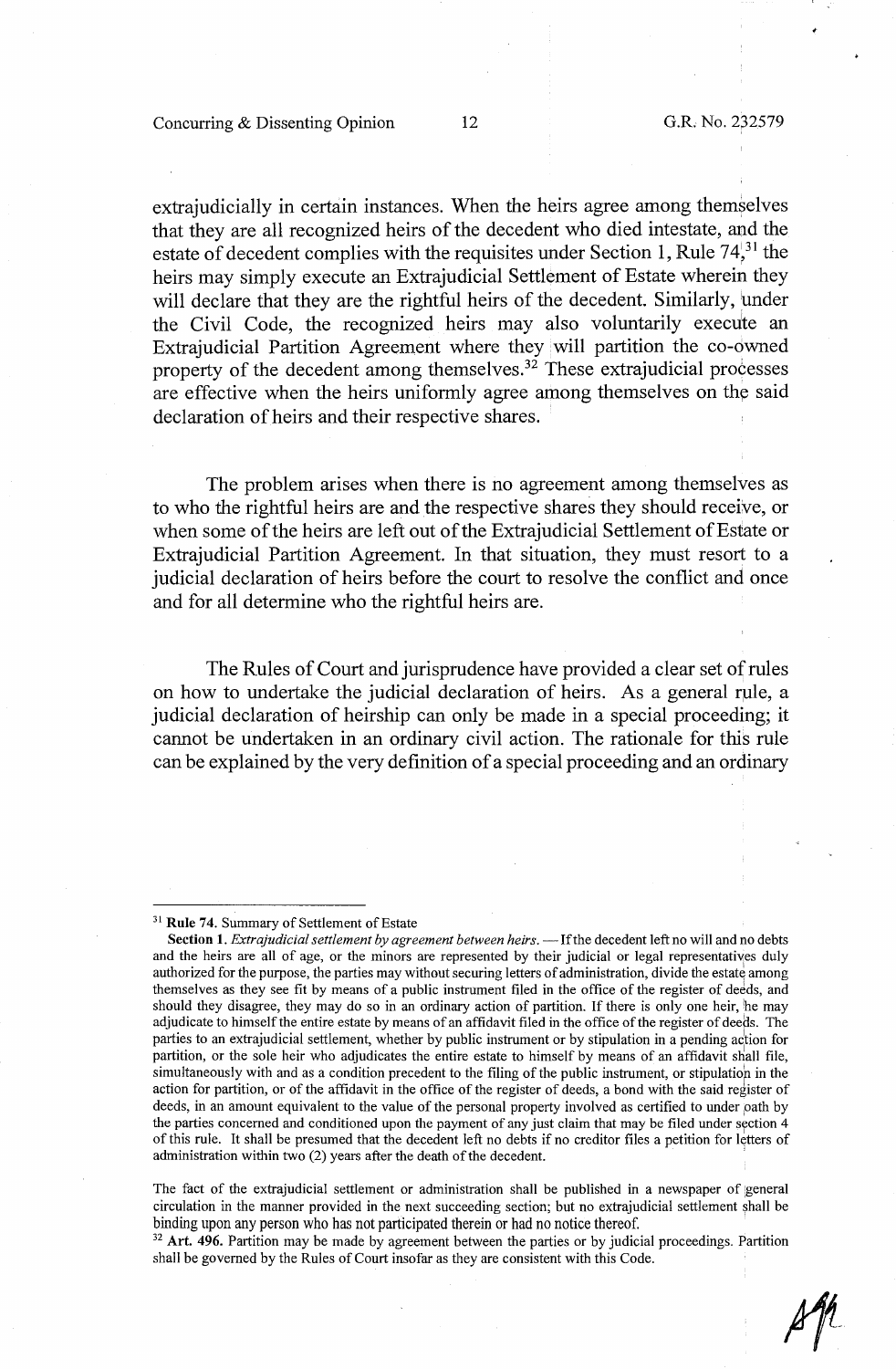*!V11* L(J *IC* 

civil action. Under Section 3, Rule 1<sup>33</sup> of the Rules of Court, a civil action is defined as "one by which a party sues another for the enforcement or protection of a right, or the prevention or redress of a wrong," while a special proceeding is defined as "a remedy by which a party seeks to establish a status, a right, or a particular fact." The judicial declaration of heirship can be made only in a special proceeding inasmuch as the petitioners therein are seeking the establishment of a status or right as an heir.<sup>34</sup> Under Section 1, Rule  $73^{35}$ of the Rules of Court, the court where the special proceeding is filed for the declaration of heirship shall exercise jurisdiction to the exclusion of all' other courts.36

As early as 1905, the Court explained the justification for this general rule in *Pimentel v. Palanca (Pimentel): <sup>37</sup>*

The will of Margarita Jose was made and she died after the present Code of Civil Procedure went into effect in these Islands. Her will was duly proved and allowed under the provisions of that Code. An administrator was duly appointed and he is now engaged in settling the affairs of the estate. The important question in this case is, Can an ordinary action at law be maintained under these circumstances by a person claiming to be an heir of the deceased against other persons, also claiming to be such heirs, for the purpose of having their rights in the estate determined? We think that such an action is inconsistent with the provisions of the new code, and that it can not be maintained. Section 600 of the present Code of Civil Procedure provides that the will of an inhabitant of the Philippine Islands shall be proved and his estate settled in the Court of First Instance in which he resided at the time of his death. By section 641 when a will is proved it is obligatory upon the court to appoint an executor or administrator. By virtue

( c) A special proceeding is a remedy by which a party seeks to establish a status, a right or a particular

fact. 34 *Heirs of Yaptinchay v. Del Rosario,* supra note 9, at 398-399. 35 **Rule 73.** Venue and Process

----=--- -·---~~-,,, .. ~.-·=--~--------------+I

37 5 Phil. 436 (1905).

<sup>33</sup>**Rule 1.** General Provisions

Section 3. *Cases governed.* – These Rules shall govern the procedure to be observed in actions, civil or criminal and special proceedings.

<sup>(</sup>a) A civil action is one by which a party sues another for the enforcement or protection of a right, or the prevention or redress of a wrong,

A civil action may either be ordinary or special. Both are governed by the rules for ordinary civil actions, subject to the specific rules prescribed for a special civil action.

<sup>(</sup>b) A criminal action is one by which the State prosecutes a person for an act or omission punishable by law,

Section 1. Where estate of deceased persons settled. - If the decedents is an inhabitant of the Philippines at the time of his death, whether a citizen or an alien, his will shall be proved, or letters of administration granted, and his estate settled, in the Court of First Instance in the province in which he resides at the1time of his death, and if he is an inhabitant of a foreign country, the Court of First Instance of any province in which he had estate. The court first taking cognizance of the settlement of the estate of a decedent, shall exercise jurisdiction to the exclusion of all other courts. The jurisdiction assumed by a court, so far as it depends on the place of residence of the decedent, or of the location of his estate, shall not be contested in a suit or proceeding, except in an appeal from that court, in the original case, or when the want of jurisdiction appears on the record.

<sup>36</sup> Id.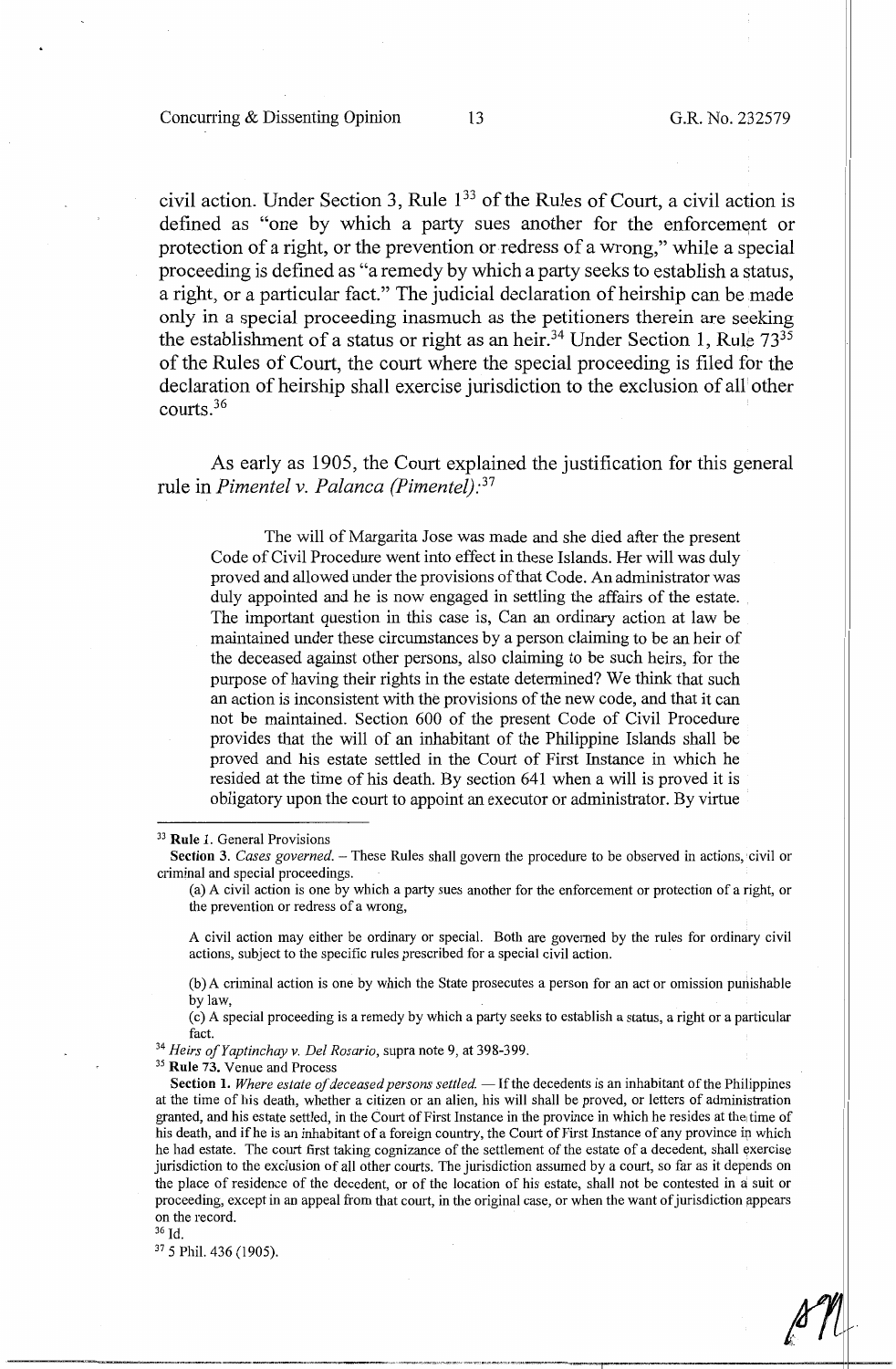of other provisions of the code this executor or administrator has, under the direction of the court, the full administration and control of the deceased's property, real and personal, until a final decree is made in accordance with. section 753. During the period of administration the heirs, devisees, and· legatees have no right to interfere with the administrator of executor in the discharge of his duties. They have no right, without his consent, to the possession of any part of the estate, real or personal. **The theory of the present system is that the property is all in the hands of the court, and must stay there until the affairs of the deceased are adjusted and liquidated, and then the net balance is turned over to the persons by law entitled to it. For the purpose of such administration and distribution there is only one proceeding in the Court of First Instance. That proceeding is not an action at law, but falls under Part** II **of the Code of Civil Procedure, and is a special proceeding. After the estate is fully settled, and all the debts and expenses of administration are paid, the law contemplates that there shall be a hearing or trial in this proceeding in the Court of First Instance for the purpose of determining who the parties are that are entitled to the estate in the hands of the executor or administrator for distribution,** and after such hearing or trial it is made the duty of the court to enter a decree of final judgment, in which decree, according to section 753, the court "shall assign the residue of the estate to the persons entitled to the same, and in its order the court shall name the persons and proportions or parts to which each is entitled." (See also sec. 782 of the Code of Civil Procedure.) By section 704 it is expressly provided that no action shall be maintained by an heir or devisee against an executor or administrator for the recovery of the possession or ownership of lands until there is a decree of the court assigning such lands to such heir or devisee, or until the time allowed for paying debts has expired.

It **seems clear from these provisions of the law that while the estate is being settled in the Court of First Instance in a special proceeding, no ordinary action can be maintained in that court, or in any other court, by a person claiming to be the heir, against the executor or against other persons claiming to be heirs, for the purpose of having the rights of the plaintiff in the estate determined. The very purpose of the trial or hearing provided for in section 753 is to settle and determine those questions, and until they are settled and**  determined in that proceeding and under that section no action such as **the present one can be maintained.** ·

An examination of the prayer of the amended complaint above quoted will show that to grant it would be to prevent the settlement of the estate of a deceased person in one proceeding in the Court of First Instance. It would require, in the first place, the revocation of the judgment probating ' the will. This relief can not be obtained in an ordinary action. The plaintiff not having appealed from the order admitting the will to probate, as she had , a right to do, that order is final and conclusive. It does not, however, as the court below held, determine that the plaintiff is not entitled to any part of ' the estate. The effect of such a decree was stated in the case of *Castaneda* ' *v. Alemany* (2 Off. Gaz., 366). The statements there made need not be repeated here. The plaintiff in her amended complaint asks also that the appointment of Engracio Palanca be annulled. This relief can not be granted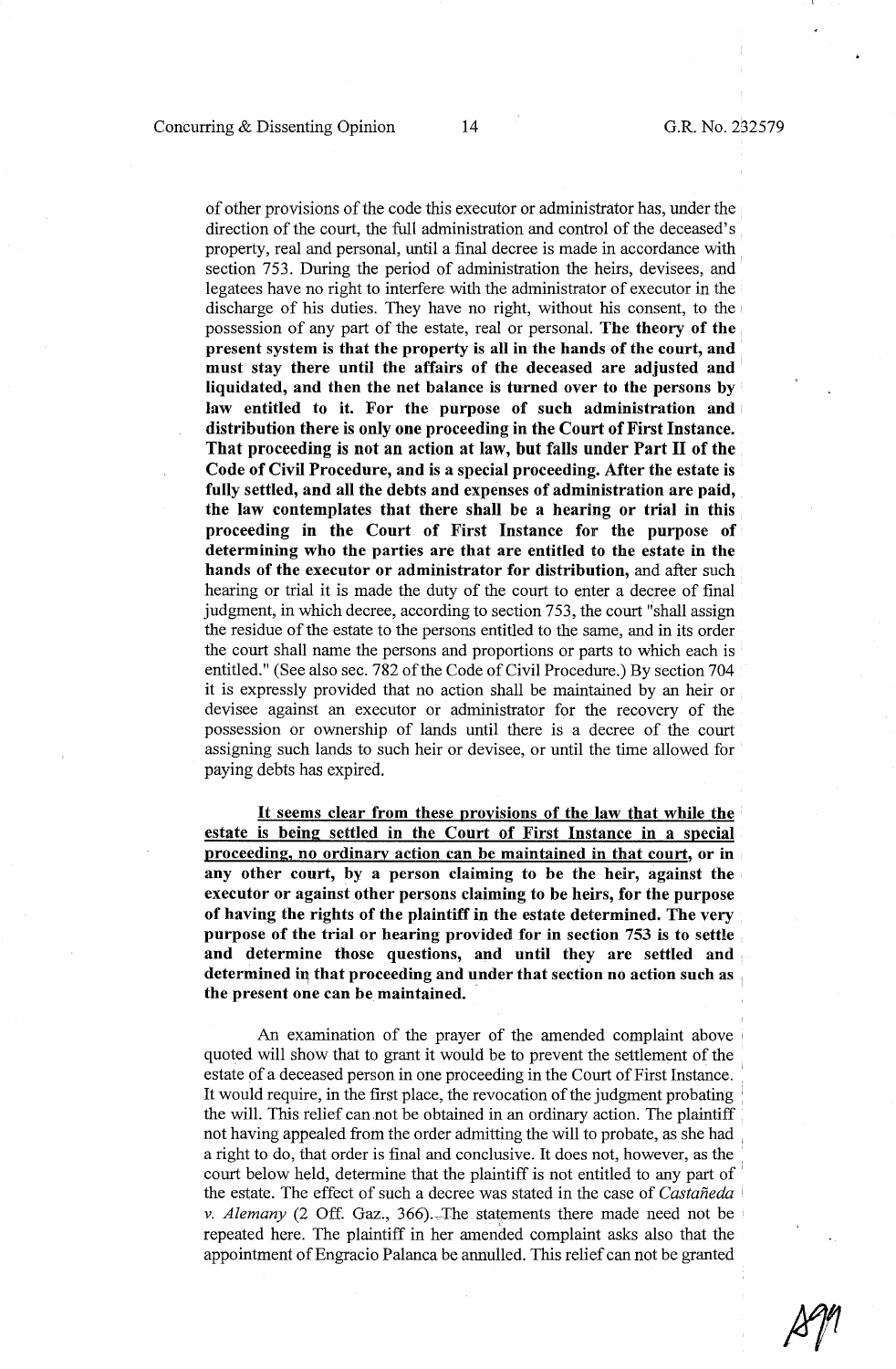in an ordinary action. The plaintiff had a right to appeal from the order of the court appointing the administrator in this case, and not having exercised that right such order is final and conclusive against her. The plaintiff also asks that the administrator be required to render an account to her of his administration, and deposit in court the money which he has in his possession. To grant this relief in an ordinary action between parties would be to take away from the court having in charge the settlement of the estate the express powers conferred upon it by law. To grant that part of the prayer of the amended complaint which asks that the plaintiff be declared to be entitled to three fourths of the property of the estate, would be to take away from the court administering the estate the power expressly given to it by section 753 to determine that question in the proceeding relating to the estate.<sup>38</sup> (emphases and underscoring supplied)

In other words, a special proceeding for the declaration of heirs should be instituted, precisely, to establish the rights and status of the heirs. An ordinary civil action is not the proper remedy because the establishment of the status of the heirs is not within its purpose.

While the rights of succession are transmitted from the moment of the death of the decedent, *Pimentel* explained that the properties inherited by the heirs are still subject to the controversies, disagreements, existing debts, expenses, and liabilities of the decedent's estate. Hence, a special proceeding for the declaration of heirs is necessary to determine who are truly entitled to the properties of decedent, which shall also be liable to existing obligations of the estate. Indeed, whatever debts, liabilities, or obligations survive the death of the decedent, who shall be carried over to the inherited properties. Precisely, a special proceeding for the declaration of heirship is necessary to orderly determine the heirs, who shall be bound by such existing obligations.

Accordingly, when there is an Extrajudicial Settlement of Heirs in intestate succession under Section 1 of Rule 7439 or an extrajudicial partition

The fact of the extrajudicial settlement or administration shall be published in a newspaper of general circulation in the manner provided in the nest succeeding section; but no extrajudicial settlement shall be binding upon any person who has not participated therein or had no notice thereof.

<sup>&</sup>lt;sup>38</sup> Id. at 439-441.<br><sup>39</sup> **Rule 74.** Summary Settlement of Estate

Section 1. *Extrajudicial settlement by agreement between heirs.* - If the decedent left no will and no debts and the heirs are all of age, or the minors are represented by their judicial or legal representatives duly authorized for the purpose, the parties may without securing letters of administration, divide the estate among themselves as they see fit by means of a public instrument filed in the office of the register of deeds, and should they disagree, they may do so in an ordinary action of partition. If there is only one heir, he may adjudicate to himself the entire estate by means of an affidavit filed in the office of the register of deeds. The parties to an extrajudicial settlement, whether by public instrument or by stipulation in a pending action for<br>partition or the sole heir who adjudicates the entire estate to himself by means of an affidavit shall file partition, or the sole heir who adjudicates the entire estate to himself by means of an affidavit shall file, simultaneously with and as a condition precedent to the filing of the public instrument, or stipulation in the action for partition, or of the affidavit in the office of the register of deeds, a bond with the said register of deeds, in an amount equivalent to the value of the personal property involved as certified to under oath by the parties concerned and conditioned upon the payment of any just claim that may be filed under section  $4$ of this rule. It shall be presumed that the decedent left no debts if no creditor files a petition for letters of administration within two (2) years after the death of the decedent.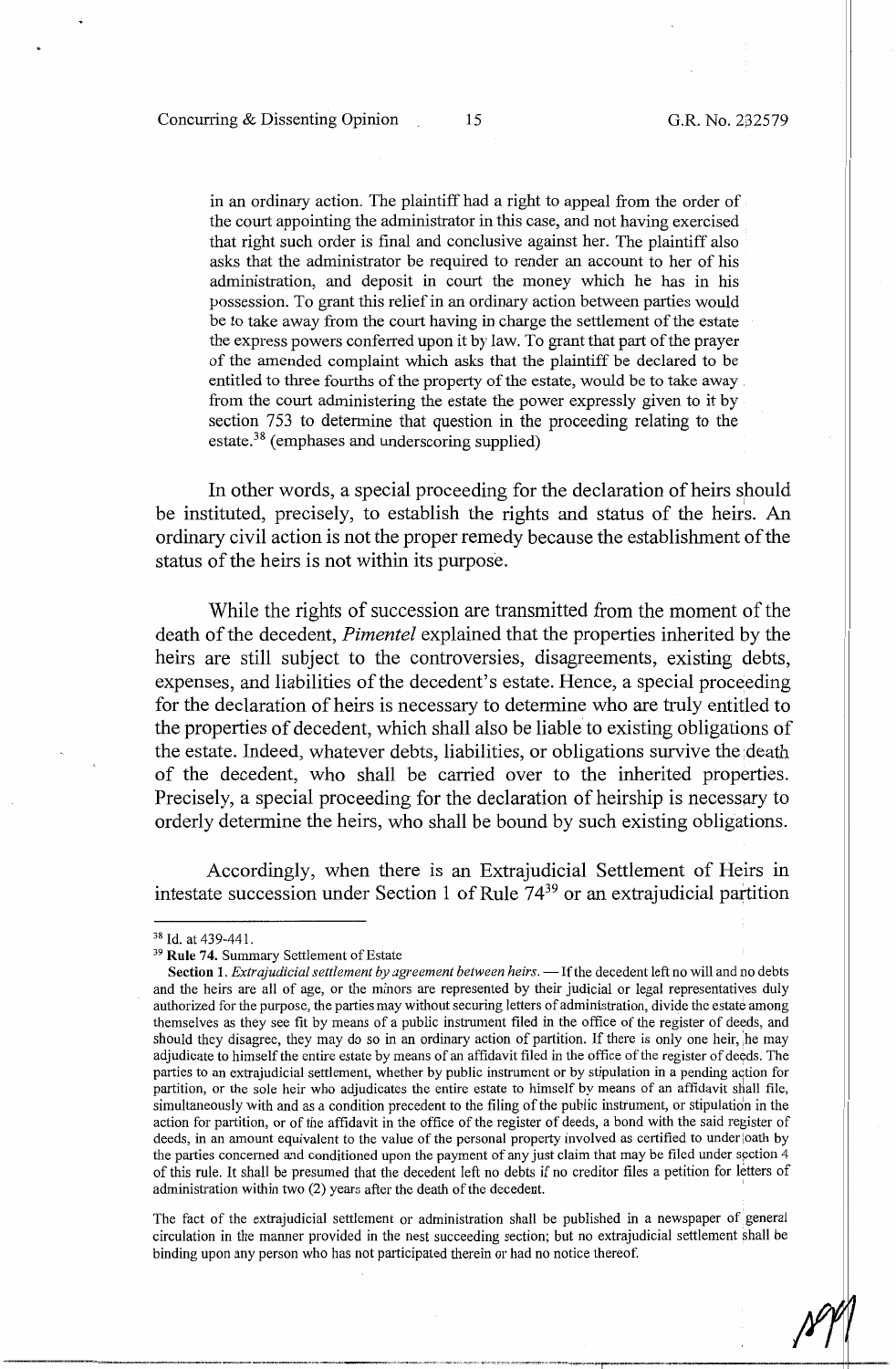Concurring & Dissenting Opinion 16 G.R. No. 232579

is undertaken and a disputed issue regarding the validity of the heirship arises, the general rule for judicial declaration should still be applied to conclusively resolve such conflict. A special proceeding must be instituted to finally settle the issues surrounding the declaration of heirship.

Further, the issue on the declaration of heirs in a special proceeding is within the exclusive jurisdiction of the settlement court. Under the Rules of Court Section 1 of Rule 73, the court first taking cognizance of the settlement of the estates of the deceased shall exercise jurisdiction to the exclusion of all other courts.40 The reason for this provision of the law is obvious. The settlement of the estate of a deceased person in court constitutes but one proceeding. For the successful administration of that estate it is necessary that there should be but one responsible entity, one court, which should have exclusive control of every part of such administration. To entrust it to two or more courts, each independent of the other, would result in confusion and delay. <sup>41</sup>

Likewise, the declaration of heirs is indispensable in the special proceeding because in the distribution stage of the settlement proceeding, the court determines who are entitled to inherit after all the debts and charges. against the estate are completed. This is the express provision of Section 1 of Rule 91, so that the submission of evidence in the special proceeding to determine the persons entitled to share in the residue of the estate, for the purpose of including them in what is known as the Order of Declaration of Heirs, is towards the last stage of the distribution proceedings, after the debts, charges and expenses of administration, have been paid.42 Without such declaration of heirs in a special proceeding for the settlement of the estate, the court would not be able to determine whom the estate shall be distributed. If there is a controversy before the court as to who the lawful heirs of the deceased person are or as to the distributive shares to which each person is entitled under the law, the controversy shall be heard and decided as in ordinary cases.43 Again, this is in accordance with the very definition of a special proceeding: a remedy by which a party seeks to establish a status, a right, or a particular fact. In this case, the party seeks to establish the right as an heir so that his or her share in the inheritance is judicially recognized.

In his book, Vicente J. Francisco stated that if there is a controversy before the court as to who the lawful heirs of the deceased person are, or as to the distributive share to which each person is entitled under the law, the court shall determine the controversy after the testimony as to such controversy has

<sup>40</sup>*Gianan v. Imperial,* 154 Phil. 705, 712-713 (1974). 41 *Macias v. Kim,* 150-A Phil. 603, 611 (1972). 42 *Reyes v. Ysip,* 97 Phil. 11, 13 (1955). 43 Section 1, Rule 90.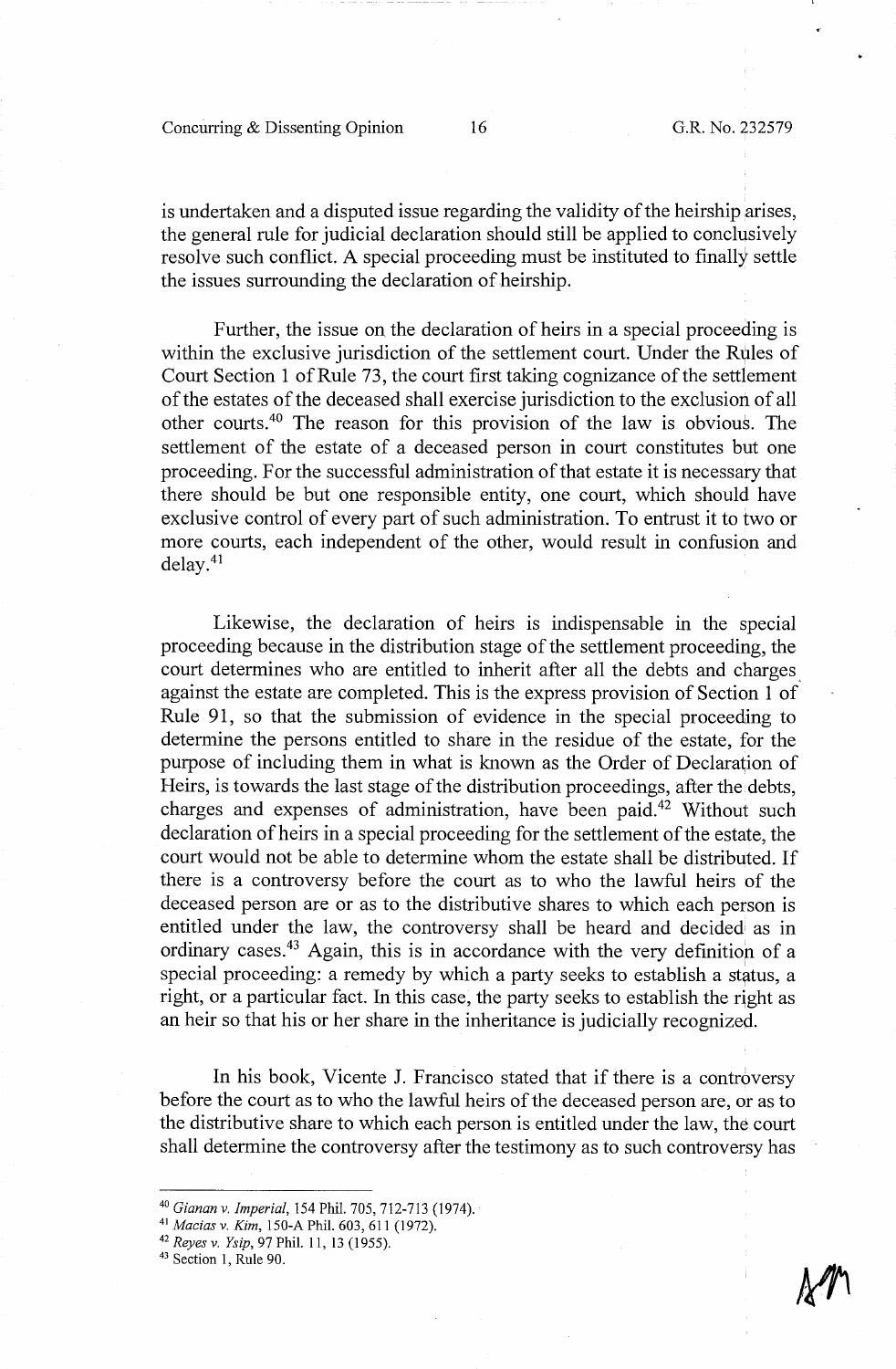Concurring & Dissenting Opinion 17 G.R. No. 232579

been taken in writing by the judge, under oath.<sup>44</sup> Indeed, a special proceeding for the judicial declaration of heirship is necessary when there is a disputed controversy as to whom the rightful heirs of the decedent are.

Similarly, in *Aliasas v. Alcantara,45* the Court explained that while the rights to a person's succession are transmitted from the moment of his death, and thus the heirs of the deceased, by the mere fact of his death, succeed to all his rights and obligations, only a division legally made of hereditary property can confer upon each heir the exclusive ownership of the **property which may have been awarded to him.** Therefore, a special proceeding is necessary to declare the rightful heirs, settle the claims against the estate, and the finally distribute the estate in accordance with the order of distribution.

*Judicial determination of heirship is indispensable* 

Judicial determination of heirships cannot be dispensed with both in terms of substantial and procedural laws and is best illustrated in case of escheat, a special proceeding. The Civil Code provides:

Article 1011. In default of persons entitled to succeed in accordance with the provisions of the preceding Sections, the State shall inherit the whole estate."

The last in the order of intestacy is the State. It should be noted that the State is an intestate heir and gets the property as an heir.<sup>46</sup> Further, Article 1012 of the Civil Code provides:

Art. 1012. In order that the State may take possession of the property mentioned in the preceding article, the pertinent provisions of the Rules of  $Count^{47}$  must be observed.

**"The State, therefore, does not** *ipso facto* **become the owner of the estate left without heir. Its right to claim must be based upon a court's**  decree allowing it to have the estate, and after compliance with the **procedure laid down by the Rules of Court.** When this procedure has neither been followed nor complied with, a court does not acquire jurisdiction either to take cognizance of the escheat case or to promulgate an order

<sup>&</sup>lt;sup>44</sup> V. Francisco, The Revised Rules of Court in the Philippines, V-B, 359 (1970).<br><sup>45</sup> 16 Phil. 489 (1910).<br><sup>46</sup> Caguioa, Comments and Cases on Civil Law, Civil Code of the Philippines, 1970 Third Edition, Volume III, p. 406.

<sup>&</sup>lt;sup>47</sup> Rule 91, Rules of Court.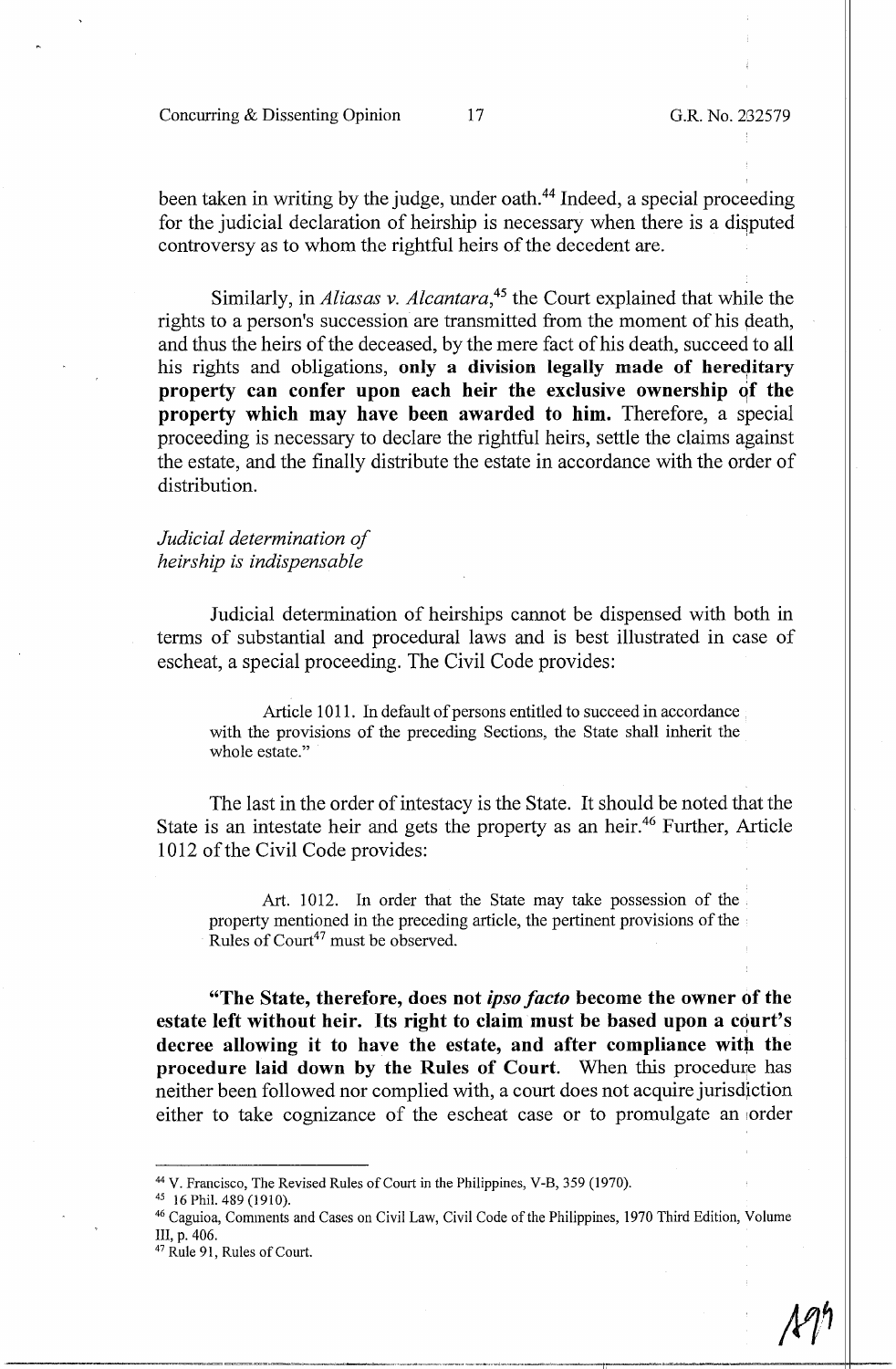•

adjudicating to a municipality property to which there is no apparent heir."<sup>48</sup> In other words, it is mandatory that there be a judicial declaration that the decedent left no heirs entitled to his/her property before the state as an intestate heir can escheat the property in its favor.

By way of example as to how Art. 777 of the Civil Code relates to the time of reckoning when ownership is vested in the heirs is in an escheat proceeding: If the state is successful in escheating a property that generates income from rentals of a commercial building, the State can demand rentals, *(jus fruiendi)* from the tenants without controversy as to the reckoning date because Art. 777 fixed it from the moment of the death of the decedent.

Consequently, the premise of the *ponencia* – that judicial declaration of heirship may be set aside, especially in intestate succession, due to Art. 777 of the Civil Code since the property is transmitted from the moment of death of the said decedent- is contradicted by Articles 1011 and 1012 of the Civil Code and under the Rules of Court.

Again, when a person dies intestate and there is no claiming heir over the estate, the State must first file a petition for escheat, a special proceeding, to judicially determine whether the deceased truly did not have any heir.<sup>49</sup> In that case, even if the decedent died intestate, the State, as an intestate heir, cannot immediately enforce its rights over the properties thereof from the moment of the decedent's death. There must first be a judicial determination of heirship to ensure that the deceased did not have any heir pursuant to Art. 1012 of the Civil Code. Only when the court is convinced in the special proceeding, upon satisfactory proof, that the decedent left no heir in the intestate succession, may the properties be escheated in favor of the State.<sup>50</sup>

Section 3. *Hearing and judgment*. — Upon satisfactory proof in open court on the date fixed in the order that such order has been published as directed and that the person died intestate, seized of real or personal property in the Philippines, leaving no heir or person entitled to the same, and no sufficient cause being shown to the contrary, the court shall adjudge that the estate of the estate of the deceased in the Philippines, after the payment of just debts and charges, shall escheat; and shall, pursuant to law, assign the personal estate to the municipality or city where he last resided in the Philippines, and the real estate to the municipalities or cities, respectively, in which the same is situated. If the deceased never resided in the Philippines, the whole estate may be assigned to the respective municipalities or cities where the same is located. Shall estate shall be for the benefit of public schools, and public charitable institutions and centers in said municipalities or cities.

The court, at the instance of an interested party, or on its own motion, may order the establishment of a permanent trust, so that the only income from the property shall be used.

<sup>&</sup>lt;sup>48</sup> Tolentino, Civil Code of the Philippines, Volume III, pp. 504-505.<br><sup>49</sup> Section 1, Rule 91 of the Rules of Court states:

Section 1. When an by whom petition filed. - When a person dies intestate, seized of real property in the Philippines, leaving no heir or person by law entitled to the same, the Solicitor General or his representative in behalf of the Republic of the Philippines, may file a petition in the Court of First Instance of the province where the deceased last resided or in which he had estate, if he resided out of the Philippines, setting forth the facts, and praying that the estate of the deceased be declared escheated. <sup>50</sup> Section 3, Rule 91 of the Rules of Court states: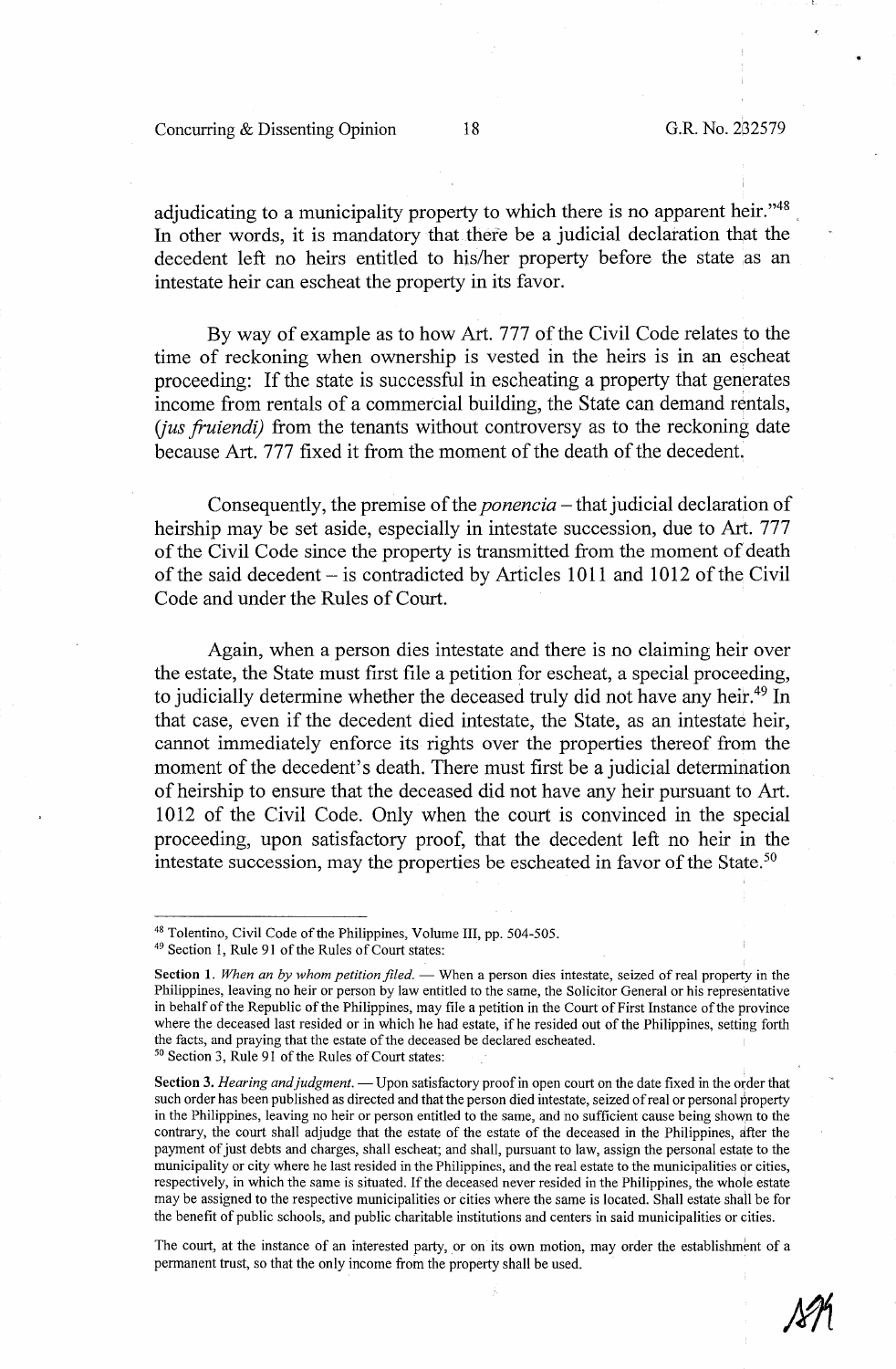#### Concurring & Dissenting Opinion

19 G.R. No. 232579

*Exception when ordinary civil action may be instituted; established rule on declaration of heirs hip* 

As jurisprudence evolved, several exceptions to the general rule on the judicial declaration of heirs were formulated. An ordinary civil action involving the declaration of the heirs may be instituted, without a prior or separate special proceeding, in the following instances:

- 1. When the parties in the civil case had voluntarily submitted the issue to the trial court and already presented their evidence regarding the issue of heirship; $51$
- 2. When a special proceeding had been instituted but had been finally closed and terminated, and hence, cannot be re-opened.<sup>52</sup>

The first exception was formulated due to practicality. When the parties have already voluntarily presented evidence regarding their rights as heirs in the ordinary civil action, it would be impractical to compel them to institute a separate special proceeding to determine the same issue.<sup>53</sup> In that instance, the parties do not anymore dispute the fact of heirship because they already presented evidence to establish such in the ordinary civil action. As a result, a separate special proceeding would be impractical, inconsequential, and unnecessary. This is also applied when the estate of the decedent only consists of one property and the parties already presented evidence regarding their heirship in the ordinary civil action.<sup>54</sup> Thus, for the sake of expediency, the Court allows the parties to institute an ordinary civil action regarding the rights of an heir even without a special proceeding for the declaration of heirs. To rule otherwise would result to unnecessary litigation because the pieces of evidence on the issue of heirship were already voluntarily presented by both parties and to dismiss the ordinary civil action would further delay the proceeding since a separate special proceeding for the declaration of heirs would tackle the same issue and evidence. In said instance, an ordinary civil action which considers the issue on the declaration of heirship, is justified.

The second exception was formulated in order to give an opportunity to the rightful heirs, who were not able to participate in the special proceeding that was already closed and terminated, to assert their successional rights even in an ordinary civil action. Under the Rules of Court, once a settlement

<sup>&</sup>lt;sup>51</sup> Heirs of Gabatan v. Court of Appeals, 600 Phil. 112, 126 (2009).<br><sup>52</sup> Portugal v. Portugal-Beltran, 504 Phil. 456, 469 (2005).<br><sup>53</sup> See Heirs of Fabillar v. Paller, G.R. No. 231459, January 21, 2019.<br><sup>54</sup> See Portuga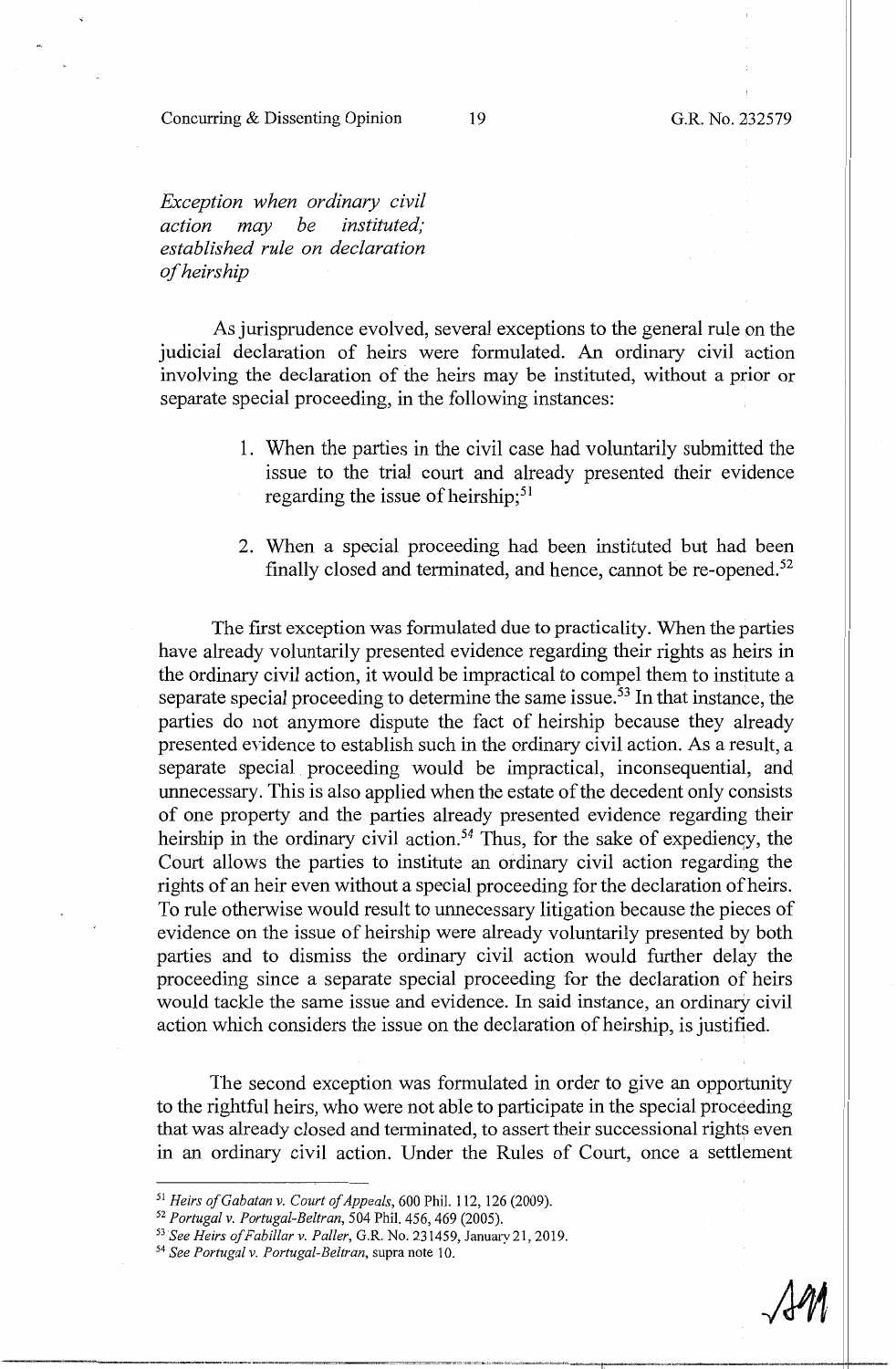proceeding has been closed and terminated with finality, it cannot be reopened. In that situation, the heir who was not able to participate in the said proceeding is allowed to institute an ordinary civil action to assert his or her status as an heir even though the earlier special proceeding had already been closed. Consequently, this second exception was established so that the rights of the heirs are still recognized despite the termination of the special proceeding for the declaration of heirs.

In sum, the current rules on declaration of heirship are as follow:

#### **Established Rule**

**General Rule:** A declaration of heirship can only be made in a special proceeding; it cannot be undertaken in an ordinary civil action.

**Exceptions:** An ordinary civil action involving the declaration of heirs, even without a special proceeding for such purpose, may be instituted:

- 1. When the parties in the civil case had voluntarily submitted the issue to the trial court and already presented their evidence regarding the issue of heirship;
- 2. When a special proceeding had been instituted but had been finally closed and terminated, and hence, cannot be re-opened.

However, the *ponencia* proposes that the established rule should be modified as follows:

#### **Proposed Rule**

Unless there is a pending special proceeding for the settlement of the decedent's estate or for the determination of heirship, the compulsory or intestate heirs may commence an ordinary civil action to declare the nullity of a deed, instrument, or conveyance of property, or any other action in the enforcement of their successional rights, without the necessity of a prior and separate judicial declaration of their status as such.<sup>55</sup>

55 *Majority Opinion,* p. 18.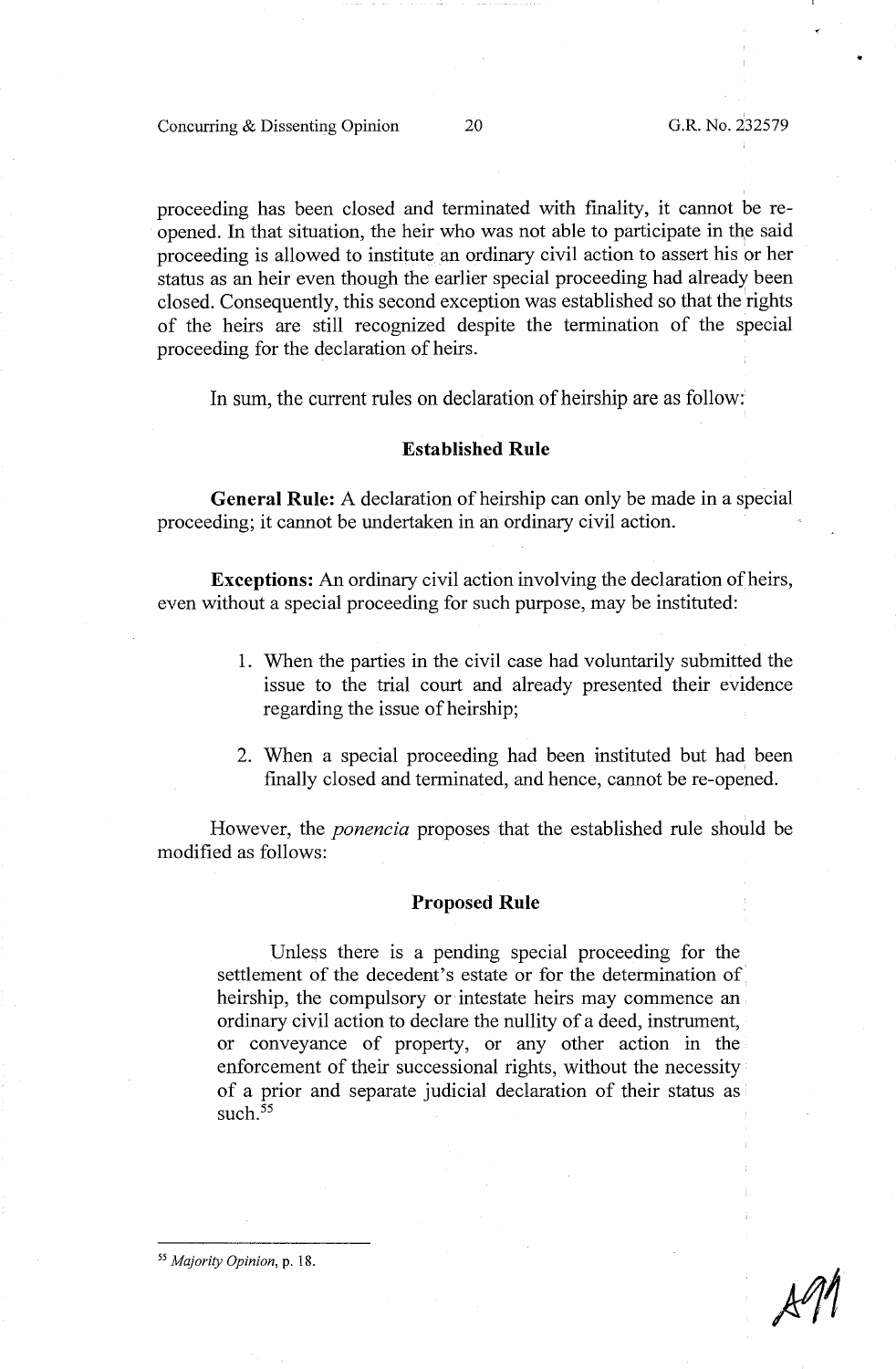In other words, an ordinary civil action for the determination of heirship may be instituted by compulsory or intestate heir even without instituting a special proceeding. It practically sets aside the general rule as stated above.

It is my opinion that the **Established Rule** should be preserved because it has been consistently applied by jurisprudence, it has sufficient basis under the law and the Rules of Court, and it provides an orderly and stable process to determine the heirs.

*Jurisp;udence consistently applied the Rule Established* 

The *ponencia* cited several jurisprudence to support the **Proposed Rule**  wherein the Court unequivocally allowed ordinary civil action involving the declaration of heirs without instituting a special proceeding. However, a review of the cited jurisprudence reveals that the Court consistently applied the **Established Rule,** hence, it is not necessary to abrogate or modify such rule. I will discuss the cases cited by the *ponencia.* 

#### *A. General Rule*

In *Litam v. Rivera (Litam)*,<sup>56</sup> there was a pending special proceeding for the settlement of the intestate estate of the deceased Rafael Litam. The petitioners therein filed a separate ordinary civil action, claiming that they were the children of the deceased by a previous marriage to a Chinese woman, and that they were entitled to inherit his one-half (1/2) share of the conjugal properties acquired during his marriage to Marcosa Rivera. The trial court in the ordinary civil action declared, among others, that the petitioners were not children of the deceased and that Marcosa was his only heir. On appeal, this Court ruled that such declaration  $-$  that Marcosa was the only heir of the  $\alpha$  decedent – was improper in the ordinary civil action because the determination of such issue was within the exclusive competence of the court in the special proceedings.

Evidently, the Court applied the general rule in the **Established'Rule**  that the declaration of heirs shall be conducted in the special proceeding because it seeks to establish a right, status, or particular fact. The first exception to the established rule was not applied because it cannot be gainsaid that the parties voluntarily presented evidence to establish the heirship; in fact, the evidence regarding the said heirship was disputed. The second exception

 $\mathcal{L}$ <sup>56</sup> 100 Phil. 364 (1956).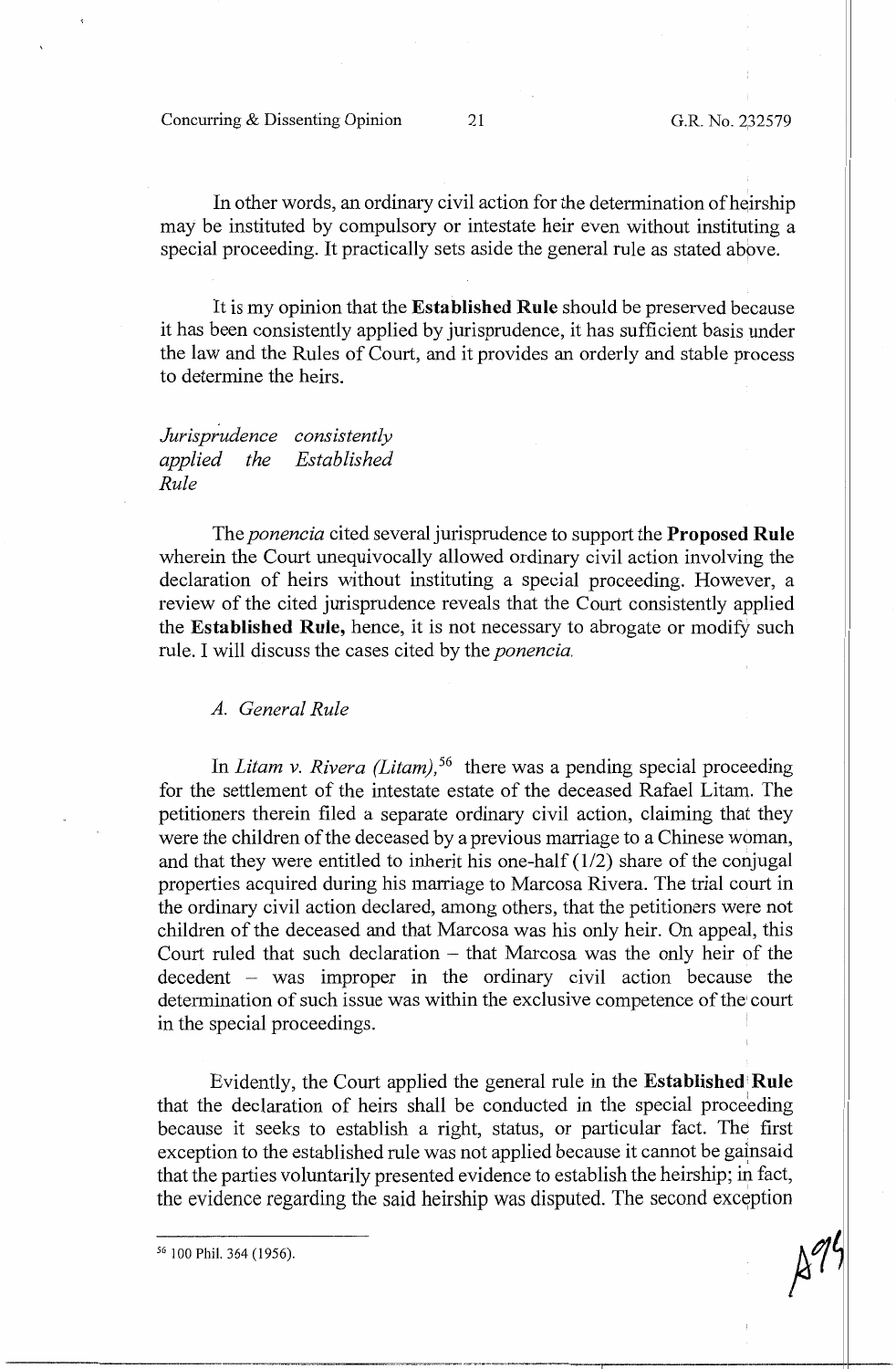Concurring & Dissenting Opinion 22 G.R. No. 232579

to the established rule was also inapplicable because the special proceeding for the declaration of heirs was still pending and open before the settlement court.

In *Solivio v. Court of Appeals (Solivio)*,<sup>57</sup> the deceased Esteban Javellana, Jr. was survived by Celedonia Solivio *(Celedonia),* his maternal aunt, and Concordia Javellana-Villanueva *(Concordia),* his paternal aunt. Celedonia filed the intestate proceedings and had herself declared as sole heir and administratrix of the estate of the decedent to facilitate the implementation of the latter's wish to place his estate in a foundation named after his mother. While the probate proceeding was pending, Concordia filed a separate ordinary civil action of partition, recovery of possession, ownership, and damages, where she sought to be declared as co-heir and for partition of the estate. This Court held that the "separate action was improperly filed for it is the probate court that has exclusive jurisdiction to make a just and legal distribution of the estate." This Court further held that "in the interest of orderly procedure and to avoid confusing .and conflicting dispositions of a decedent's estate, a court should not interfere with probate proceedings pending in a co-equal court." Again, the general rule in the **Established Rule,**  that there must be a special proceeding for the declaration of heirs was applied because the exceptions to such rule were not present in that case.

In the 1905 case of *Pimentel,* the decedent died testate. While the settlement proceeding was pending, the mother of the decedent filed a separate original civil action for declaration of heirship and that she be entitled to the properties of her daughter. The Court declared said original civil action shall not prosper because there was still a pending special proceeding for the declaration of heirs. It underscored the importance of having a single special proceeding for the declaration of heirs and the settlement of the estate so that all the debts and claims against the estate could be consolidated and applied and, afterwards, the estate can be distributed and partitioned to the heirs, legatees, and devisees in an orderly manner. Thus, the general rule in the **Established Rule** was still applied.

In *Ypon,* the petitioners filed an ordinary civil action for cancellation of title and reconveyance with damages. They alleged that Magdaleno Ypon died intestate and that respondent wrongly executed an affidavit of selfadjudication because they were actually the collateral relatives and successors-in-interest of Magdaleno. The respondent then filed an answer, attaching evidence that he was the only son and sole heir of Magdaleno. The lower court dismissed the complaint because the declaration of heirs should be made in a special proceeding and not in an ordinary civil action. On appeal,

<sup>57</sup> 261 Phil. 231 (1990).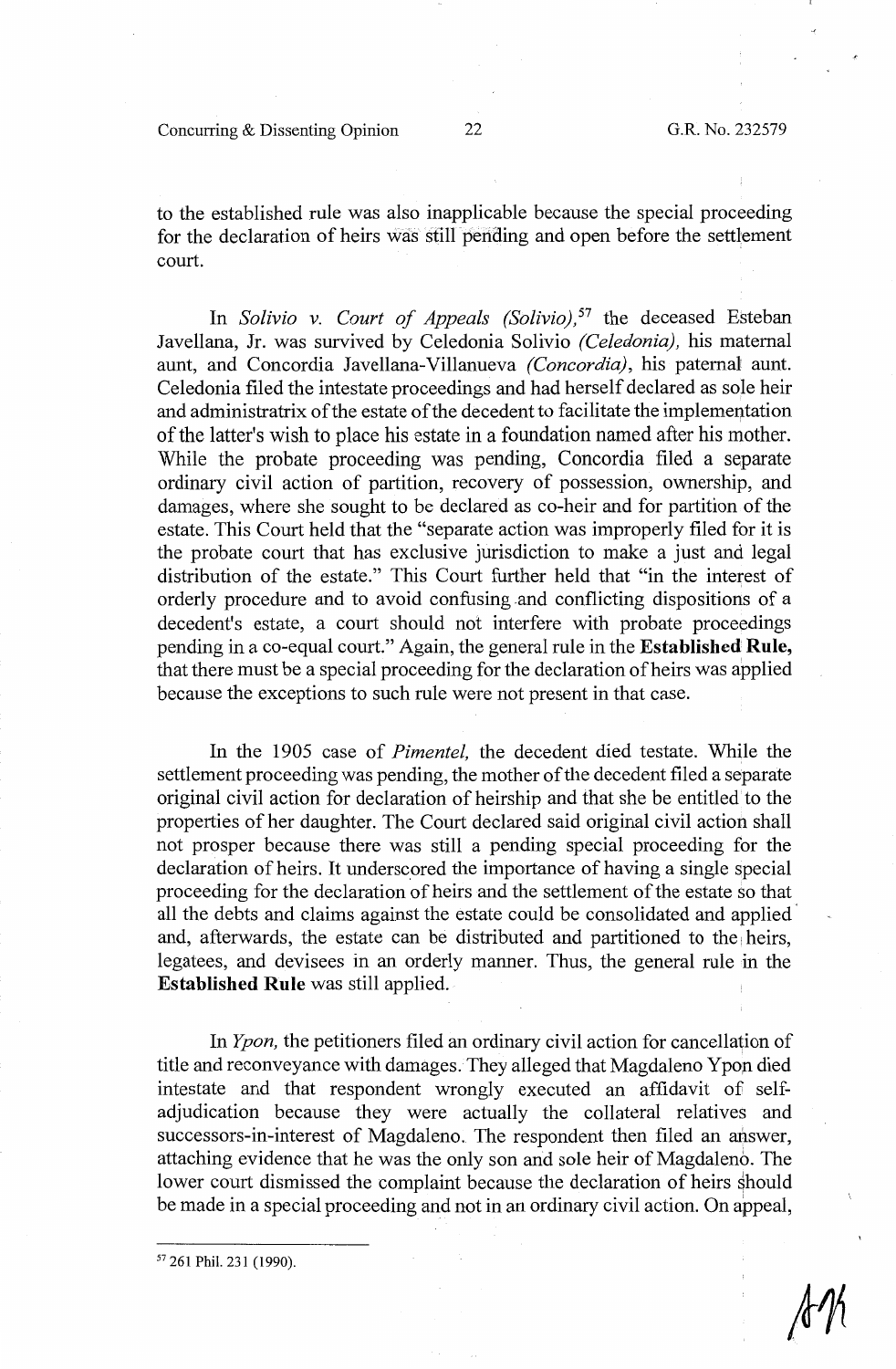Concurring & Dissenting Opinion 23 G.R. No. 232579

the Court affirmed the dismissal because a special proceeding must indeed be filed for the declaration of heirs. Once more, the general rule in the **Established Rule** was applied.

The Court also discussed the exceptions to the **Established Rule** in *Ypon*; however, those exceptions were not applicable in that particular case. Indeed, the first exception was not applicable because both parties did not voluntarily present evidence regarding the issue of declaration of heirship in the ordinary civil action. Petitioners only claimed being the collateral relatives and successors-in-interest of the decedent but did not present any evidence regarding such claim. In other words, the allegation regarding the heirship was completely unsubstantiated. On the contrary, the respondent was able to present evidence that he was the son and sole heir of the decedent. This greatly contradicted the claim of heirship of the petitioners. Stated differently, as there was a dispute regarding the issue of heirship between the parties, the Court found it best to first resort to a special proceeding for the judicial declaration of heirship and resolve who the lawful heirs of the decedent are.

Similarly, in *Yaptinchay,* the petitioners filed an ordinary civil action for annulment of title alleging that they were the legal heirs of decedent Yaptinchay, who died intestate, and that respondents wrongfully registered the properties of the latter. The trial court dismissed the complaint reasoning that they must first file a special proceeding for the declaration of heirship. The Court affirmed the dismissal of the complaint. Evidently, the Court applied the general rule in the **Established Rule** that a special proceeqing is required for a declaration ofheirship to establish the right, status, and fact that they are heirs of the decedent.

The Court in *Yaptinchay* did not apply the first exception of the **Established Rule** because the parties did not voluntarily present evidence before the trial court regarding the issue of the declaration of heirship. Notably, the trial court observed that the petitioners "have not shown any proof or even a semblance  $[$  of the heirship $]$  — except the allegations that they are the legal heirs of the above-named Yaptinchays — that they have been declared the legal heirs of the deceased couple."<sup>58</sup> As the fact of heirship was not proven because no evidence was presented to establish such claim in the ordinary civil action, the proper recourse was to institute a special proceeding to precisely settle the issue on declaration of heirship.

In *Reyes*, the respondents filed an ordinary civil action for annument of title alleging that they were the legal heirs of Anacleto Cabrera *(Cabrera),*  who died intestate, and that petitioners wrongfully registered the, land

58 Supra note 9.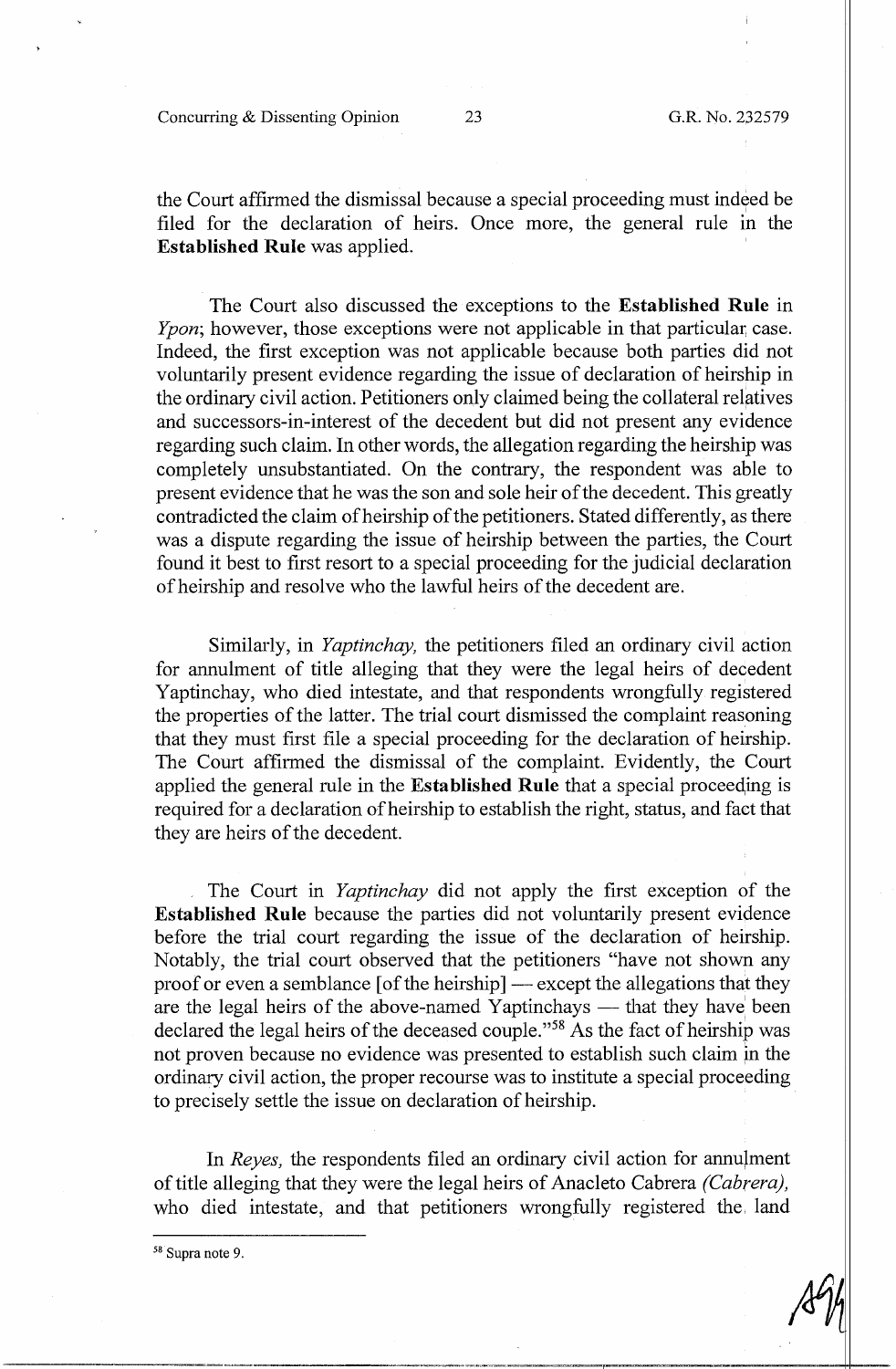belonging to Cabrera. The trial court dismissed the complaint because the declaration of heirs must be instituted in a special proceeding. On appeal, the Court affinned the dismissal and applied the general rule in the **Established**  Rule that there must be special proceeding to establish the status of respondents as heirs of Cabrera. The Court did not apply the first exception to the Established Rule because the parties had yet to present any evidence to establish such declaration of heirship in the ordinary civil action, to wit:

In the same manner, the respondents herein, except for their allegations, have yet to substantiate their claim as the legal heirs of Anacleto Cabrera who are, thus, entitled to the subject property. Neither is there anything in the records of this case which would show that a special proceeding to have themselves declared as heirs of Anacleto Cabrera had been instituted. As such, the trial court correctly dismissed the case for there is a lack of cause of action when a case is instituted by parties who are not real parties in interest. While a declaration of heirship was not prayed for in the complaint, it is clear from the allegations therein that the right the respondents sought to protect or enforce is that of an heir of one of the registered co-owners of the property prior to the issuance of the new transfer certificates of title that they seek to cancel. Thus, there is a need to establish their status as such heirs in the proper forum.

Furthermore, in *Portugal*, the Court held that it would be superfluous to still subject the estate to administration proceedings since a determination of the parties' status as heirs could be achieved in the ordinary civil case filed because it appeared from the records of the case that the only property left by the decedent was the subject matter of the case and that the parties have already presented evidence to establish their right as heirs of the decedent. In **the present case, however, nothing in the records of this case shows that the only property left by the deceased Anacleto Cabrera is the subject lot, and neither had respondents Peter and Deborah Ann presented any evidence to establish their rights as heirs,**  considering especially that it appears that there are other heirs of Anacleto • Cabrera who are not parties in this case that had signed one of the questioned documents. Hence, under the circumstances in this case, this Court finds that a determination of the rights of respondents Peter and Deborah Ann as heirs of Anacleto Cabrera in a special proceeding is  $n$ ecessary.<sup>59</sup> (emphasis supplied)

Accordingly, a special proceeding is necessary as the fact of heirship was not duly proven by evidence in the ordinary civil action and there :was a dispute of whether respondents were the rightful heirs of the decedent. Thus, the trial court properly ruled that the respondents therein were not real parties in interest in the said ordinary civil action as they must institute a special proceeding for the declaration of heirship.

59 Supra note 8 at 253-254.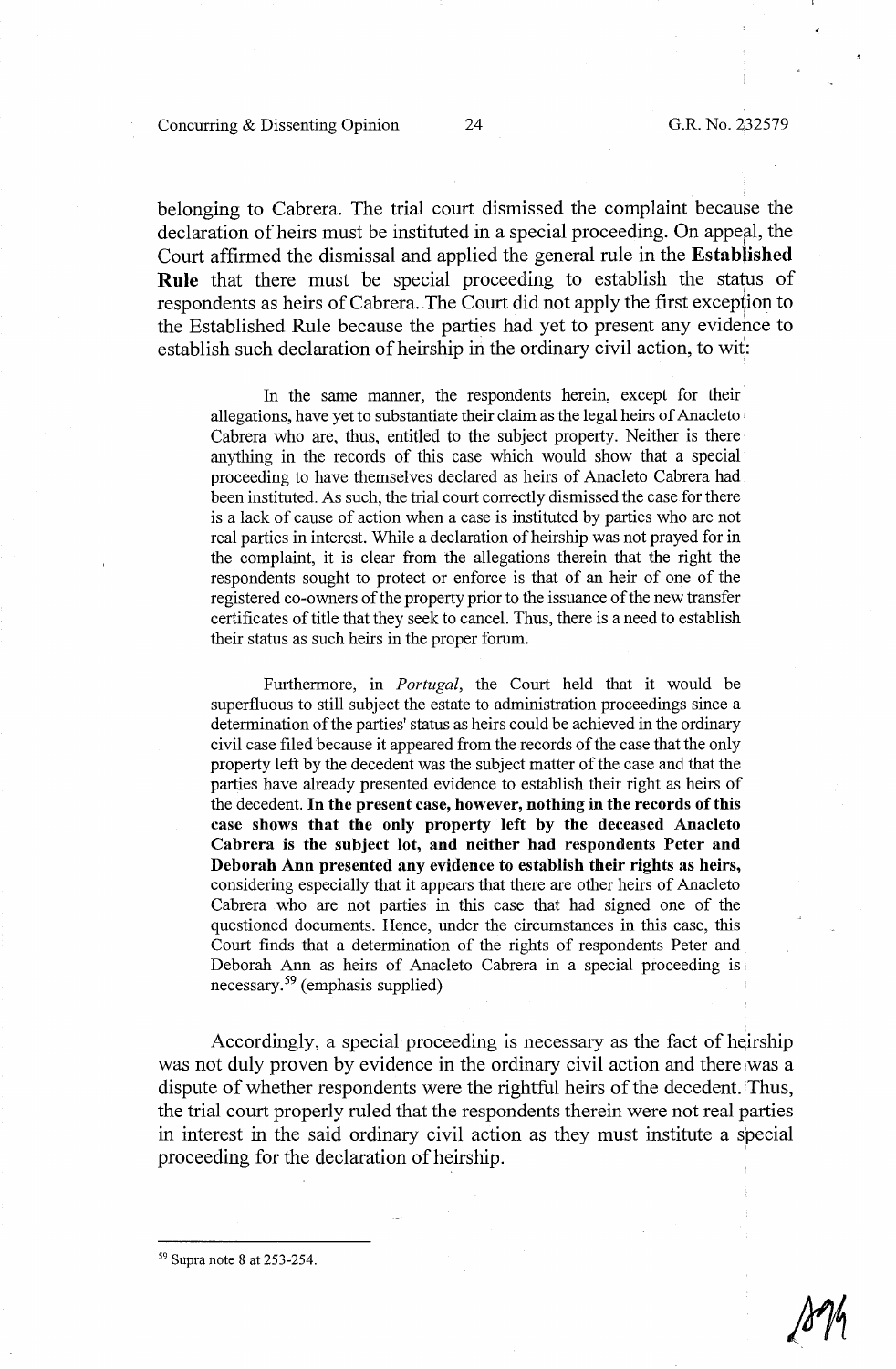#### Concurring & Dissenting Opinion 25 G.R. No. 232579

#### B. *First Exception to the Rule*

In *Cabuyao v. Caagbay60 (Cabuyao),* the plaintiff filed an action for quieting of titles against the defendants who refused to vacate the land he inherited from his parents who died intestate. In his complaint, plaintiff attached several pieces of evidence, such as the death certificate of his parents and his baptismal certificate to prove that he was an heir. The defendants moved for the dismissal of the complaint because there should first be a special proceeding to declare heirship; and not an ordinary civil action. The Court held that the plaintiff may institute the ordinary civil action even though there was no judicial declaration of heirship. It was underscored therein that it was not denied by the parties that the plaintiff was the heir and lone legitimate child of the deceased, thus, he may institute an ordinary civil action although he had not been judicially declared as an heir.

Evidently, the Court applied the first exception to the **Established Rule**  wherein an ordinary civil action may be instituted involving the declaration of heirs when the parties voluntarily submit the issue to the trial court and already presented their evidence regarding the issue of heirship. As discussed above, the plaintiff in *Cabuyao* presented evidence regarding his heirship in the ordinary civil action and it was neither denied nor disputed by defendants; thus, it was allowed by the Court despite the lack of a special proceeding on the declaration of heirship.

In *De Vera v. Galauran (De Vera)*, <sup>61</sup> the plaintiffs therein also instituted an ordinary civil action for annulment of deed of sale which was instituted by the heir of the deceased. They alleged in their complaint that they were the legitimate heirs and children of the deceased who inherited from the deceased. The defendant then filed a demurrer, which is presumed to have been filed after the plaintiffs presented their evidence, alleging that the plaintiffs had no cause of action because they have not been declared legal heirs in a special proceeding. The Court sided with the plaintiffs that they may institute an ordinary civil action to assert their rights as heirs. Patently, the Court again applied the first exception to the **Established Rule** because there was no dispute as to the fact that the plaintiffs were indeed heirs of the decedent, which was duly established. Hence, a separate special proceeding was not required.

<sup>60</sup> 95 Phil. 614 (1954).<br><sup>61</sup> 67 Phil. 213 (1939).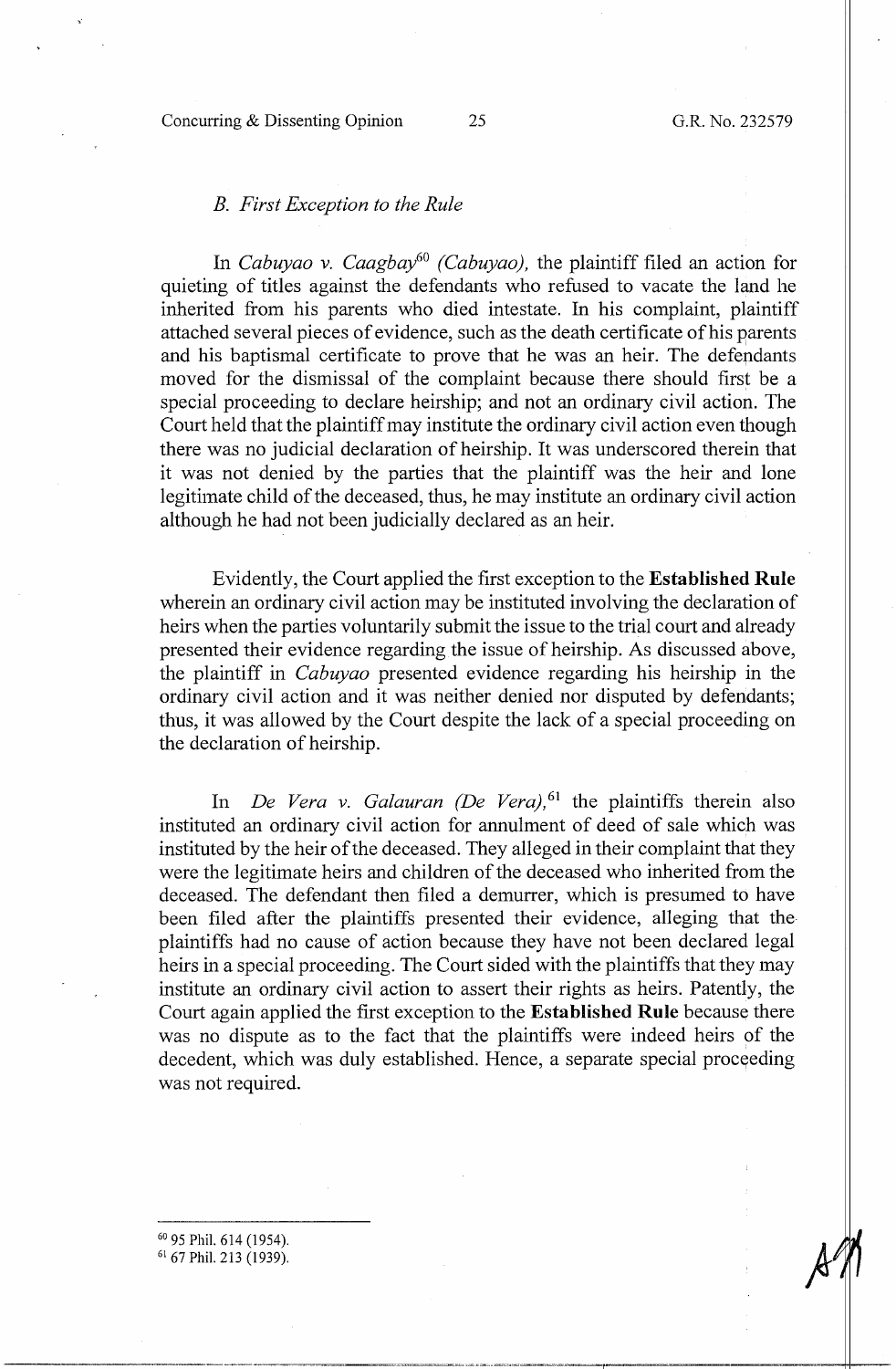Concurring & Dissenting Opinion 26 G.R. No. 232579

In *Morales v. Yañez (Morales)*, <sup>62</sup> the plaintiffs instituted an ordinary civil action for the recovery of the possession of three  $(3)$  parcels of land, which formed part of their inheritance from the decedent. In said case, there was no dispute that the lands belonged to the decedent, who died intestate, and that the plaintiffs were the surviving illegitimate children of the decedent. The defendant argued that there must first be a separate special proceeding to settle the estate of the decedent and have a judicial declaration of heirs. The Court, however, disagreed with the argument because while a formal declaration or recognition or enforcement of such right needs judicial confirmation in proper proceedings, it has often enforced or protected such rights from encroachments made or attempted before the judicial declaration. Which can only mean that the heir acquired hereditary rights before judicial declaration in testate or intestate proceedings.

Verily, the Court applied the first exception of the **Established. Rule**  and allowed the ordinary civil action to have a declaration of heirs because it is an undisputed fact, as established by evidence, that the plaintiffs were indeed the heirs of the decedent. To require a separate special proceeding for the declaration of heirs would be inconsequential because it will only reiterate the fact of heirship earlier established in the ordinary civil action.

Similarly, in *Bonilla v. Barcena (Bonilla)*,<sup>63</sup> the Court allowed the substitution of the children of the decedent, as the heirs of the latter, in an ordinary civil action since there was no dispute that they are indeed the children of the decedent. To require a special proceeding for that purpose would be unnecessary.

In *Baranda v. Baranda (Baranda),* 64 the petitioners therein, as heirs of the decedent, filed an ordinary civil action for the annulment of sale and recovenyance of lots. However, no special proceeding for the settlement of the decedent's estate was instituted. The Court held that it was not disputed that the decedent died intestate without any direct descendants or ascendants and that petitioners were the children of the deceased siblings of the decedent. Accordingly, they were the legitimate intestate heirs of the decedent. As no special proceeding for the settlement of the decedent's estate was instituted, the same declaration of heirs may be made in the ordinary civil action as their fact of heirship was undisputed by the evidence presented. Hence, the Court again applied the first exception of the **Established Rule** and held that petitioners had legal standing in the ordinary civil action.

 $62$  98 Phil. 677 (1956).<br> $63$  163 Phil. 516 (1976).

<sup>64</sup> 234 Phil. 64 (1987).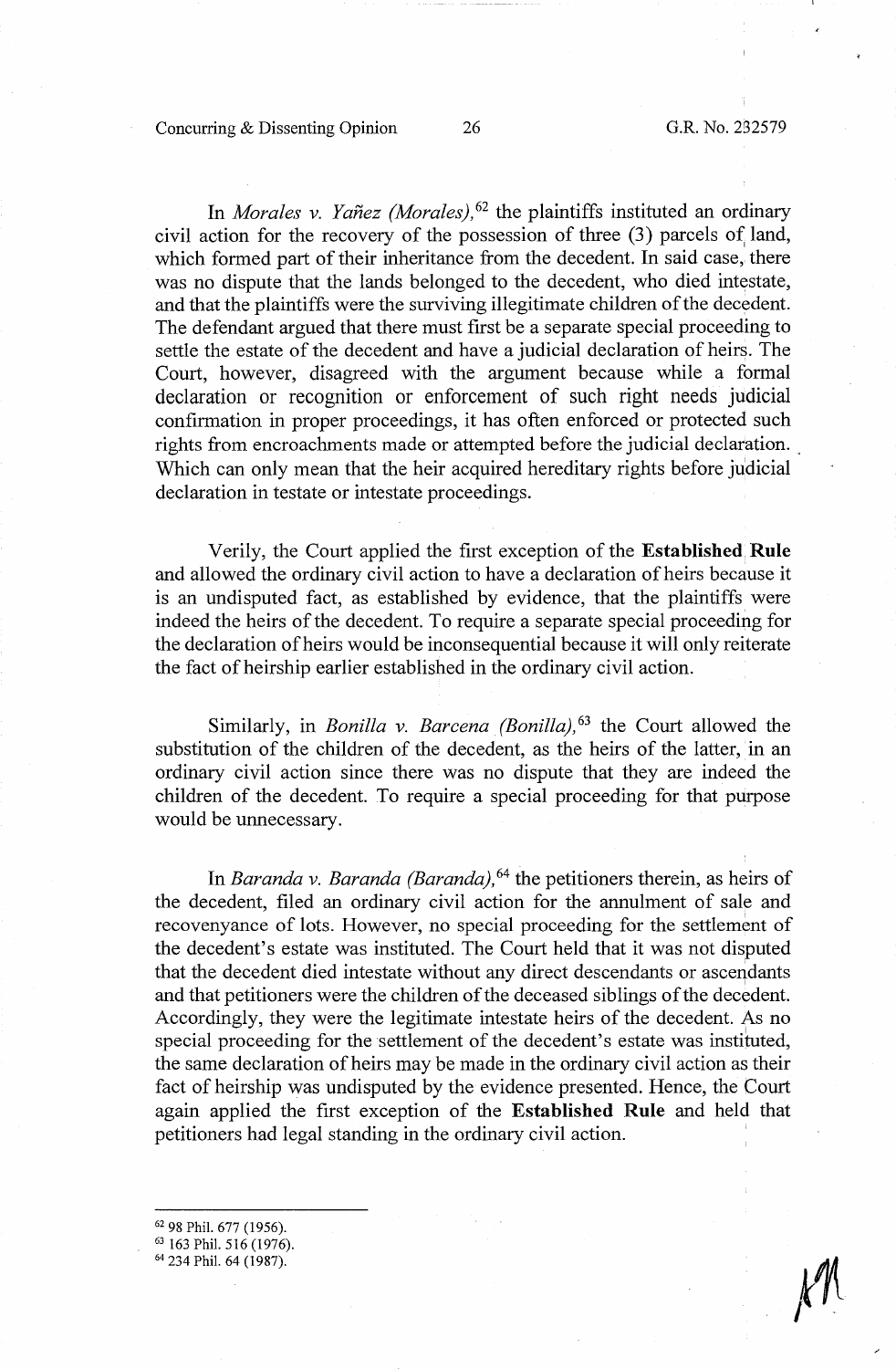Concurring & Dissenting Opinion 27 G.R. No. 232579

Likewise, in *Pacaña-Contreras v. Rovila Water Supply, Inc. (Pacana),* 65 and *Heirs of Gregorio Lopez v. Development Bank of the Philippines (Lopez)*, <sup>66</sup> the parties voluntarily presented evidence regarding the declaration of heirship in the ordinary civil action and such fact was not disputed. In effect, the Court applied the first exception in the **Established Rule** that the declaration of heirship may be made in the ordinary civil action for the purpose of practicality.

In *Capablanca v. Heirs of Pedro Bas (Capablanca)*,<sup>67</sup> the petitioner was the heir of Norberto Bas, who was the transferee of a parcel of land that originated from the land of Pedro Bas. Petitioner filed an ordinary civil action for cancellation of title because her lot, which was inherited from Norberto Bas, was wrongfully claimed and registered by the heirs of Pedro Bas. The respondents therein argued that petitioner cannot institute an ordinary civil action because there must first be a special proceeding to establish that petitioner was also an heir of Pedro Bas. The Court ruled that:

In this case, there is no necessity for a separate special proceeding and to require it would be superfluous considering that **petitioner had already presented evidence to establish her filiation and heirship to**  Norberto, which respondents never disputed.<sup>68</sup> (emphasis supplied)

Fittingly, since the petitioner therein already presented evidence in the ordinary civil action that she was the heir of Norberto Bas, not Pedro Bas, and such fact was not disputed, a special proceeding for declaration of heirship would be superfluous.

In *Portugal v. Portugal-Beltran (Portugal)*, petitioners filed an ordinary civil action for annulment of title because they claimed to be the lawful heirs of decedent Portugal while respondent was not related to the said decedent. The parties presented their evidence with the trial court regarding the issue on the declaration of heirship. The trial court initially dismissed the complaint because a special proceeding for the declaration of heirship was not filed by petitioners. On appeal, the Court held that the ordinary civil action can tackle the issue on declaration of heirship. It discussed the **Established Rule** on declaration of heirship and stated that the first exception to the said rule should have been applied, hence, the said issue can be undertaken in the ordinary civil action, to wit:

- 
- <sup>65</sup> 722 Phil. 460 (2013).<br><sup>66</sup> 747 Phil. 427 (2014).<br><sup>67</sup> 811 Phil. 861 (2017).<br><sup>68</sup> Id. at 875-876.
- 
-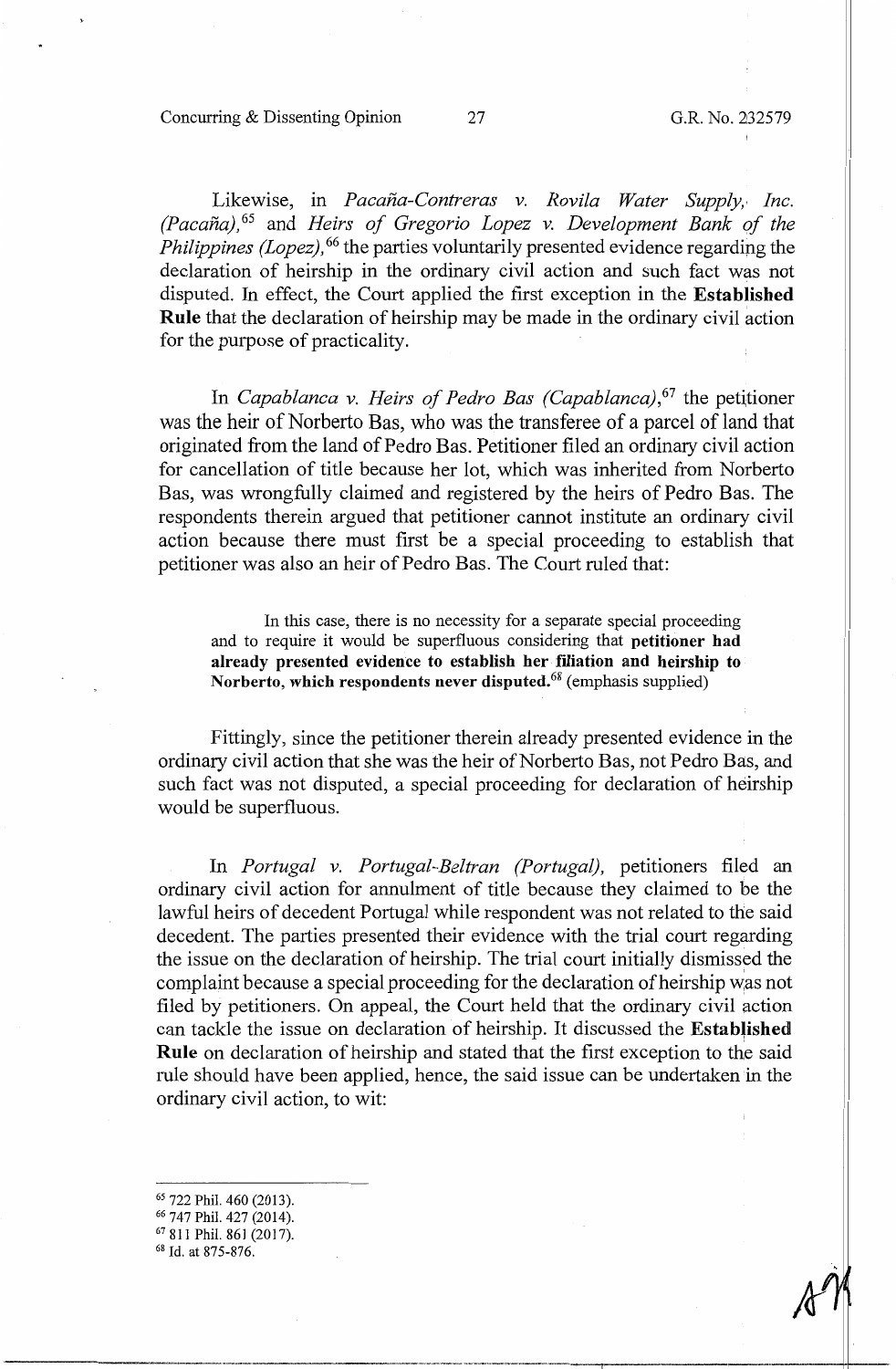It appearing, however, that in the present case the only property of the intestate estate of Portugal is the Caloocan parcel of land, to still subject it, under the circumstances of the case, to a special proceeding which could be long, hence, not expeditious, just to establish the status of petitioners as heirs is not only impractical; it is burdensome to the estate with the costs and expenses of an administration proceeding. And it is superfluous in light of the fact that the parties to the civil case  $-$  subject of the present case, could and had already in fact presented evidence before the trial court which assumed jurisdiction over the case upon the issues it defined during pre- ' trial. <sup>69</sup>

Aptly, a special proceeding for the declaration of heirs was not anymore required because the parties already presented their evidence regarding the issue of heirship as early as the pre-trial in the ordinary civil action. Further, a special proceeding would simply be impractical as the case only involves one parcel of land. Indeed, the Court correctly applied the first exception in the **Established Rule.** 

#### C. *Second Exception to the Rule*

In *Quion v. Claridad (Quion)*, <sup>70</sup> the petitioners were the children of the decedent from his first marriage. Upon the death of the decedent intestate, the petitioners instituted intestate proceedings for the settlement and distribution of the estate. However, they concealed to the trial court the fact that the .. decedent had a second marriage from whom he had two (2) children. The proceedings were terminated and the properties were adjudicated to the petitioners. More than two (2) years later, the respondents, children of the second marriage, filed an ordinary civil action to be declared entitled to onehalf  $(1/2)$  of the properties of the decedent. The Court allowed the respondents to file the ordinary civil action even though the intestate proceeding had already been terminated. It applied the second exception to the **Established Rule** that an ordinary civil action involving the declaration of heirship can be instituted when the special proceeding for such had been closed and terminated. The Court underscored that the children in the second marriage of the decedent were co-owners of the properties, hence, they may institute the ordinary civil action even as the special proceeding for declaration of heirs was already terminated.

In *Gui/as v. Judge of the Court of First Instance of Pampanga (Guilas)*,<sup>71</sup> the decedent died with a will but did not include her adopted daughter, the petitioner therein, as one of the heirs. The special proceeding for the probate of the will and settlement of the estate was instituted. Upon the

<sup>&</sup>lt;sup>69</sup> Supra note 10, at 470.<br><sup>70</sup> 74 Phil. 100 (1943).<br><sup>71</sup> 150 Phil. 138 (1972).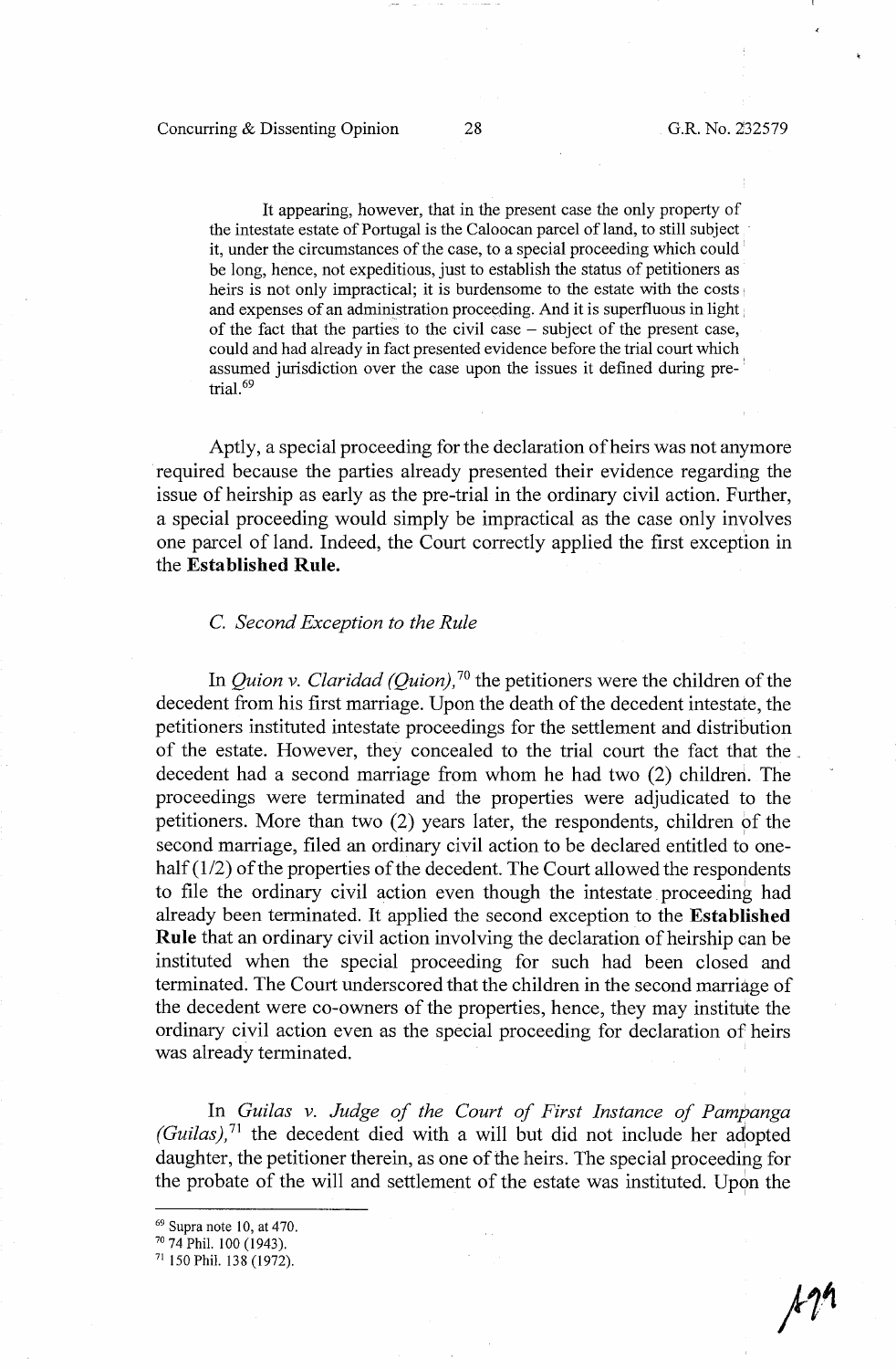Concurring & Dissenting Opinion 29 G.R. No. 232579

payment of the claims against the estate and issuance of the project of partition, the trial court declared that the testate proceedings were closed and terminated. Four (4) years later, the petitioner instituted an ordinary civil action for annulment of the partition, arguing that she was a lawful heir of the decedent. The Court held that petitioner could have filed a motion in the testate proceeding even though it was closed and terminated, to wit:

The probate court loses jurisdiction of an estate under administration only after the payment of all the debts and the remaining estate delivered to the heirs entitled to receive the same. The finality of the approval of the project of partition by itself alone does not terminate the probate proceeding (Timbol vs. Cano, 1 SCRA 1271, 1276, L-15445, April 29, 1961; Siguiong vs. Tecson, 89 Phil., pp. 28-30). As long as the order of the distribution of the estate has not been complied with, the probate proceedings cannot be deemed closed and terminated (Siguiong vs. Tecson, supra.); because a judicial partition is not final and conclusive and does not prevent the heir from bringing an action to obtain his share, provided the prescriptive period therefor has not elapsed (Mari vs. Bonilla, 83 Phil., 137). The better practice, however, for the heir who has not received his share, is to demand his share through a proper motion in the same probate or administration proceedings, or for re-opening of the probate or administrative proceedings if it had already been closed, and not through an independent action, which would be tried by another court or Judge which may thus reverse a decision or order of the probate on intestate court already final and executed and reshuffle properties long ago distributed and disposed of (Ramos vs. Ortuzar, 89 Phil., 730, 741-742; Timbol vs. Cano, supra.; Jingco vs. Daluz, L-5107, April 24, 1953, 92 Phil. 1082; Roman Catholic vs. Agustines, L-14710, March 29, 1960, 107 Phil., 445, 460-461).<sup>72</sup>

Nevertheless, the Court allowed the continuance of the ordinary civil action considering that petitioner was indeed a lawful heir of the decedent and, as such, can assert her rights as an heir in the said ordinary civil action.

# *Established Rule consistently applied by the court*

As extensively discussed above, the Court has consistently applied the **Established Rule.** In *Litam, Solivio, Pimentel, Ypon, Yaptinchay.* and *Reyes,*  the Court applied the general rule that there must be a declaration of heirs in a special proceeding to establish right or status as an heir. It did not allow an ordinary civil action for the same because the exceptions to the rule were not present. Either there was still a pending special proceeding for declaration of heirs or the parties did not voluntarily present evidence regarding the issue of heirship; thus, the said issue was disputed. Hence, there was a necessity to

72 Id. at 144-145.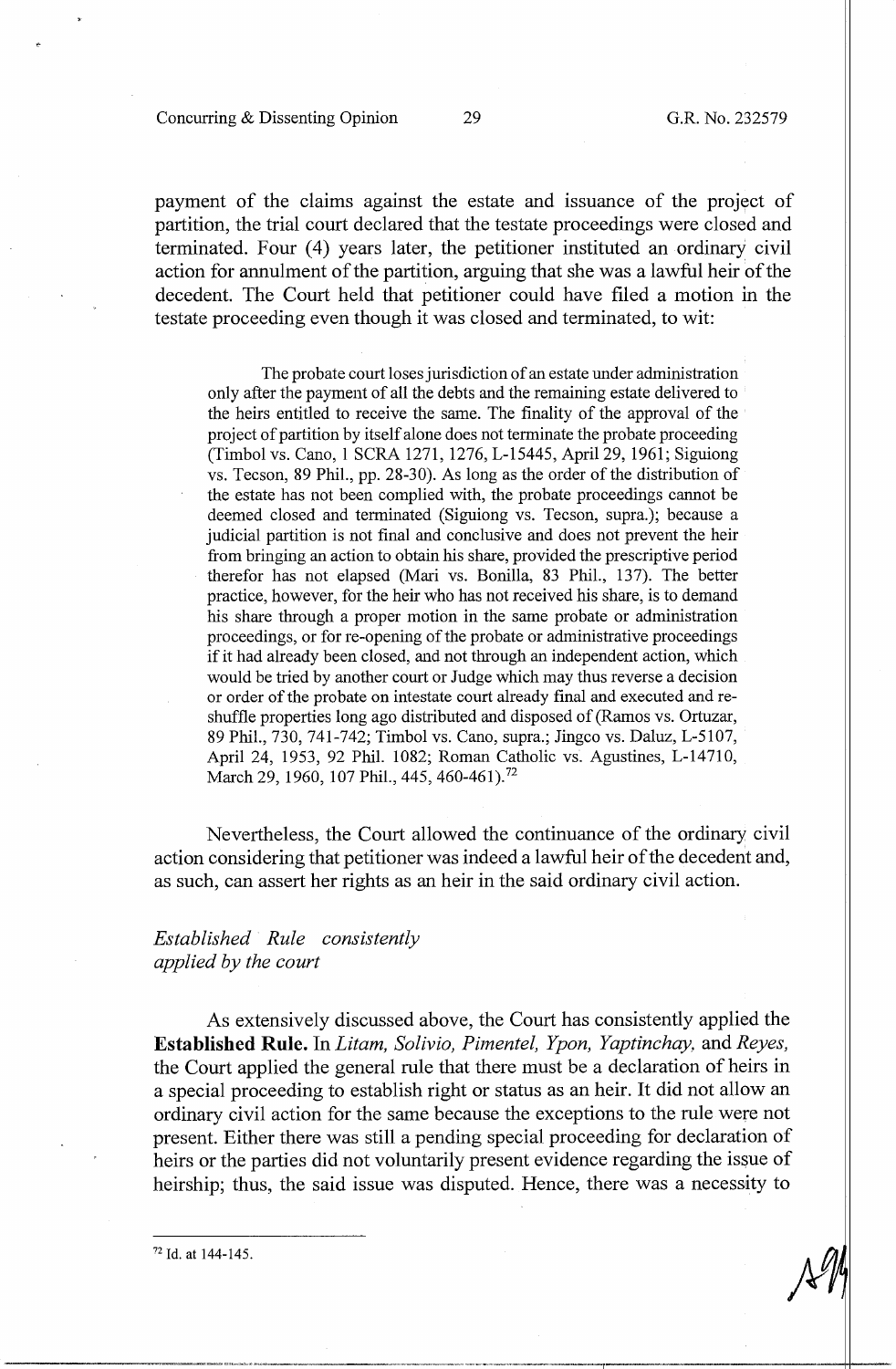Concurring & Dissenting Opinion 30 G.R. No. 232579

institute a special proceeding and not merely an ordinary civil action for declaration of heirship.

On the other hand, in *Cabuyao, De Vera, Morales, Bonilla, Baranda, Pacana, Lopez, Capablanca* and *Portugal,* the declaration of heirs was allowed in an ordinary civil action because the first exception to the **Established Rule** was present. The parties in those cases voluntarily presented evidence regarding the declaration of heirs in the ordinary civil action and there was no dispute as to who the heirs of the decedent are. For the purpose of practicality and expediency, an ordinary civil action will suffice for the declaration of heirs because instituting a separate special proceeding will only prolong litigation, which will tackle the same evidence and issue.

In cases which applied the first exception of the **Established Rule,** the plaintiffs were the rightful heirs of the decedent. However, for one reason or another, a third party fraudulently takes the decedent's property to the prejudice of the heir. When an heir institutes an ordinary civil action which tackles the declaration of heirs, the parties may be allowed to voluntarily present evidence to establish the said declaration. The trial courts allow an heir to prove the status of heirship in the ordinary civil action, instead of filing a separate special proceeding, because he or she must be immediately allowed to protect and enforce rights against fraudulent third persons who attempt to take his or her inherited property. In that instance, a special proceeding.is not the practical and timely solution anymore; rather, an ordinary civil action is allowed to resolve the issue of declaration of heirs. If the issue is resolved harmoniously, then the declaration of heirship in the ordinary civil action is upheld; otherwise, when the issue regarding the declaration of heirship is greatly contested and disputed, then a separate special proceeding must be instituted.

Notably, in the cases of *Cabuyao, De Vera, Morales, Bonilla, Baranda, Pacana, Lopez, Capablanca* and *Portugal,* the plaintiffs were the heirs of the decedent and they filed ordinary civil actions against defendants who were not heirs of the decedent, or third parties who wrongfully claimed the decedent's property. In my view, the Court recognized the determination of heirship in the ordinary civil action to protect the estate against wrongful claims before the estate is lawfully distributed. Stated differently, the orclinary civil actions therein were allowed in order to preserve the estate of the decedent in favor of the rightful heirs.

However, these cases do not declare that the general rule  $-$  a declaration of heirship shall be established in a special proceeding – is abrogated. Despite allowing the issue of heirship in an ordinary civil action, they did not forestall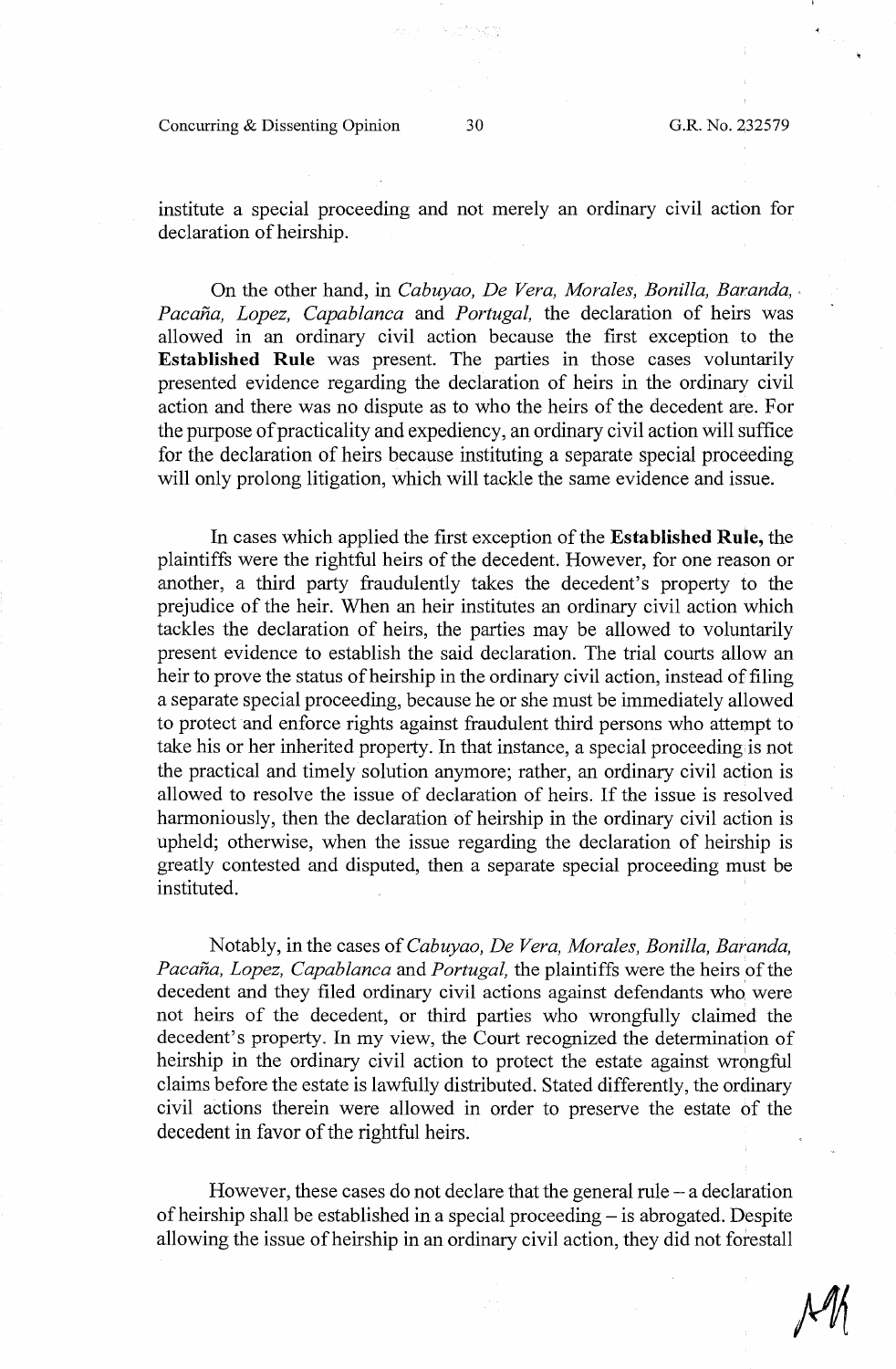the institution of a special proceeding for the very purpose of the declaration of heirship. Verily, the issue of heirship in these ordinary civil actions is without prejudice to the institution of a separate special proceeding for the rightful purpose of resolving the declaration of heirship.<sup>73</sup> Again, the issue of heirship in these ordinary civil cases were allowed in favor of the plaintiffheirs so that they would be able to preserve the estate of decedent against the wrongful claims of third parties until such time that the declaration of heirs is finally and conclusively settled in a separate special proceeding.

Finally, in *Quion,* the Court applied the second exception in the **Established Rule.** The special proceeding for the declaration of heirs in those cases were already closed and terminated. Nevertheless, the Court allowed the parties to institute an ordinary civil action involving the declaration of heirs and to assert their lawful rights as heirs of the decedent. In that manner, the rights of the heirs which were transmitted from the moment of death of the decedent are respected even in an ordinary civil action.

Verily, the **Established Rule** is well-encompassing and rational. It imposes the general rule that a special proceeding must be instituted for the declaration of heirship. At the same time, it allows an exception that an ordinary civil action may be instituted for the declaration of heirship, without a corresponding special proceeding, for the sake of practicality when both parties voluntarily present evidence regarding heirship and there is no longer dispute as to who the heirs of the decedent are. Further, when the special proceeding has been closed and terminated, an ordinary civil action may be instituted involving the declaration of heirs.

Indeed, the **Established Rule is** in accordance with substantive law that successional rights, properties and obligations are transmitted to the heirs from the moment of the death of the decedent and that remedial law governs the manner or method by which the transmission of these rights are enforced. It is flexible and accommodating because it enforces the provisions bf the Rules of Court requiring a special proceeding for the declaration of heirs and, at the same time, allows exceptions when ordinary civil action may be instituted involving the same issue.

<sup>73</sup> See *Acap v. Court of Appeals,* supra note 24, where it was held that in spite of the dismissal of the prdinary civil action, which tackled the issue of extrajudicial declaration of heirship, such dismissal is without prejudice to the filing of the proper case to establish the legal mode by which he claims to have acquired ownership of the land in question.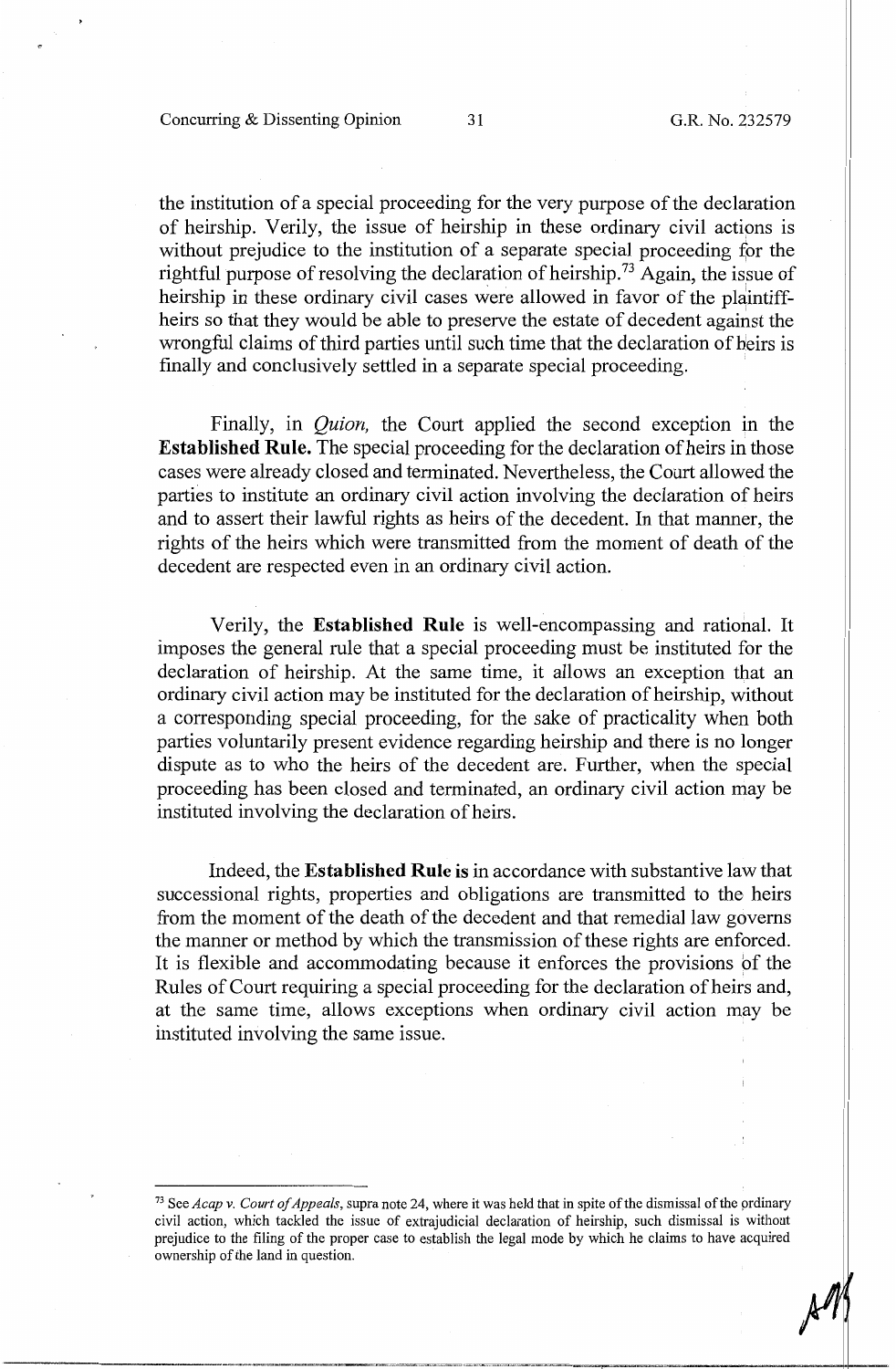Concurring & Dissenting Opinion 32 G.R. No. 232579

It is my view that the **Established Rule** regarding the declaration of heirs is balanced and satisfactory. Thus, I see no practical necessity for setting aside or modifying such rule.

## *Problems arising from the Proposed Rule*

On the other hand, the **Proposed Rule** by the *ponencia* significantly modifies the said established rule. Instead of having a general rule with exceptions, the *ponencia* proposes that there should only be one rule: "Unless there is a pending special proceeding for the settlement of the decedent's estate or for the determination of heirship, the compulsory or intestate heirs may commence an ordinary civil action to declare the nullity of a deed, instrument, or conveyance of property, or any other action in the enforcement of their successional rights, without the necessity of a prior and separate judicial declaration of their status as such."74

It practically sets aside the general rule in the **Established Rule** that there must be a special proceeding for the declaration of heirs. Rather, it mandates that such special proceeding shall be voluntary or discretionary on the part of the compulsory and intestate heirs. Only when the parties file a special proceeding for such purpose will the court acknowledge such declaration of heirs in special proceedings. In all other case, the heirs are free to institute any and all ordinary civil action and they can raise whatever issue regarding the declaration of heirship in said ordinary civil action.

I believe that if the Court adopts this **Proposed Rule,** heirs in intestate succession will not anymore file any special proceeding for the declaration of heirs as they are free, without any restriction, to file ordinary civil actions to establish the declaration of heirs. Ordinary civil actions are undemanding, do not require publication, and may be instituted in several trial courts depending on the venue. Indeed, intestate heirs will be disincentivized to file any special proceeding for the declaration of heirs because they are uninhibited to resort to ordinary civil action, regardless whether or not the issue on heirship is highly disputed. The provisions on intestate proceeding under the Rules of Court will virtually become useless because intestate heirs are not obligated anymore to file a special proceeding; instead, they shall resort to unconstrained institution of ordinary civil actions seeking for the declaration of heirship, irrespective of the complexity, disagreement, and misunderstanding regarding such issue of heirship by the parties.

<sup>74</sup>*Majority Opinion,* p. 19.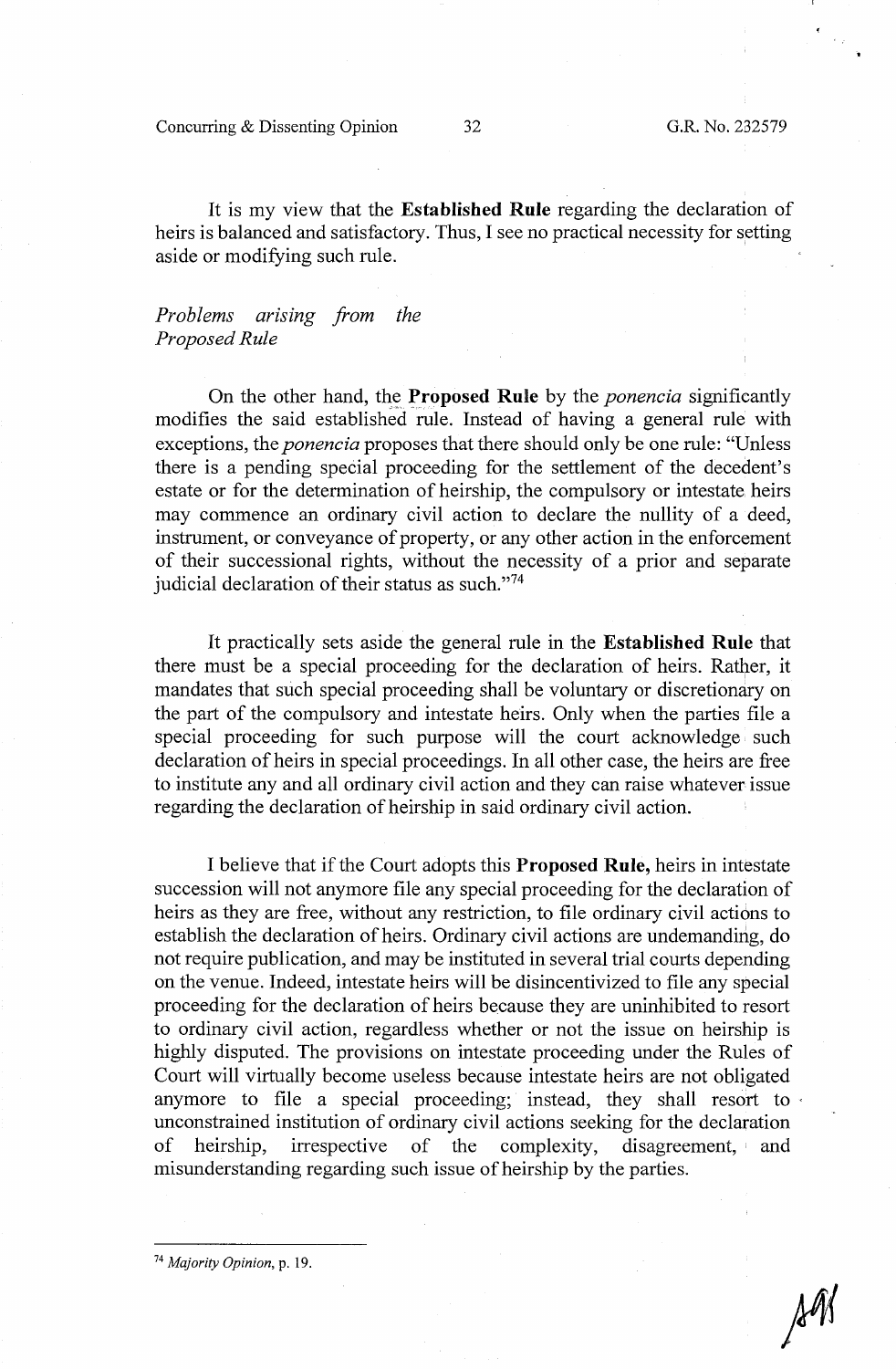Concurring & Dissenting Opinion 33 G.R. No. 232579

The problem with the unrestricted filing of ordinary civil action for the declaration of heirs, due to its nature, would be the development of inconsistent decisions of the trial courts.<sup>75</sup> As discussed above, several ordinary civil actions may be instituted in different trial courts, provided they do not violate the rule against forum shopping. There is nothing in the Rules of Court that prevent the heirs from instituting several and simultaneous ordinary civil actions, especially if said actions refer to different venues.

For example, a decedent dies intestate and he leaves several real properties in Manila, Makati, and Taguig City. Some of the intestate heirs may execute an extrajudicial affidavit of settlement, which exclude other intestate heirs. As a result, the certificates of title of the properties of the decedent are transferred to said heirs. Ifwe follow the **Proposed Rule,** one of the excluded heirs may simply file an ordinary civil action, such as action for reconveyance, in the RTC of Manila City, where the property is located. The other excluded heir may also file an ordinary civil action for annulment of title in the RTC of Makati City, where he resides, which includes a declaration of heirs. Finally, a third excluded heir may file an ordinary civil action for partition in the RTC of Taguig City, where one of the properties of the decedent is located, which also involves the issue of declaration of heirs. These three (3) ordinary civil actions are allowed because they involve different subject matters, *i.e.,* the properties are located in different localities. The conundrum arises when the RTC of Manila, Makati and Taguig City, regardless of the highly disputed issue of heirship, promulgates conflicting decisions regarding the ordinary civil actions.

Despite the complexity of the issue of heirship and the disputed nature of such issue in the above example, the ordinary civil actions will be aHowed in the **Proposed Rule,** which may result into contradictory decisions; instead of having only one special proceeding for the declaration ofheirship to resolve the disputed issue on heirship. While judgment in the ordinary civil action only binds the parties in the case, the conflicting decisions, once final and executory, will constitute *res judicata* and will lead to more confusion as to who the rightful heirs of the decedent are.

On the other hand, if we follow the **Established Rule,** a special proceeding for the declaration of heirship shall still be the general rule, which will uniformly thresh out such disputed issue. A special proceeding involving the declaration of heirs, particularly, the settlement of an estate, is filed only in one trial court, to the exclusion of all others. The reason for this provision of the law is obvious. The settlement of the estate of a deceased person in

<sup>75</sup> In *Spouses Marano v. Pryce Gases, Inc.,* 757 Phil. 425,430(2015), the Court emphasized that the rendering conflicting decisions should be avoided for the orderly administration of justice.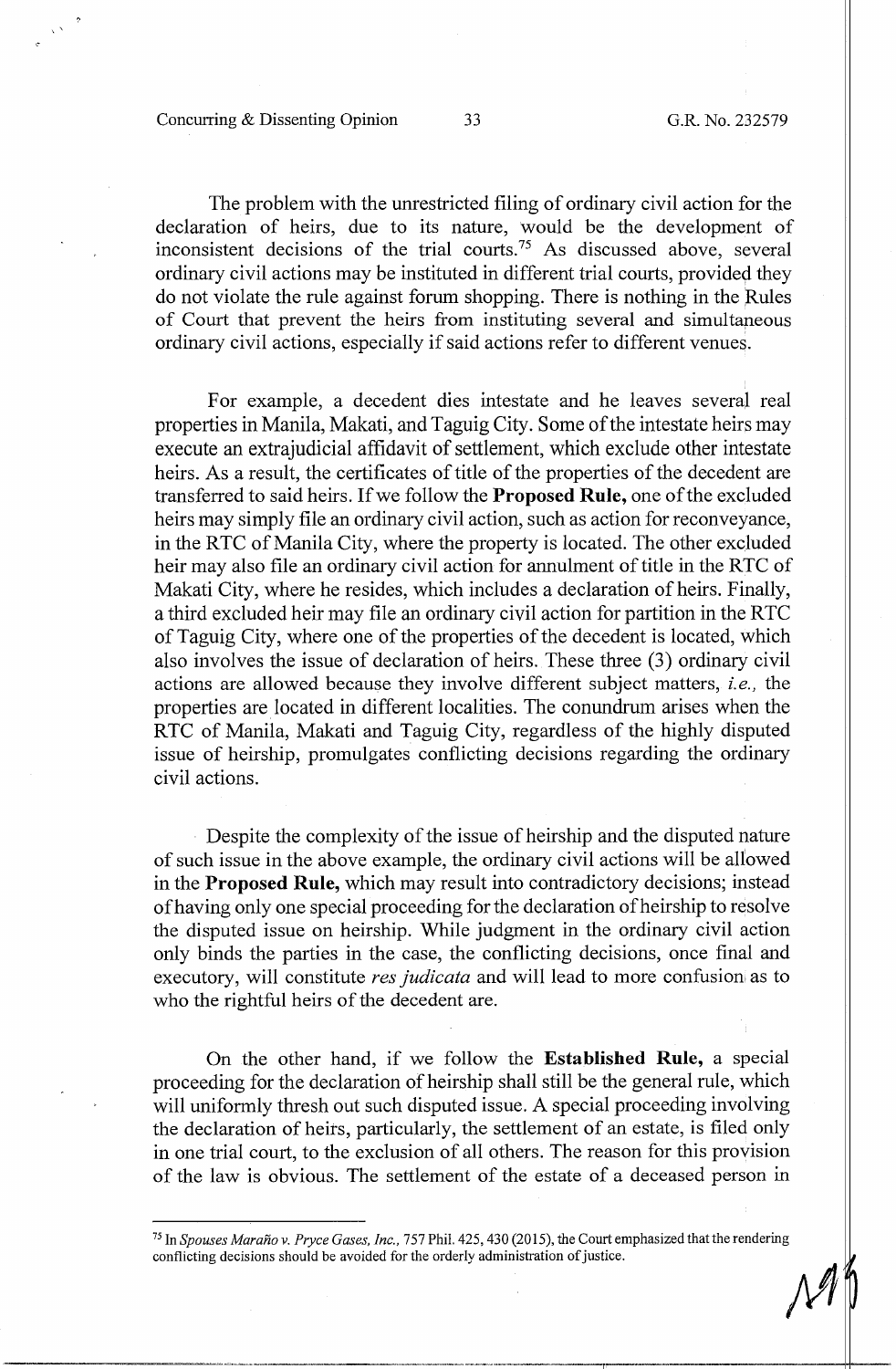Concurring & Dissenting Opinion 34 G.R. No. 232579

 $\frac{1}{\sqrt{2}}$ 

 $\mathbb{A}^{\prime\prime}$ 

court constitutes but one proceeding. For the successful administration of that estate, it is necessary that there should be but one responsible entity, one court, which should have exclusive control of every part of such administration. To entrust it to two or more courts, each independent of the other, would result in confusion and delay.<sup>76</sup> This is precisely why the general rule states that the declaration of heirs should be instituted in a special proceeding  $-$  to have uniformity on the ruling with respect to the declaration of heirs and to avoid conflicting decisions.

Nevertheless, as stated above, the **Established Rule** still allows ordinary civil action for declaration of heirship on the basis of practicality when both parties voluntarily present evidence regarding the declaration of heirship and there is no dispute regarding such issue. Again, this rule strikes a balance between substantive law and remedial: by mandating a special proceeding for declaration of heirs and allowing, in exceptional circumstances, an ordinary civil action regarding the same issue.

For the purpose of uniformity, orderliness, and stability, I submit that. the **Established Rule** must be upheld.

*Application of the Established Rule in this case; action for partition* 

#### The *ponencia* states:

In its Resolution dated July 15, 2014, the RTC denied for lack of merit petitioner [Treyes]' second Motion to Dismiss. Nevertheless, the R TC held that it did not acquire jurisdiction over the Complaint's third cause of action, *i.e.,* partition:

> xxx A perusal of the Complaint shows that the causes of action are 1) the Annulment of the Affidavit of Self Adjudication; 2) Reconveyance (3) Partition; and 4) Damages. **Hence, the Court has jurisdiction over the first, second and fourth causes of action but no jurisdiction over the third cause of action of Partition and the said cause of action should be dropped from the case.** <sup>77</sup>

The trial court erred in its ruling that it had no jurisdiction over the action for partition. As aptly pointed out in the *ponencia* -

<sup>&</sup>lt;sup>76</sup> *Macias v. Uy Kim*, supra note 41, at 611.<br><sup>77</sup> *Majority Opinion*, p. 4.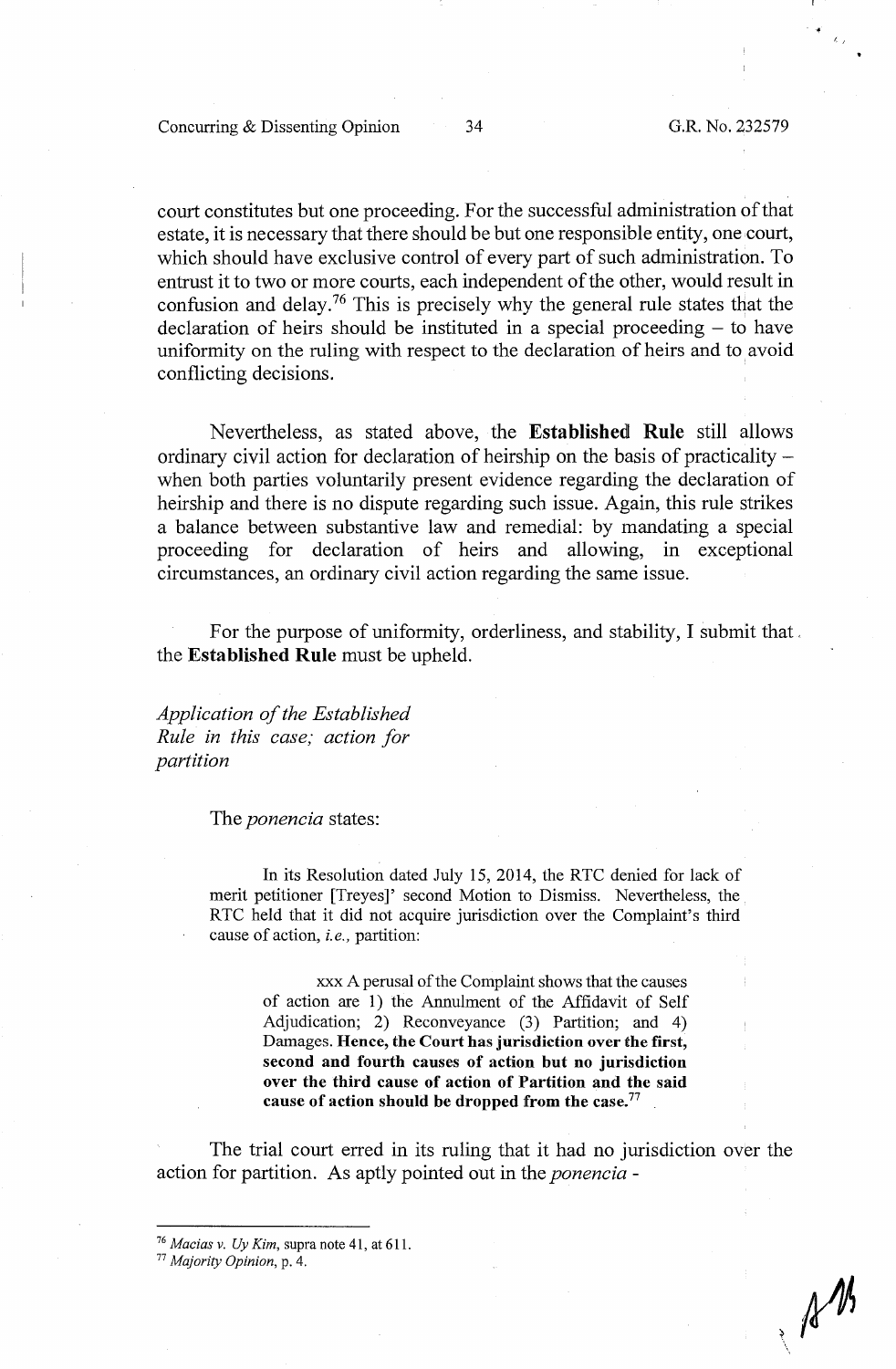$\mathcal{S}_{\mathcal{A}}$ 

Hence, as correctly held by the RTC in its Resolution dated August 15, 2014, the RTC has jurisdiction over the subject matter of the Complaint considering that the law confers upon the RTC jurisdiction over civil actions<sup>78</sup> which involve the title to, or possession of, real property or any interest therein, where the assessed value of the property involved exceeds P20,000.00 for civil actions outside Metro Manila, or where the assessed value exceeds P50,000.00 for civil actions in Metro Manila.<sup>79</sup>

Private respondents' complaint should have been treated as a special civil action for partition. The said action for partition is a mode for the settlement of the estate of the decedent and where a declaration of heirship may be determined.<sup>80</sup> They alleged that they are all brothers and sisters while petitioner is their brother-in-law. The copies of the birth certificates of private respondents and Rosie were attached as Annexes "A to H" of their complaint to prove the said assertion.<sup>81</sup> They alleged that petitioner, in gross bad faith and with malicious intent, falsely and fraudulently caused the properties of Rosie to be transferred to his own name to the exclusion of private respondents by executing two  $(2)$  affidavits of self-adjudication.<sup>82</sup>

Clearly, private respondents presented proof regarding the declaration of heirship in the pending action, particularly their birth certificates, to prove that they are the siblings of the decedent. Rule 132, Section 23 of the Rules of Court states that docwnents consisting of entries in public records made in the performance of a duty by a public officer are *primafacie* evidence of the facts therein stated. Entries in official records made in the performance of his duty by a public officer are *prima facie* evidence of the facts therein stated. The evidentiary nature of such document must, therefore, be sustained in the absence of strong, complete and conclusive proof of its falsity or nullity.<sup>83</sup>

----------------------~---~··----'~"----------.--------------1-1

<sup>&</sup>lt;sup>78</sup> Rule 1, Section 3(a) of the Revised Rules of Court provides: *Cases governed*. — These Rules shall govern the procedure to be observed in actions, civil or criminal and special proceedings.

<sup>(</sup>a) A civil action is one by which a party sues another for the enforcement or protection of a right, or the prevention or redress of a wrong, (la, R2)

A civil action may either be ordinary or special. Both are governed by the rules for ordinary civil actions, subject to the specific rules prescribed for a special civil action. (n)  $^{79}$  Majority Opinion, p. 11.

<sup>&</sup>lt;sup>80</sup> Rule 69, Section 1. *Complaint in action for partition of real estate*.  $-$  A person having the right to compel the partition of real estate may do so as provided in this Rule, setting forth in his complaint the nature and extent of his title and an adequate description of the real estate of which partition is demanded and joining as defendants all other persons interested in the property. 81 *Rollo,* pp. 89-90.

<sup>&</sup>lt;sup>82</sup> Id. at 94.<br><sup>83</sup> *Ombudsman v. Peliño*, 575 Phil. 221, 247 (2008); citation omitted.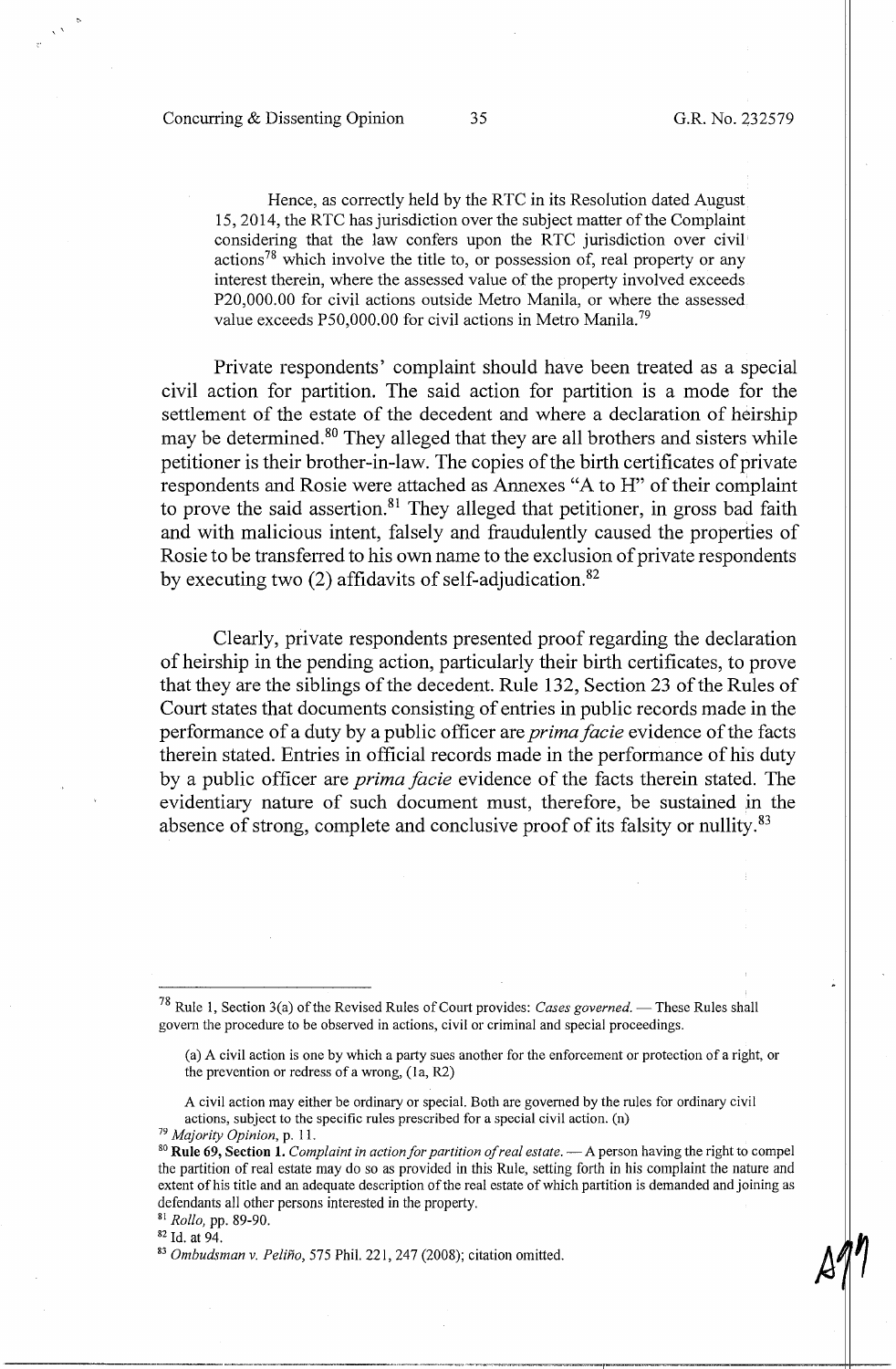Concurring & Dissenting Opinion 36 G.R. No. 232579

*(* ,

As aptly discussed by the *ponencia,* petitioner never dispute the fact that private respondents are indeed the brothers and sisters of the decedent, and are legal heirs, viz.:

To be sure, upon meticulous perusal of the petitioner's pleadings, it is clear that the status of the private respondents as siblings of Rosie was not even seriously refuted by petitioner Treyes. He also does not make any allegation that the birth certificates of the private respondents are fake, spurious, or manufactured. All he says is that there must first be a declaration in a special proceeding. Clearly, therefore, it cannot be said in the instant case that the private respondents were not able to present evidence as to their status as heirs and that the determination of their status as heirs was seriously contested by the petitioner.<sup>84</sup>

As the parties voluntarily presented evidence regarding the declaration of heirs and such issue is not disputed anymore, then the first exception of the **Established Rule** is applicable. An ordinary civil action may be instituted for the declaration of heirs, despite the lack of a special proceeding, for the sake of practicality. To require private respondents to institute a separate special proceeding for the declaration of heirs would be a superfluity because they have already presented the same evidence and resolved the same issue regarding the heirship in this present ordinary civil action.

Hence, applying the **Established Rule,** the same result espoused by the *ponencia* would be achieved because the RTC properly denied petitioner's second motion to dismiss the civil action; as a result, the declaration of heirship should be allowed in the present case.

More importantly, a reading of the complaint would show that the ultimate objective sought by the private respondents was not the annulment of the extra judicial affidavit of settlement; rather, they sought for the partition of the inherited property pursuant to their successional rights. Allegations 1, 7, 8 and 9 in the complaint supports the claim that there is co-ownership in the subject properties and private respondents seek the partition thereof. Thus, the complaint cannot be treated as an action for annulment of title; instead, it must be treated as an action for partition.

As stated in the complaint, private respondents claimed that they are indubitably co-owners of the properties of Rosie by virtue of being co-heirs. Accordingly, it is necessary to delineate the specific shares of each of the coowners of the properties of Rosie's estate to avoid further conflict as to the

<sup>84</sup>*Majority Opinion,* pp. 27-28.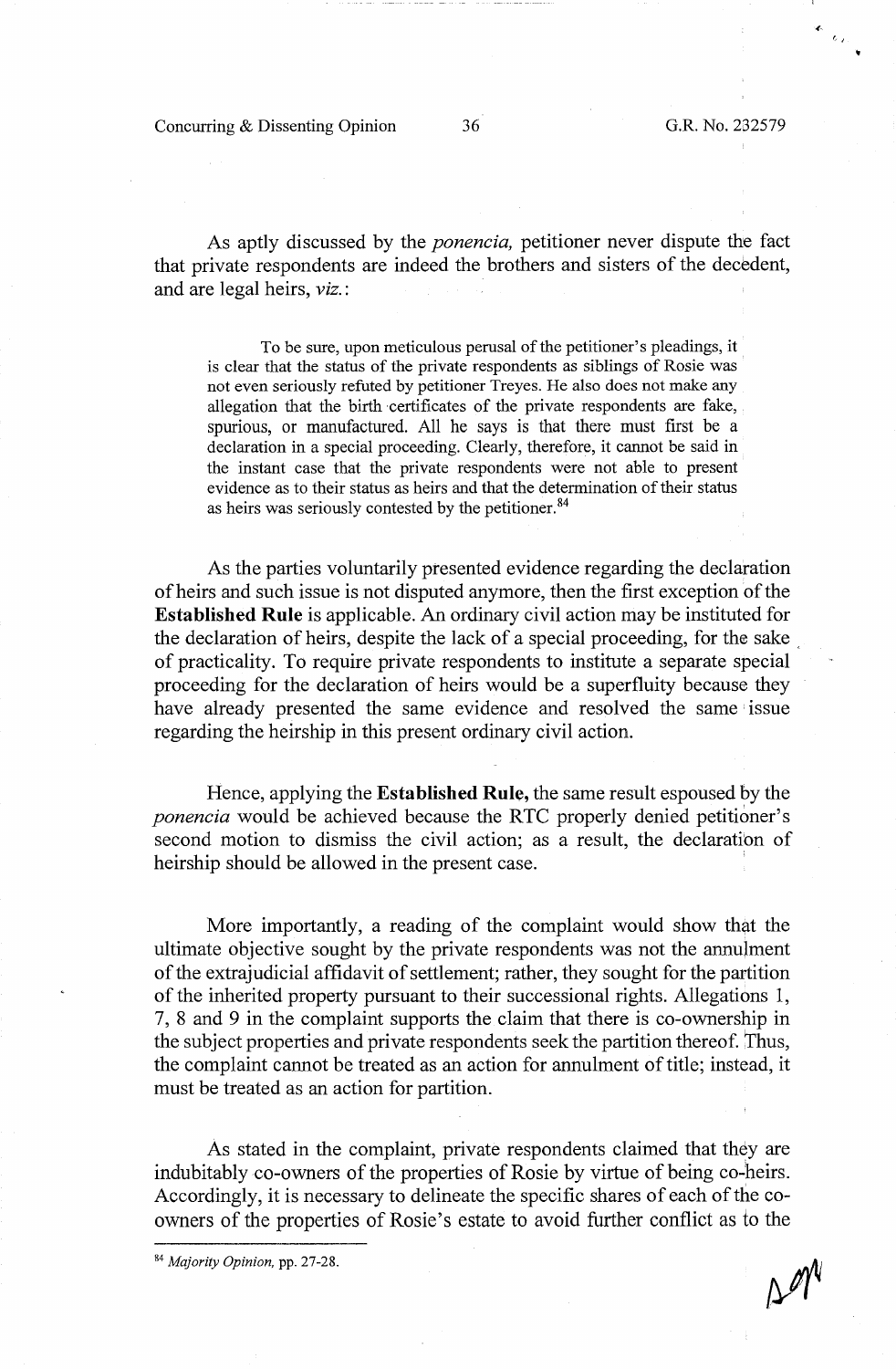Concurring & Dissenting Opinion 37 G.R. No. 232579

 $\mathcal{S}_{\mathcal{S}}$ 

use and disposition of the same and the specific shares of the co-heirs must be determined and partitioned.<sup>85</sup> Private respondents prayed for the following reliefs:

WHEREFORE, premises considered, it is most respectfully prayed of this Honorable Court that, after due notice and hearing, judgment be rendered as follows:

- a.) Declaring the Affidavit of Self-Adjudicated dated September 2, 2008 *(Annex "X")* and May 19, 2011 *(Annex "Y")* as null and void and illegal and ordering the cancellation of all Transfer Certificates of Titles issued pursuant thereto;
- b.) Ordering the defendant to reconvey the plaintiffs' successional share in the estate of the late ROSIE LARLAR TREYES;
- **c.) Ordering the partition of the estate of ROSIE LARLAR TREYES among the parties hereto who are also the heirs of the latter;**
- d.) Ordering the defendant to pay plaintiffs moral damages of not less than P500,000.00 and exemplary damages of not less than PS00,000.00.
- e.) Ordering the defendant to pay plaintiffs attorney's fees of f>200,000.00 and litigation expenses of not less than PlS0,000.00.

Other reliefs as may be just and equitable under the premises are also prayed for.<sup>86</sup> (emphasis supplied)

As stated in *Montero v. Montero, Jr.*,<sup>87</sup> the nature of a complaint is determined, not by the caption of the same, but by the allegations therein and relief prayed for, *viz.:* 

Hence, the Court has held that even if the action is supposedly one  $\vdash$ for annulment of a deed, the nature of an action is not determined by what is stated in the caption of the complaint but by the allegations of the complaint and the reliefs prayed for. Where the ultimate objective of the plaintiffs is to obtain title to real property, it should be filed in the proper court having jurisdiction over the assessed value of the property subject thereof.

Thus, because the ultimate relief sought by private respondents was the partition of the decedent's properties, as indicated in the third relief sought, then the complaint should be treated as an action for partition. The first and

<sup>&</sup>lt;sup>85</sup> *Rollo, p. 97.*<br><sup>86</sup> Id. at 98-99.<br><sup>87</sup> G.R. No. 217755, September 18, 2019.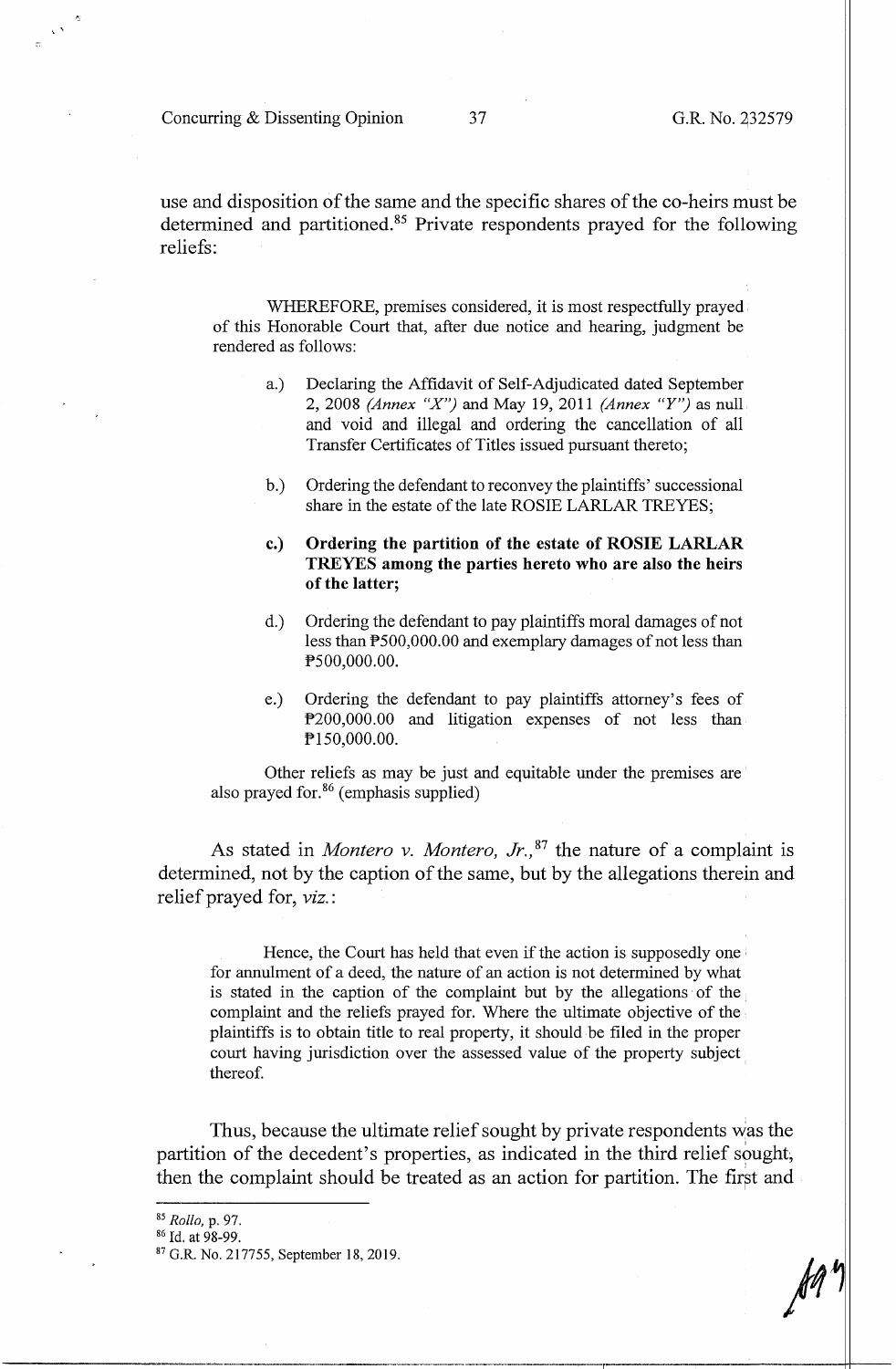,.

•

second reliefs sought, which are the annulment of petitioner's Affidavits of Self-Adjudication and the recovenyance of the properties, are simply consequences of the third relief  $-$  the partition of the properties. Article 496 of the Civil Code states that "Partition may be made by agreement between the parties or by judicial proceedings. Partition shall be governed by the <sup>1</sup> Rules of Court insofar as they are consistent with this Code."

For actions for partition, the subject matter is two-phased. In *Bagayas v. Bagayas,* 88 the Court ruled that partition is at once an action for: (1) declaration of co-ownership; and (2) segregation and conveyance of a determinate portion of the properties involved. Thus, in a complaint for partition, the plaintiff seeks, first, a declaration that he/she is a co-owner of the subject properties, and second, the conveyance of his/her lawful share.<sup>89</sup>

Further, it was explained bythe Court in *Heirs of Feliciano Yambao v.*  Heirs of Hermogenes Yambao,<sup>50</sup> that an action for partition cannot be considered a collateral attack on the certificates of title of the heir that excluded the other heirs in the extrajudicial settlement of the estate; rather, it is a proper action because the excluded heirs are seeking to enforce their rights as co-owners of the inherited properties, to wit:

There is likewise no merit to the claim that the action for partition filed by the heirs of Hermogenes amounted to a collateral attack on the validity of OCT No. P-10737. The complaint for partition filed by the heirs of Hermogenes seeks first, a declaration that they are a co-owners of the subject property, and second, the conveyance of their lawful shares. The heirs of Hermogenes do not attack the title of Feliciano; they alleged no fraud, mistake, or any other irregularity that would justify a review of the registration decree in their favor. Their theory is that although the subject property was registered solely in Feliciano's name, they are co-owners of the property and as such is entitled to the conveyance of their shares. **On the premise that they are co-owners, they can validly seek the partition of the property in co-ownership and the conveyance to them of their** <sup>1</sup> **respective shares.**<sup>91</sup> (emphasis supplied; citation omitted)

Evidently, as an action for partition seeks the declaration of co-ownership, the issue on the declaration of heirship will indubitably be raised in the said action. Thus, it was proper for private respondents to raise the issue of declaration of heirship in the ordinary civil action because it is precisely the issue to be determined in the said action for partition. As

 $\frac{\mathcal{S}}{\mathcal{S}}$ 

<sup>&</sup>lt;sup>88</sup> 718 Phil. 91 (2013).<br><sup>89</sup> *Agarrado v. Librando-Agarrado*, G.R. No. 212413, June 6, 2018, 864 SCRA 582, 592.<br><sup>90</sup> 784 Phil. 538 (2016).

<sup>&</sup>lt;sup>91</sup> Id. at 544-545.